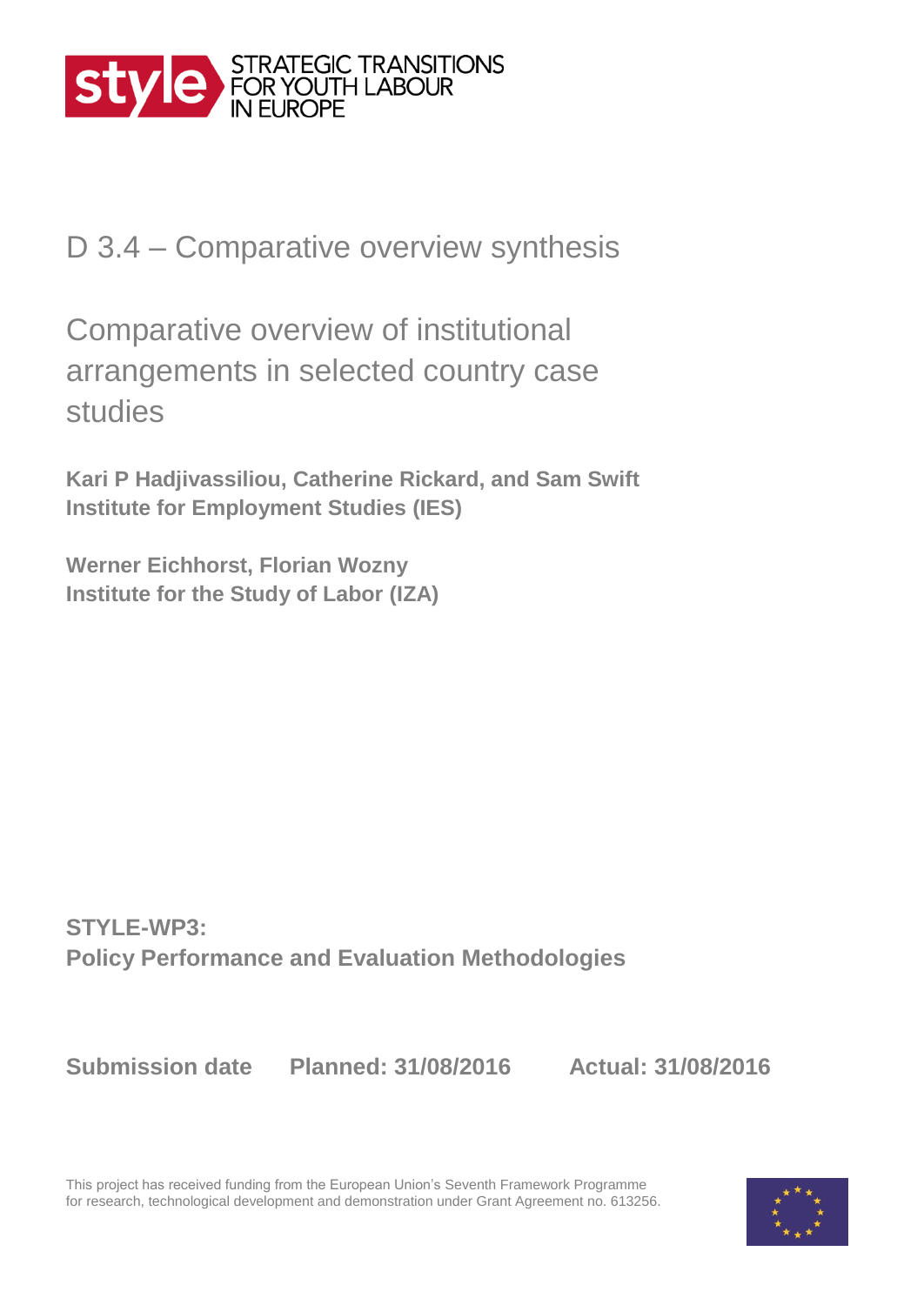

**STYLE Working Papers** are peer-reviewed outputs from the www.style-research.eu project. The series is edited by the project coordinator Professor Jacqueline O'Reilly. These working papers are intended to meet the European Commission's expected impact from the project:

- i) to 'advance the knowledge base that underpins the formulation and implementation of relevant policies in Europe with the aim of enhancing the employment of young people and their transition to economic and social independence', and
- ii) to engage with 'relevant communities, stakeholders and practitioners in the research with a view to supporting employment policies in Europe.' Contributions to a dialogue about these results can be made through the project website www.style-research.eu, or by following us on Twitter @STYLEEU.

#### To cite this report:

Eichhorst, W., Hadjivassiliou, K., Rickard, C., Swift S. and F. Wozney (2016) *Comparative overview of institutional arrangements in selected country case studies* STYLE Working Papers, WP3.4. CROME, University of Brighton, Brighton. http://www.style-research.eu/publications/working-papers

© Copyright is held by the authors

### **About the authors**

| <b>Werner Eichhorst</b>  | - http://www.style-research.eu/team/werner-eichhorst/      |
|--------------------------|------------------------------------------------------------|
| Kari P Hadjivassiliou    | - http://www.style-research.eu/team/kari-p-hadjivassiliou/ |
| <b>Catherine Rickard</b> | - http://www.style-research.eu/team/catherine-rickard/     |
| <b>Sam Swift</b>         | - http://www.style-research.eu/team/sam-swift/             |
| <b>Florian Wozny</b>     | - http://www.style-research.eu/team/florian-wozny/         |

### **Acknowledgements**

The research leading to these results has received funding from the European Union's Seventh Framework Programme for research, technological development and demonstration under grant agreement no. 613256

The authors would like to thank Jacqueline O'Reilly and the coordination team at the University of Brighton for their help, support and guidance in relation to this Work Package.

We would also like to thank the other partners of Work Package 3 who prepared the National Reports (as part of Task 3 of this Work Package) upon which this report draws: R. Eamets and K. Humal (University of Tartu, Estonia); S. Bekker, M. van de Meer, R. Muffels and A. Wilthagen (University of Tilburg, the Netherlands); E. Ślezak and B. Szopa (University of Krakow, Poland); M. C. González-Menéndez, F. J. Mato, R. Gutiérrez, R., A. M. Guillén, B. Cueto, and A. Tejero (University of Oviedo, Spain); E. Wadensjö (SOFI, Sweden); F. Goksen, F., D. Yükseker, D., S. Kuz, and I. Öker (Koç University, Turkey).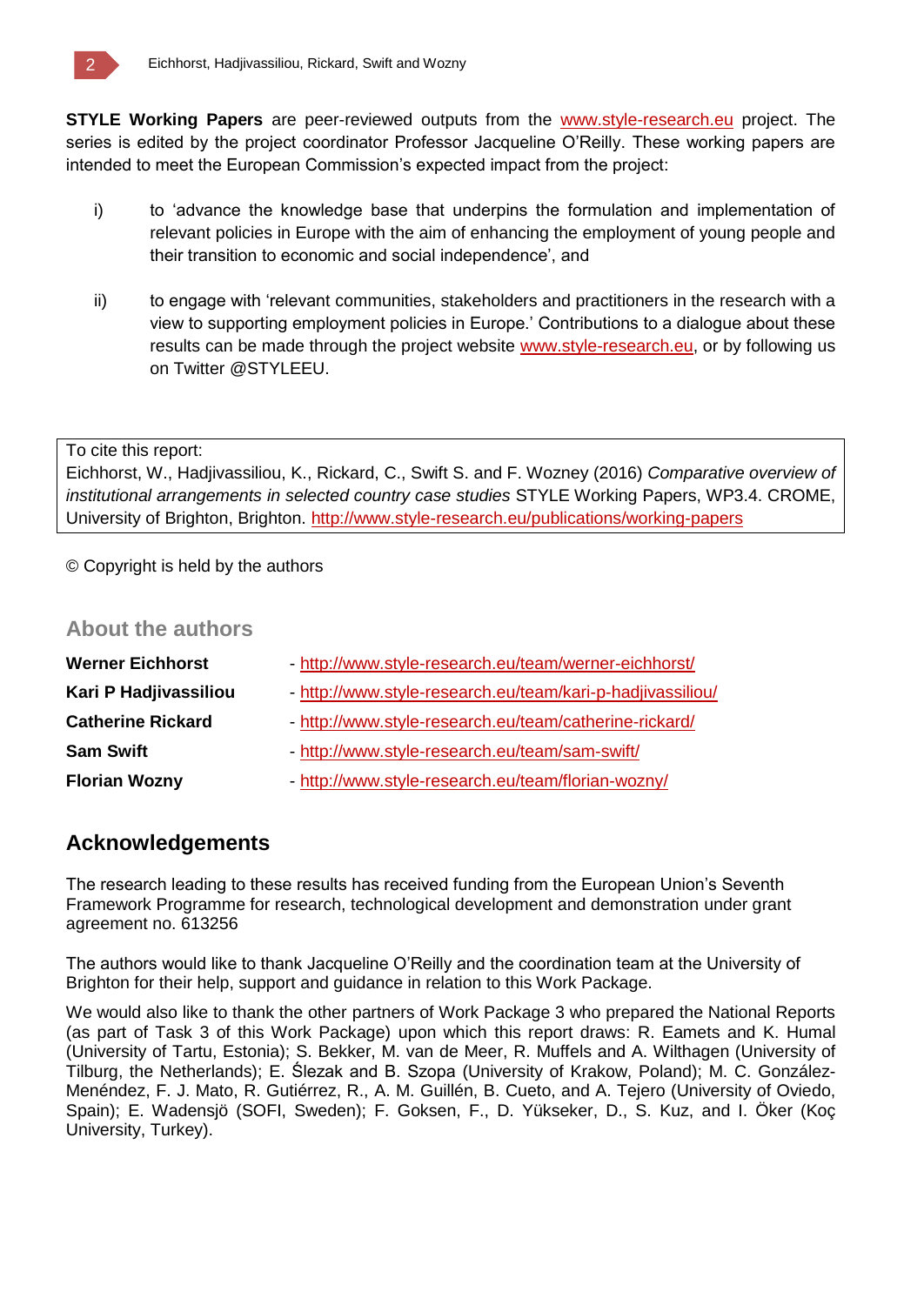## **Table of Contents**

| 4.                                                                                    |  |
|---------------------------------------------------------------------------------------|--|
| Structural and institutional factors relating to the education and training system 17 |  |
|                                                                                       |  |
| 6.                                                                                    |  |
|                                                                                       |  |
| $7_{\scriptscriptstyle{\sim}}$                                                        |  |
|                                                                                       |  |
|                                                                                       |  |
|                                                                                       |  |
|                                                                                       |  |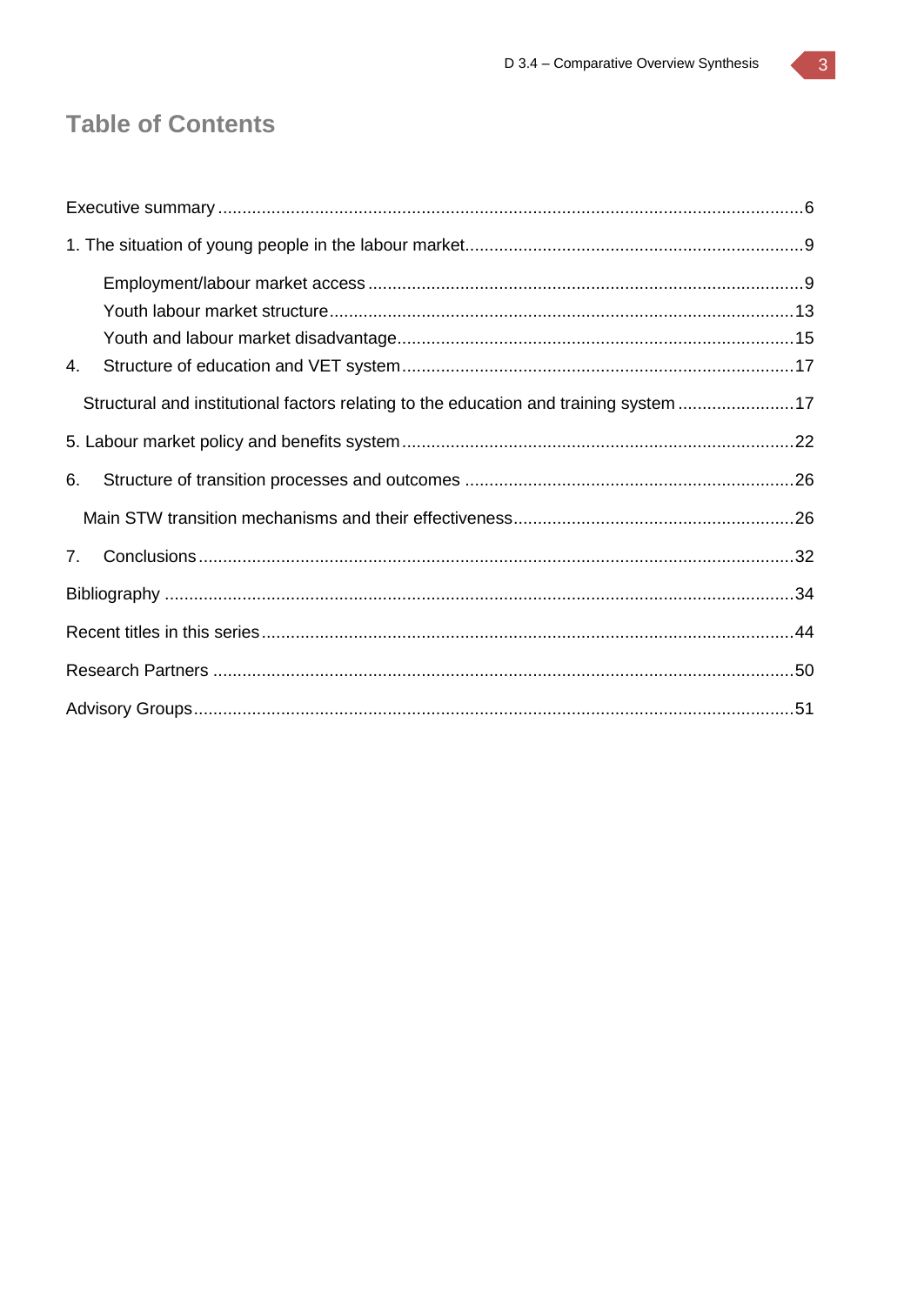

## **Abbreviations**

| <b>APEL</b>  | Accreditation of Prior and Experiential Learning (EE)                    |
|--------------|--------------------------------------------------------------------------|
| AT           | Austria                                                                  |
| <b>ALMP</b>  | <b>Active Labour Market Policy/Policies</b>                              |
| AT           | Austria                                                                  |
| BE           | Belgium                                                                  |
| <b>BG</b>    | <b>Bulgaria</b>                                                          |
| <b>CEMR</b>  | Council of European Municipalities and Regions                           |
| <b>CY</b>    | Cyprus                                                                   |
| CZ           | <b>Czech Republic</b>                                                    |
| DE           | Germany                                                                  |
| <b>DK</b>    | <b>Denmark</b>                                                           |
| EE           | Estonia                                                                  |
| EL.          | Greece                                                                   |
| EPL          | <b>Employment Protection Legislation</b>                                 |
| <b>ES</b>    | Spain                                                                    |
| <b>ESF</b>   | European Social Fund                                                     |
| <b>ESL</b>   | Early School Leaving/Leaver                                              |
| Eurofound    | European Foundation for the Improvement of Living and Working Conditions |
| <b>FE</b>    | <b>Further Education</b>                                                 |
| FI.          | Finland                                                                  |
| <b>FR</b>    | France                                                                   |
| HE           | <b>Higher Education</b>                                                  |
| <b>HR</b>    | Croatia                                                                  |
| HU           | Hungary                                                                  |
| <b>IAC</b>   | Industry Apprentice Council (UK)                                         |
| IE           | Ireland                                                                  |
| <b>ILO</b>   | International Labour Organisation                                        |
| <b>ISCED</b> | International Standard Classification of Education                       |
| IT           | Italy                                                                    |
| <b>IVET</b>  | Initial Vocational Education and Training                                |
| <b>JSA</b>   | Jobseeker's Allowance (UK benefit for jobseekers)                        |
| <b>LAS</b>   | Lagen om anställningsskydd (Law on Employment Security) (SE)             |
| <b>LOMCE</b> | Ley Orgánica para la Mejora de la Calidad Educativa (ES)                 |
| LT           | Lithuania                                                                |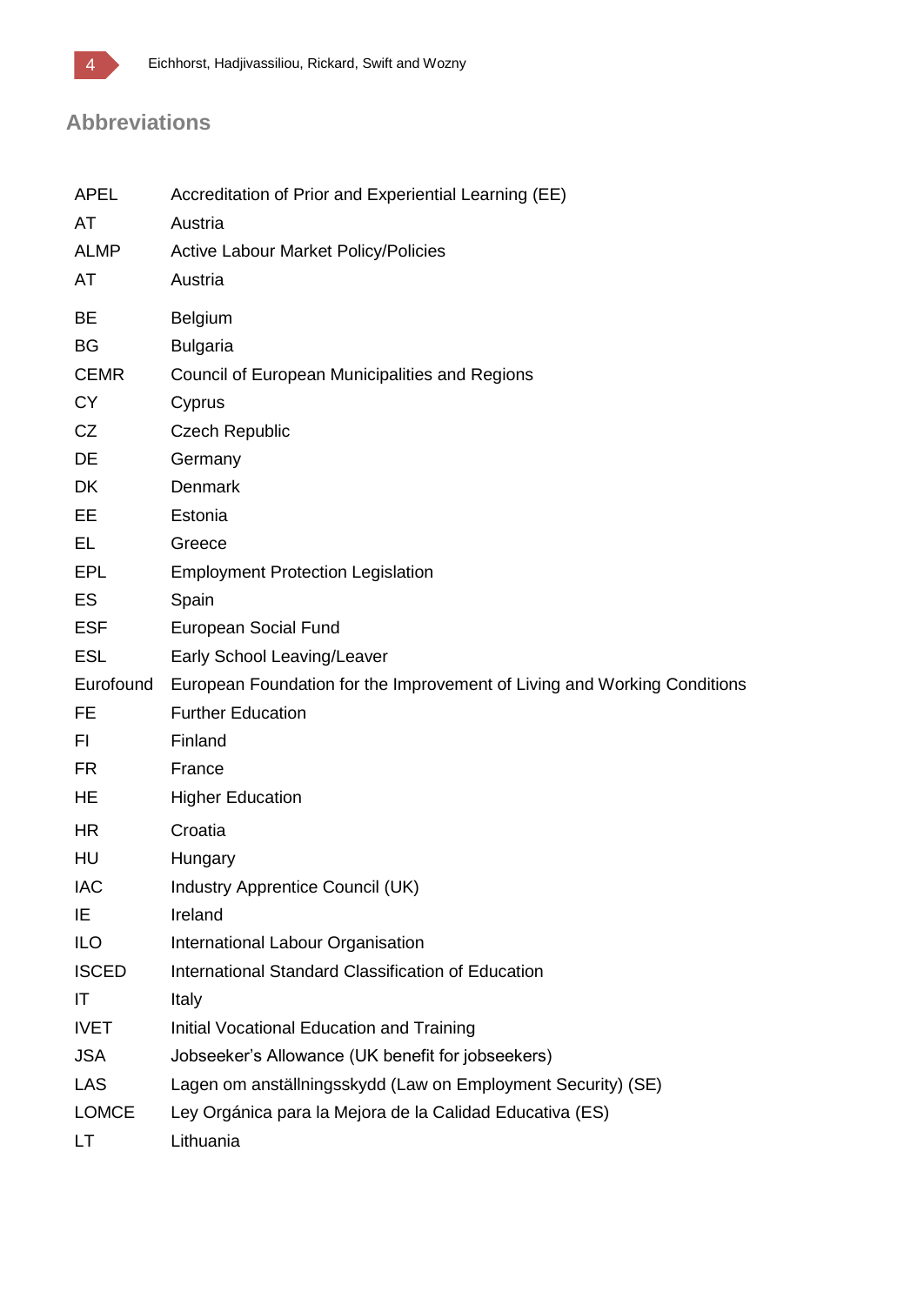| LU          | Luxembourg                                            |
|-------------|-------------------------------------------------------|
| LV          | Latvia                                                |
| МT          | Malta                                                 |
| <b>NEET</b> | Not in Employment, Education or Training              |
| <b>NGO</b>  | Non-Governmental Organisation                         |
| <b>NL</b>   | <b>Netherlands</b>                                    |
| <b>OECD</b> | Organisation for Economic Cooperation and Development |
| <b>PES</b>  | <b>Public Employment Services</b>                     |
| PL          | Poland                                                |
| PT          | Portugal                                              |
| <b>RO</b>   | Romania                                               |
| <b>SE</b>   | Sweden                                                |
| SI          | Slovenia                                              |
| <b>SK</b>   | Slovakia                                              |
| <b>STW</b>  | School to Work                                        |
| <b>UGA</b>  | Jobbgaranti för ungdomar (Youth Job Guarantee) (SE)   |
| UK          | United Kingdom                                        |
| VET         | <b>Vocational Education and Training</b>              |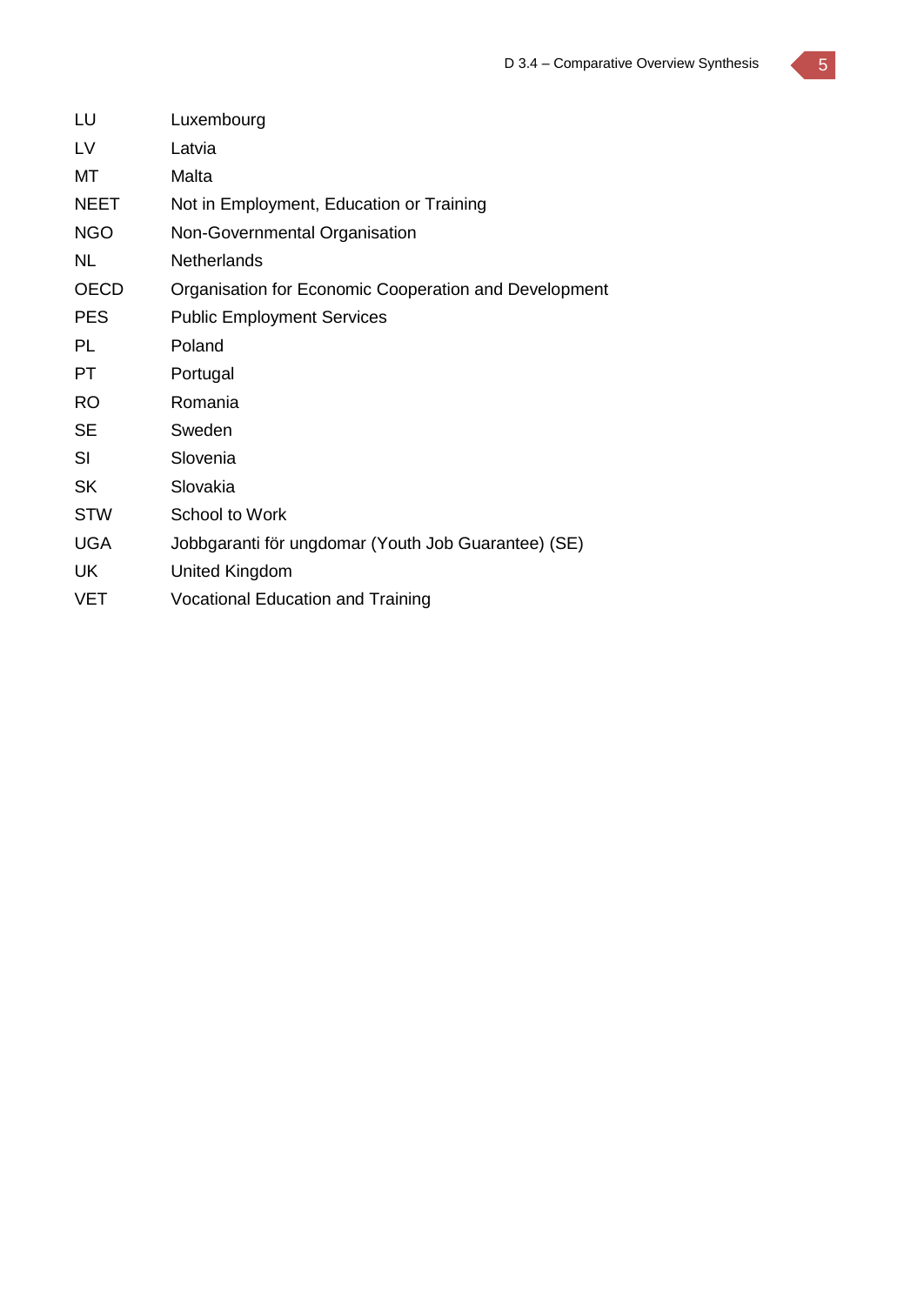

## **Executive summary**

This Draft Report presents the comparative overview of the school-to-work (STW) transition pathways, structures and related effectiveness in the eight case study countries of Task 3 of Work Package (WP) 3: Estonia, Germany, the Netherlands, Poland, Spain, Sweden, Turkey and the UK. In addition, France was reviewed where possible as representing a particular Continental STW transition model. We have applied the Pohl and Walther's typology of STW transitions to the comparative review, which distinguishes between five main types of youth transition regimes: (i) Universalistic (SE); (ii) Liberal (UK); (iii) Employment-centred (DE, FR, NL); (iv) Mediterranean (ES, TR); and (v) Post-Socialist/Transitional (EE, PL) (Pohl, and Walther, 2007; Walther, 2006).

Across the EU, VET, including apprenticeships, is considered key to lowering youth unemployment and facilitating the STW transitions of young people and policy makers across Europe have been attempting to improve VET in order to provide an attractive alternative to general upper secondary and tertiary education and in order to better meet the skill requirements of the labour market (European Commission, 2015f; Quintini and Martin, 2014). Overall, VET/apprenticeships still play a critical role in facilitating fast and smooth transitions, albeit to varying degrees and depending on the path-dependent institutional and cultural context. It has proved to be a key STW transition mechanism in the employment-centred cluster, notably Germany and the Netherlands, but less so in the Mediterranean (ES, TR) and liberal clusters (UK), while its take-up is decreasing in the universalistic cluster (SE). Not surprisingly, we found that VET participation was much higher than the EU average in the employmentcentred regimes and much lower in the Mediterranean and the post-Socialist clusters. These differences in the participation rates in VET across the EU countries can be attributed in part to the differing perceptions of VET and its centrality in the STW transition process.

Overall, although with some notable exceptions, such as Germany and the Netherlands, VET is generally associated with a lower status and quality than general/academic education, meaning that fewer students voluntarily choose the VET track and, in many instances, VET is seen as a 'second best' option destined for students with lower educational attainment. In contrast, in countries characterised by the employment-centred STW transitions model (e.g. DE, NL), VET is perceived as a core instrument 'for sustaining the competitiveness of the economy' (European Commission, 2012) and in these countries, VET in its various forms, such as dual apprenticeships and school-based VET has long been established and represents the main STW transition mechanism.

Crucially, there has been a convergence in policy across all clusters, in that apprenticeships are now being promoted as a high quality route to achieving improved outcomes for young people in all clusters. However, the success of this policy shift is dependent on the specific structural and institutional frameworks in place to support this agenda, which varies greatly between clusters.

Consistently shown to be key to the success of particular VET schemes, notably apprenticeships, is the extent, type and nature of social partner involvement (European Commission, 2013; ILO, 2013 and 2015). However, this involvement varies considerably between Member States and VET programmes. In general, the role of social partners is clearly prescribed in highly regulated VET/apprenticeship systems with a corporatist form of governance such as Germany and Sweden which, in turn, leads to very strong and active social partner involvement. In contrast, in market-led systems such as the UK, social partner involvement is rather uneven. Likewise, social partner involvement in school-based VET systems tends to be less extensive than in work-based VET systems (European Commission, 2013).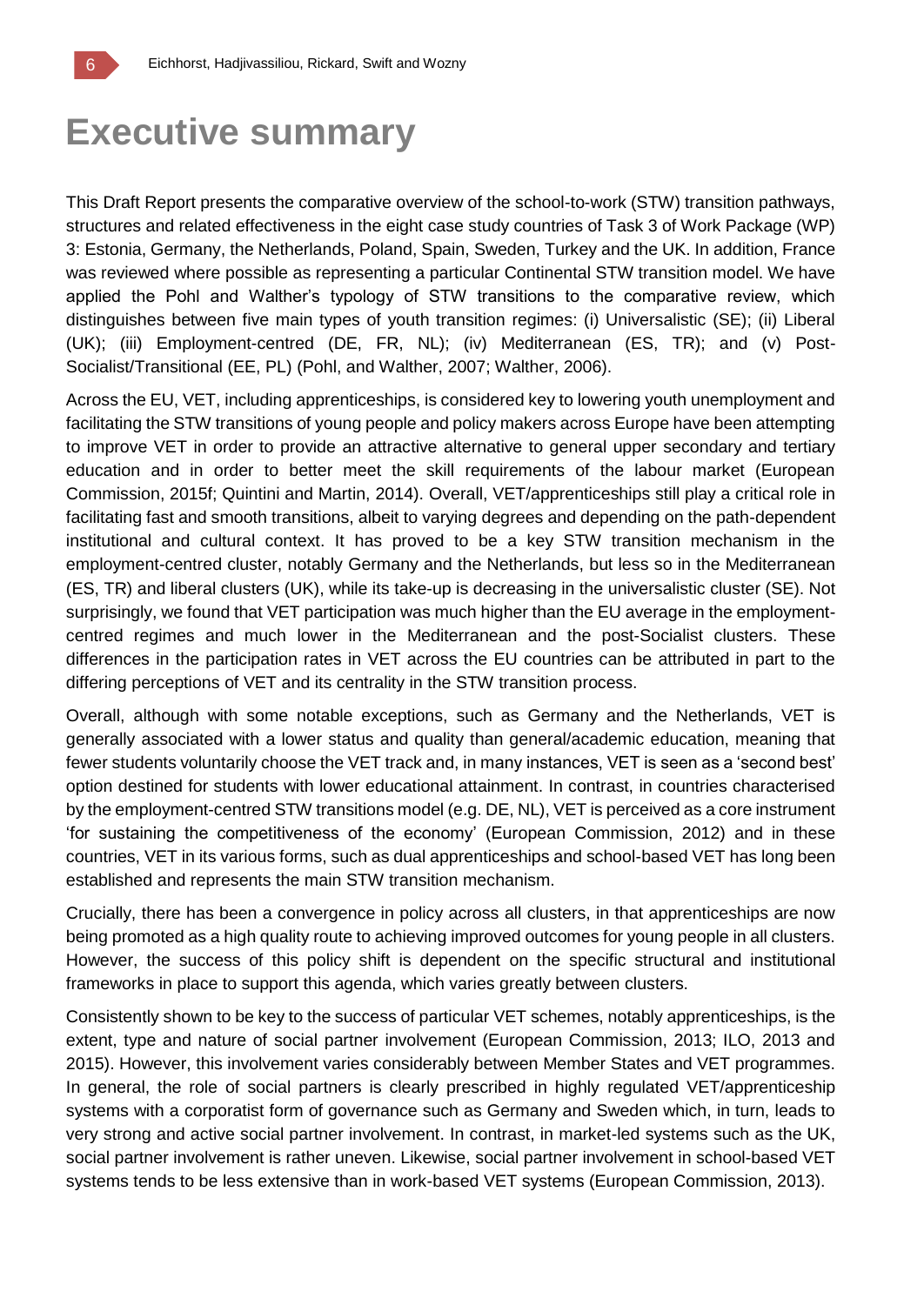Dual (work-based/apprenticeships) or school-based VET systems, the strong involvement of all relevant stakeholders and a co-operative institutional framework ensures that the employment-centred regimes have a strong STW transition model - for example, Germany and the Netherlands, particularly, have below average youth unemployment rates and STW transition duration (Eurofound, 2014). On the other hand, France is characterised by lengthier STW transitions and diverse labour market inclusion instruments ranging from a variety of subsidised employment contracts to an array of VET placements, each with varying degrees of effectiveness (Dif, 2012; Quintini and Martin, 2014). The STW transitions under the UK's liberal regime are fast but unstable, with a focus on youth employability and the promotion of young people's economic independence as quickly as possible. Within the Mediterranean cluster, characterised by high youth unemployment, STW transitions are lengthier, unstable and complex. In Turkey, for example, STW transitions tend to be slow although there have been numerous attempts to improve their speed and quality, particularly for disadvantaged youth (Goksen et al, 2015). Similarly, in Spain, STW transitions are protracted and fragmented while the prevalence of temporary, short-term employment contracts among young people reflects the fact that this type of employment has traditionally been a key (but controversial) STW transition instrument (González-Menéndez et al, 2015).

The Estonian STW transition model is focused more on a general education (school-based) pathway, while its work-based VET in the form of apprenticeships is relatively underdeveloped. In Poland, youth unemployment has been a key policy issue for the past decade, but it is also characterised by a high degree of labour market dualism with the highest share of fixed-term contracts in the EU and a low (20%) transition rate from temporary to permanent employment (European Commission, 2015h). This has clear and negative implications for the STW transitions of Polish youth.

The Swedish model has historically been associated with a high quality and effective education and training system, including VET, producing well-educated youth able to make fast and successful STW transitions. Similar to Germany and the Netherlands, it has been argued that these smooth STW transitions can be attributed to a high share of students combining work and study, a proportion well above the EU average (Eurofound, 2014). However, as in other countries, these smooth STW transitions do not hold for all young people; with those who have not completed secondary education, or young migrants and refugees or those with disabilities, facing particular barriers to their labour market entry (Wadensjö, 2015).

The countries also varied in their EPL as well as the focus of their ALMPs. Differences in ALMPs between France, Germany and the Netherlands are driven by the highly different educational systems and the general economic performance of these countries. Whereas dual vocational training is one important pillar of the German educational system, it is less important in the Netherlands and even still less in France. In this case, wage subsidies play a crucial role in France and the Netherlands to facilitate the acquisition of work experience and/or first job by young people. In the UK, ALMPs are not specifically targeted at young people, although there have been some flagship initiatives such as the Youth Contract as well as some youth specific support targeted at disadvantaged youth, including NEETs. Likewise, although Swedish ALMPs are often aimed at all age groups, programmes like the Job Guarantee focus on young people. ALMPs in Spain often seek to improve young people's skills, both theoretical and practical and/or to provide them with work experience. In the post-socialist cluster (EE, PL) labour market policy is less differentiated compared to employment-centred countries like Germany. This is also true for ALMPs where there little focus on youth in both countries, although recently some projects/programmes do focus on the specific needs of young people. In both countries, ALMPs that are used to support the STW transition of young people include training and/or employment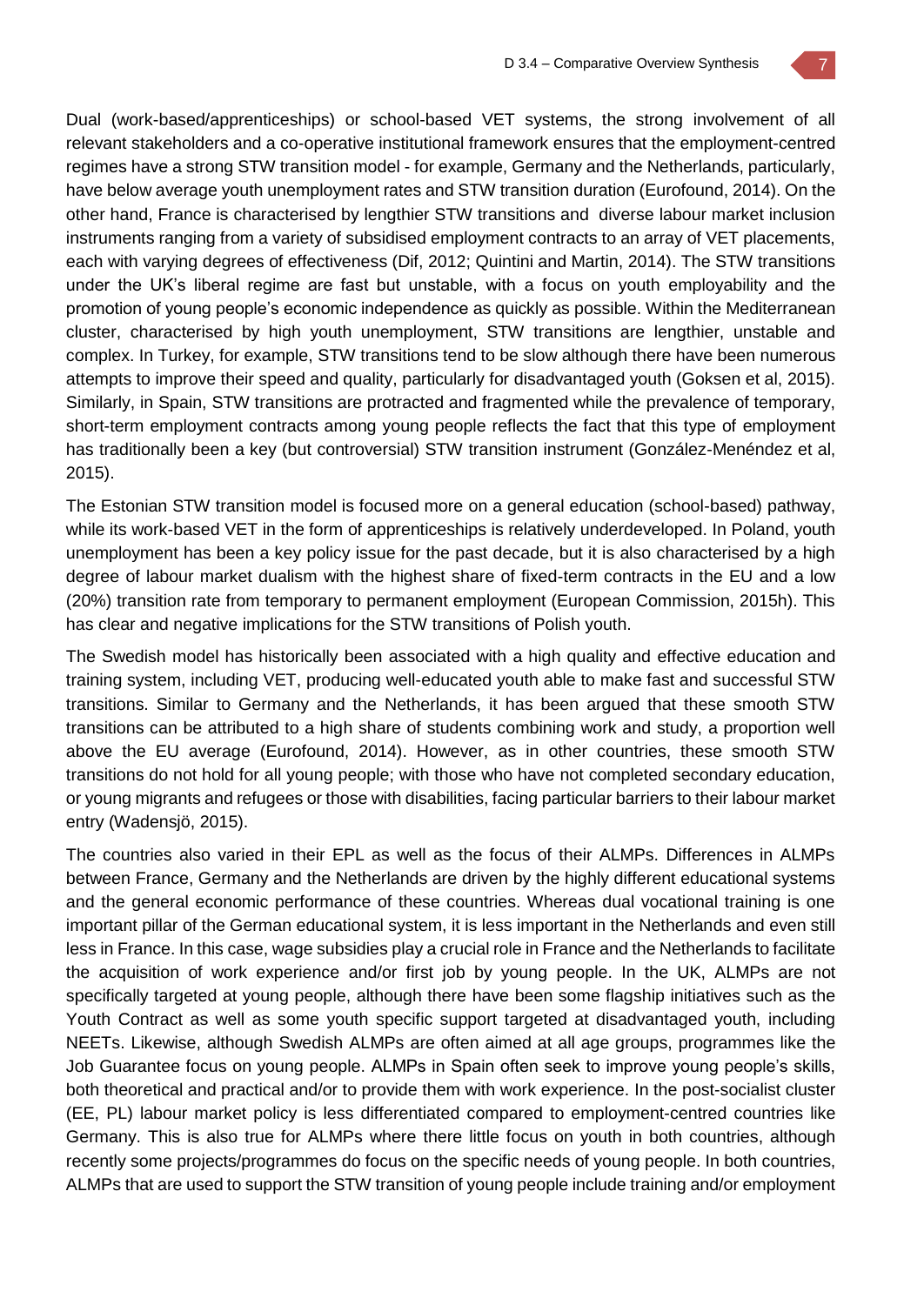subsidies to increase the supply of work experience placements.

Our analysis has also highlighted that, especially as a result of the Great Recession of the late 2000s, some of the characteristics of each of the Pohl and Walther's STW transition regimes are in a state of flux. For example, VET (and apprenticeships) are becoming more important STW transition mechanisms even in clusters such as the liberal (UK) and the Mediterranean (ES, TR) clusters. On the other hand, in the universalistic cluster the quality and effectiveness of the Swedish education and training system, including VET which, in the past, produced well-educated young people who could make fast and successful STW transitions is currently under-performing, with obvious implications for these transitions. At the same time, VET take-up is falling. That said, it is still early to assess whether such changes represent paradigmatic shifts in the key STW transitions mechanisms, especially in view of the path dependency and cultural and institutional specificity of STW transitions.

A requirement highlighted by our review is the need for the Pohl and Walther's typology of STW transitions to be updated and further refined on the basis of the developments that have occurred during and after the recent crisis and which have led to an ongoing reconfiguration of education and training systems, labour market policies and institutional arrangements which are pertinent to young people's successful entry to sustained employment. Linked to this is the need for further differentiation within the clusters themselves since there is variation in a number of institutional arrangements and this leads to variation in the STW transition outcomes as is, for example, the case of the employment centred cluster (DE, FR, NL). The above discussion notwithstanding, our analysis did not really change the way STW transitions in each cluster have been traditionally regarded, especially in relation to their length, quality and sustainability.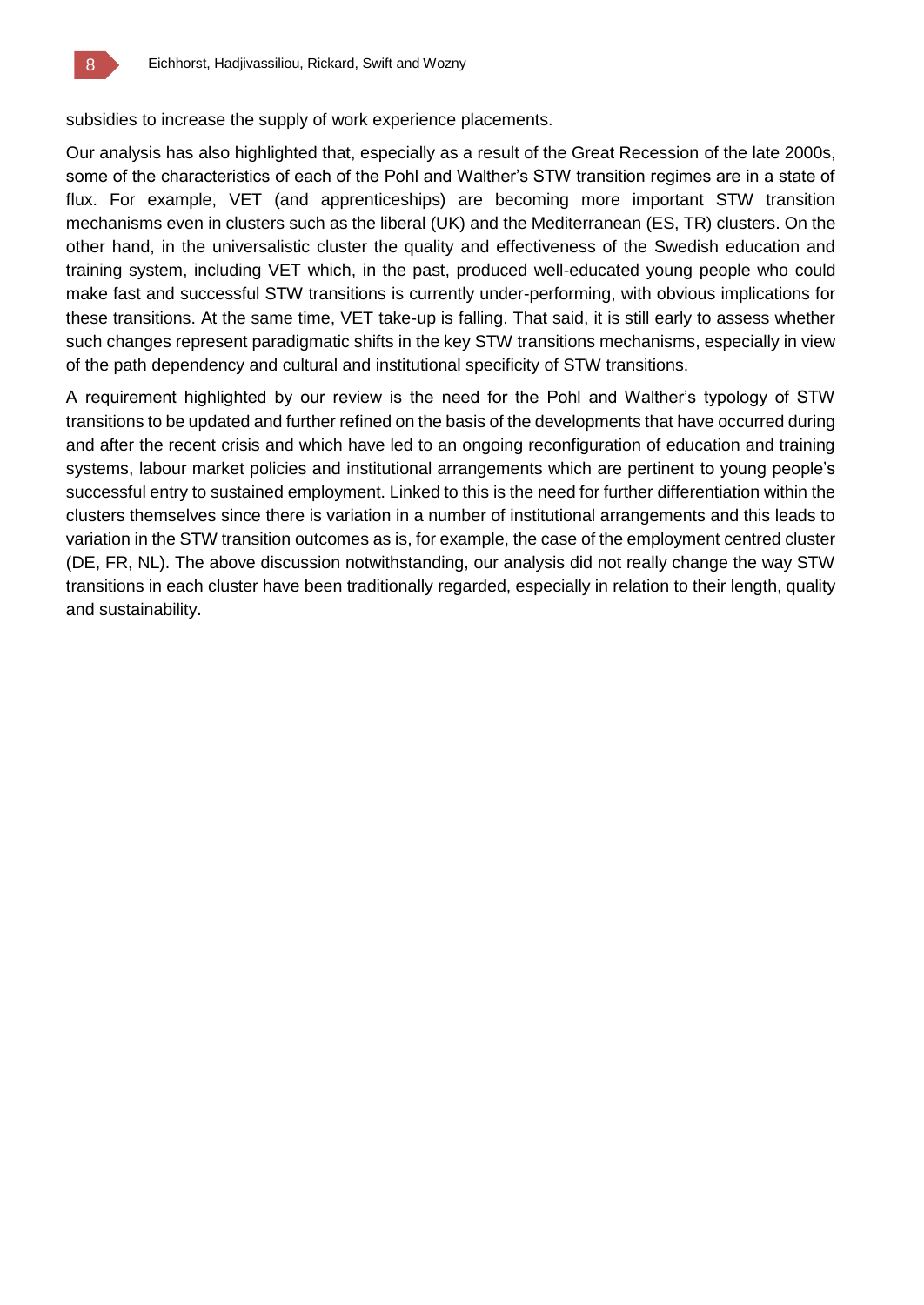## **1. The situation of young people in the labour market**

This Draft Report presents the comparative overview of the school-to-work (STW) transition pathways, structures and related effectiveness in the eight case study countries of Task 3 of Work Package (WP) 3: Estonia, Germany, the Netherlands, Poland, Spain, Sweden, Turkey and the UK. In addition, France was reviewed where possible as representing a particular Continental STW transition model.

The analysis presented here uses a comparative framework based on the well-known typology of STW transition regimes developed by Pohl and Walther (2005 and 2007; Walther, 2006). According to this typology, STW transition regimes fall into five broad categories: (i) *universalistic* (Finland, Sweden, Denmark) where the focus of transition policies is mainly on education in the broad sense of personal development; (ii) *employment-centred* which includes transition policies focusing primarily on *dual training*/apprenticeship system (Germany, Austria), or *school-based education and training* (France), or *mixed* training provision (the Netherlands); (iii) *liberal* which focuses more on the young person's rapid labour market entry (the UK and, to some extent, Ireland); (iv) *sub-protective/ Mediterranean* which have traditionally had the weakest links between the worlds of education and work and quite protracted STW transitions (Italy, Spain, Greece, Portugal); and (v) *transitional/post-socialist regimes*  which have adopted either liberal and/or employment centred approaches to STW transitions (e.g. Baltic States, Romania, Bulgaria).

### **Employment/labour market access**

The Great Recession of the late 2000s and ensuing economic recovery hit young people in the EU disproportionately hard, although with significant country variations. For example, throughout the crisis and afterwards Germany and the Netherlands registered much lower youth unemployment rates of below or just over 10% as opposed to France and Poland which had medium to very high rates of over 20% and Spain which recorded dramatically high rates of over 50%. The fact that Germany and the Netherlands weathered the recent crisis much better than other countries has been attributed to their structured STW transitions pathways with close links between work and education through a mass dual apprenticeship system (Germany) and a robust VET system (Netherlands).

Although the labour market situation of young people is improving, youth unemployment remains very high (European Commission, 2015a; Eurofound, 2015a). In January 2016, the EU-28 youth unemployment rate (15-24 years) was 19.7% (Eurostat, 2016). <sup>1</sup> There is, however, a large divergence between Member States, with countries belonging to the employment-centred cluster performing much better than countries belonging to other clusters (see Table 1 which also includes 2008, i.e. pre-crisis data). France, on the other hand, although belonging to the employment cluster, registers high youth unemployment which reflects a number of structural barriers such as pronounced labour market segmentation/dualism and considerable skills mismatches. Sweden, characterised by a school-based but universalistic STW transitions model also records high youth unemployment, which reflects a perceived lack of job readiness and skills mismatches. Interestingly, Estonia (in-transition cluster) and the UK (liberal cluster) also score better than the other countries. There are also country differences in relation to the unemployment rate of the older age group (25-29), with Germany, the UK and the Netherlands having the lowest rates for this group as opposed to Spain and France which register the

<sup>1</sup> http://ec.europa.eu/eurostat/statistics-explained/index.php/Unemployment\_statistics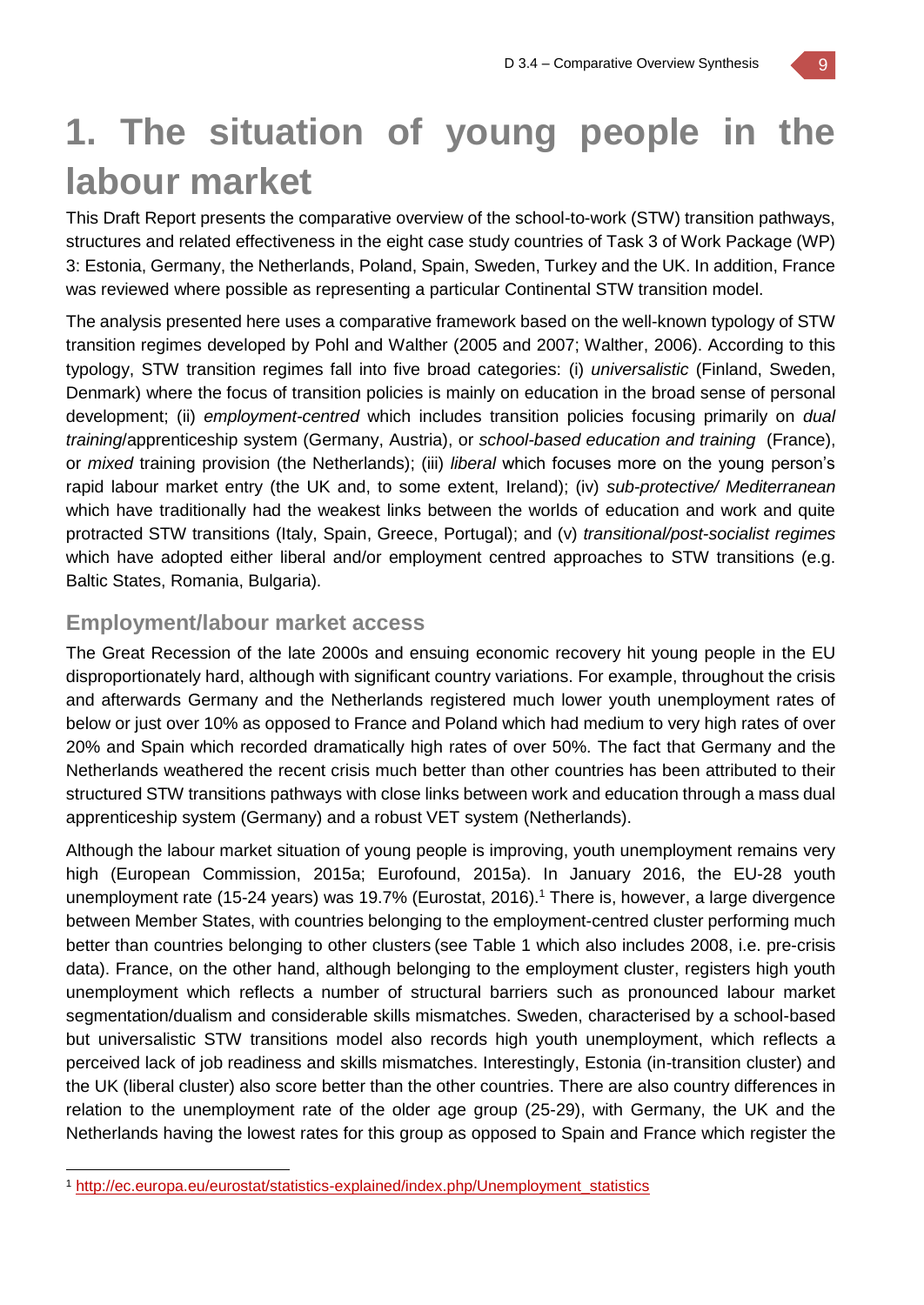

highest, while the EU-28 average rate stood at 13.6% in 2014 (see Table 2 which also includes 2008, i.e. pre-crisis data).

High youth unemployment rates reflect young people's difficulties in securing employment. However, this does not necessarily mean that the number of unemployed young people aged 15-24 is large, since many in this age group are in full-time education and are, therefore, neither working nor looking for a job. This, in turn, may make meaningful comparisons between countries difficult since in some countries young people in education and/or training such as apprentices are defined as 'employed but taking part in vocational training in school' and, as such, as being out of the labour force (Wadensjö, 2015). Moreover, in some countries full-time students, who wish to continue their full-time studies, but are looking/applying for a part-time job while studying, are counted as unemployed until they are successful in their job search.

A further complication in relation to using the youth unemployment rate as an indicator of young people's labour market status is that labour force surveys classify as unemployed those who have already received and accepted a job offer, but have not started working yet. This, in turn, means that students who have received and accepted summer job offers are counted as unemployed in the period up to the start of the summer vacation (Wadensjö, 2015).

As a result, another key, more reliable indicator which is also an EU dashboard youth indicator is the **youth unemployment ratio** which is typically lower than the rate since it reflects the proportion of unemployed youth in relation to the total youth population (employed, unemployed and inactive, including those in full-time education). Even so, youth unemployment ratios which show the extent of youth unemployment in relation to the labour market situation of the population as a whole, have also risen since 2008 due to the adverse effects of the crisis on the youth labour market (European Commission, 2015b). This was, indeed, reflected in the countries under review, save for Germany (See Table 1 which also includes 2008, i.e. pre-crisis data). In 2014, the youth unemployment ratio in the EU-28 for those aged 15-24 and 25-29 was 9.2% and 11.2% respectively, but again with considerable country variations (See Tables 1 and 2 which also include 2008, i.e. pre-crisis data). For the countries under review, the ratio for the 15-24 age group ranged between 3.9% in Germany through to 19% in Spain. It should be noted that a high proportion of non-employed young people in the calculation of the youth unemployment ratio denominator are either in education or NEETs (O'Reilly et al, 2015).

Although both youth unemployment rates and ratios seem to be pointing in the same direction for countries at the two ends of the spectrum such as Germany (low) and Spain (high), there are interesting variations for those in between. For example, countries like the UK and, to some extent, Sweden with relatively low youth unemployment rates (or, at least lower than the EU-28 average) have relatively high youth unemployment ratios (or, at least lower than the EU-28 average). Conversely, countries like France whose youth unemployment rate is higher than the EU-28 average, have a youth unemployment ratio which is smaller than the relevant EU-28 average. As has been noted, this would suggest that in these countries, a higher proportion of non-employed young people in the calculation of the youth unemployment ratio denominator are either in education or NEETs (O'Reilly et al, 2015).

The Great Recession of the late 2000s also resulted in an increase in **youth long-term unemployment**. In 2014, the youth long-term unemployment rate for those aged 15-24 and 25-29 stood at 7.8% and 6% respectively , although there were significant differences between Member States (see Tables 1 and 2 which also include 2008, i.e. pre-crisis data); with rates for both age groups being highest in Spain and lowest in Sweden.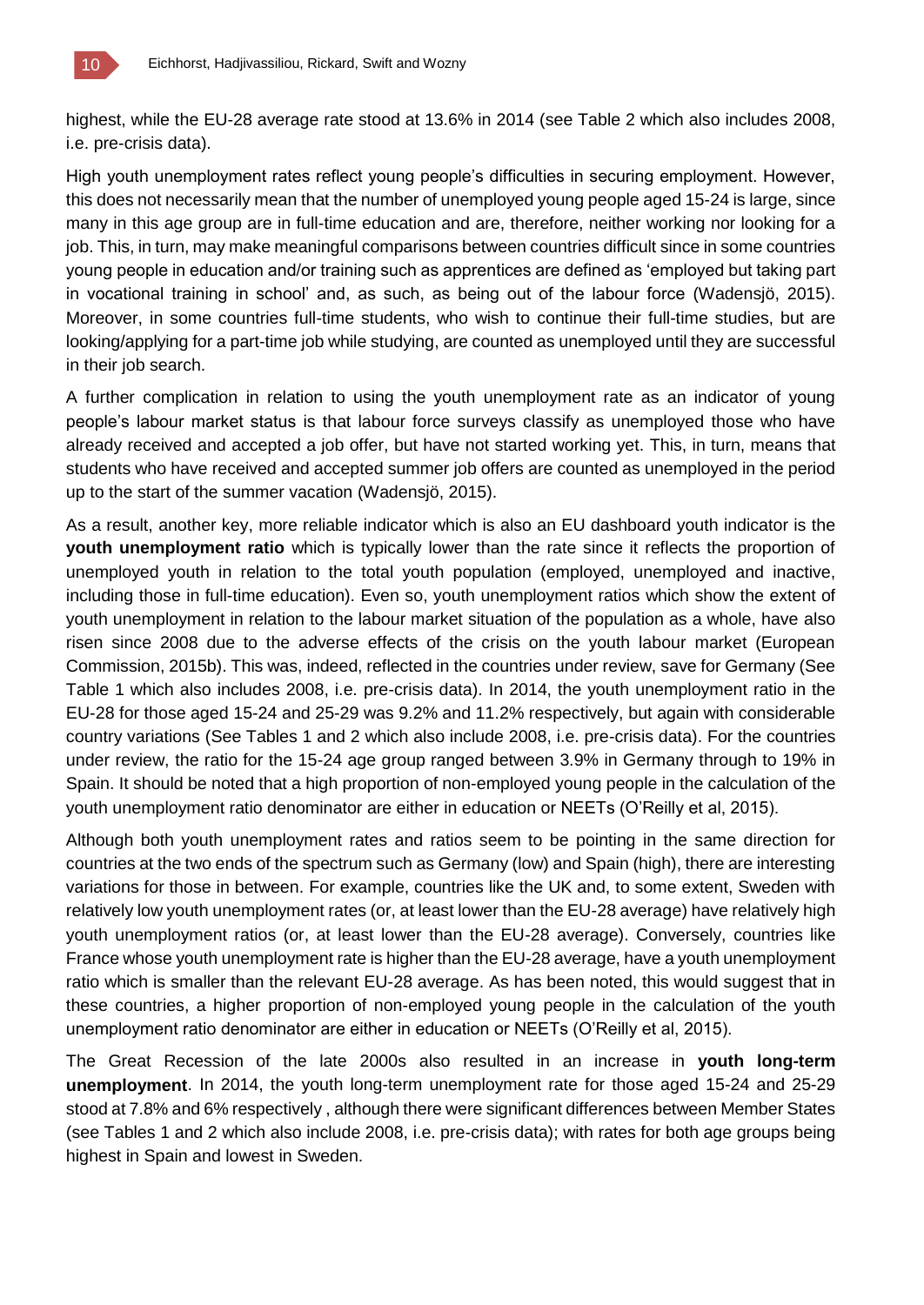|                    | Youth<br><b>Unemployment Rate</b><br>(%)<br>2008<br><b>Jan 2016</b> |           |        | <b>Youth Long-term</b><br><b>Unemployment Rate</b><br>(%) | Youth<br><b>Unemployment</b><br><b>Ratio</b><br>$(\%)$ |      |  |
|--------------------|---------------------------------------------------------------------|-----------|--------|-----------------------------------------------------------|--------------------------------------------------------|------|--|
|                    |                                                                     |           | 2008   | 2014                                                      | 2008                                                   | 2014 |  |
| Germany            | 10.6                                                                | 7.1       | 3.0    | 1.8                                                       | 5.5                                                    | 3.9  |  |
| <b>Netherlands</b> | 5.3                                                                 | 11.2      | 0.5    | 2.3                                                       | 3.9                                                    | 8.6  |  |
| UK                 | 15.0                                                                | $13.6***$ | 2.4    | 4.3                                                       | 9.2                                                    | 9.8  |  |
| Spain              | 24.5                                                                | 45.0      | 2.5    | 21.5                                                      | 11.7                                                   | 19.0 |  |
| Estonia            | 12.0                                                                | $18.4***$ | 2.9    | 4.4                                                       | 4.9                                                    | 5.9  |  |
| Poland             | 17.3                                                                | 20.4      | 3.8    | 7.4                                                       | 5.7                                                    | 8.1  |  |
| Sweden             | 20.2                                                                | 18.9      | 0.7    | 1.3                                                       | 10.7                                                   | 12.7 |  |
| France             | 18.3                                                                | 25.9      | 4.3    | 7.2                                                       | 7.1                                                    | 8.9  |  |
| Turkey             | 18.5                                                                | $18.4***$ | 3.8    | 2.6                                                       | 6.9                                                    | 7.3  |  |
| <b>EU-28</b>       | $15.6*$                                                             | 19.7      | $3.5*$ | 7.8                                                       | $6.9*$                                                 | 9.2  |  |

*Table 1: Youth Unemployment, Long-term Unemployment Rates and Youth Unemployment Ratio (%) by Country (Age Group: 15 to 24)*

*Source: Eurostat, (2016). 'January 2016 - Euro Area Unemployment Rate at 10.3%', Eurostat Newsrelease - Euroindicators, 41/2016, 1.3.2016; Eurostat yth\_empl\_100; Eurostat yth\_empl\_120 & Eurostat yth\_empl\_140; accessed on 22 January & 7 March 2016*

Note: \* refers to EU-27 (excluding Croatia)

\*\* November 2015

\*\*\* December 2015

\*\*\*\* August 2015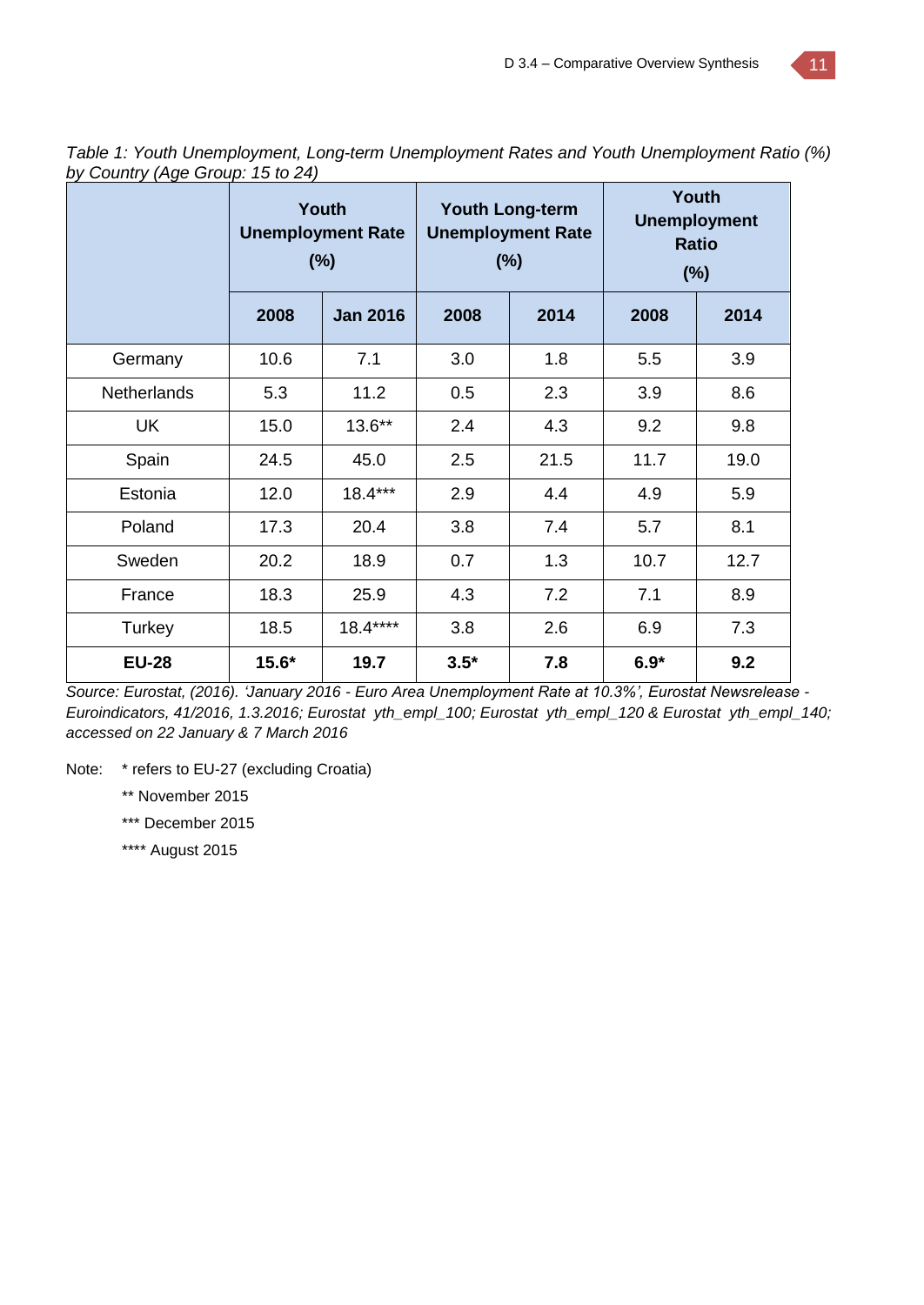*Table 2: Youth Unemployment, Long-term Unemployment Rates and Youth Unemployment Ratio (%) by Country (Age Group: 25 to 29)*

|                    | Youth<br><b>Unemployment Rate</b><br>(%) |      | (%)    | <b>Youth Long-term</b><br><b>Unemployment Rate</b> | <b>Youth</b><br><b>Unemployment</b><br><b>Ratio</b><br>(%) |      |  |
|--------------------|------------------------------------------|------|--------|----------------------------------------------------|------------------------------------------------------------|------|--|
|                    | 2008                                     | 2014 | 2008   | 2014                                               | 2008                                                       | 2014 |  |
| Germany            | 8.4                                      | 6.1  | 3.2    | 1.9                                                | 6.9                                                        | 5.1  |  |
| <b>Netherlands</b> | 2.2                                      | 7.2  | 0.5    | 2.3                                                | 2.0                                                        | 6.2  |  |
| <b>UK</b>          | 5.7                                      | 6.9  | 1.3    | 2.3                                                | 4.8                                                        | 5.9  |  |
| Spain              | 13.3                                     | 30.3 | 1.6    | 13.4                                               | 11.6                                                       | 26.3 |  |
| Estonia            | 5.2                                      | 9.2  | na     | 3.9                                                | 4.3                                                        | 7.7  |  |
| Poland             | 8.2                                      | 11.8 | 2.4    | 4.8                                                | 6.8                                                        | 10.0 |  |
| Sweden             | 6.7                                      | 9.1  | 0.6    | 1.4                                                | 5.7                                                        | 7.8  |  |
| France             | 8.9                                      | 14.4 | 2.7    | 5.2                                                | 7.7                                                        | 12.4 |  |
| Turkey             | 11.8                                     | 12.9 | 3.1    | 2.8                                                | 7.3                                                        | 8.6  |  |
| <b>EU-28</b>       | $8.5*$                                   | 13.6 | $2.6*$ | 6.0                                                | $7.1*$                                                     | 11.2 |  |

*Source: Eurostat yth\_empl\_100; Eurostat yth\_empl\_120 & Eurostat yth\_empl\_140; accessed on 1 April 2016*

Note: \* refers to EU-27 (excluding Croatia)

As youth unemployment rose during the Great Recession of the late 2000s and its aftermath, **youth employment** fell by more than four percentage points between 2008 (37.3%) and 2014 (32.5%). However, there has recently been some improvement and, for the first time since 2007, the average **youth employment rate** of those aged 15-24 across the EU slightly increased to 32.5% in 2014 (Eurofound, 2015a). Again, however, there is considerable country variation, for example it decreased in Poland (see Table 3 which also includes 2008, i.e. pre-crisis data). Similarly, as Table 3 shows, with the exception of Germany and Turkey, the employment rate of those aged 25-25 also fell between 2008 and 2014, albeit with significant country differences in the magnitude of this fall.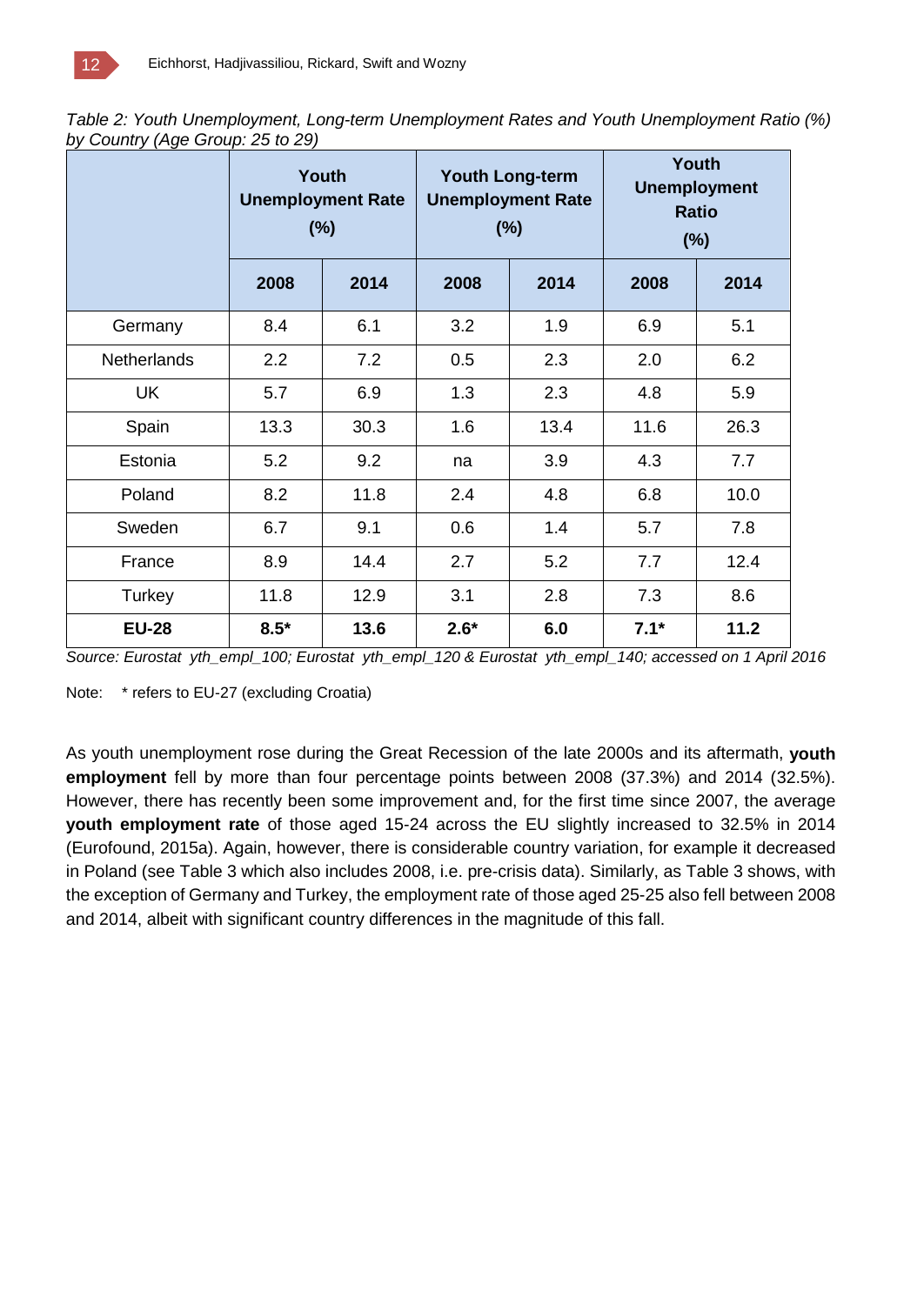|                    | Youth Employment Rate (%) |      |       |       |  |  |  |  |
|--------------------|---------------------------|------|-------|-------|--|--|--|--|
|                    | $15 - 24$                 |      |       | 25-29 |  |  |  |  |
|                    | 2008                      | 2014 | 2008  | 2014  |  |  |  |  |
| Germany            | 69.3                      | 58.8 | 74.8  | 77.7  |  |  |  |  |
| <b>Netherlands</b> | 52.0                      | 48.1 | 88.4  | 81.0  |  |  |  |  |
| UK                 | 46.6                      | 46.1 | 79.6  | 78.9  |  |  |  |  |
| Spain              | 42.2                      | 42.8 | 75.2  | 60.5  |  |  |  |  |
| Estonia            | 35.9                      | 33.3 | 78.7  | 76.4  |  |  |  |  |
| Poland             | 31.4                      | 27.9 | 76.3  | 74.7  |  |  |  |  |
| Sweden             | 27.3                      | 25.8 | 80.6  | 77.9  |  |  |  |  |
| France             | 36                        | 16.7 | 79.0  | 73.3  |  |  |  |  |
| Turkey             | 30.3                      | 33.5 | 54.3  | 58.3  |  |  |  |  |
| <b>EU-28</b>       | $37.3*$                   | 32.4 | 75.6* | 71.2  |  |  |  |  |

*Table 3: Youth Employment Rate (%) by Country (2008 & 2014, Age Groups: 15-24 & 25-29)*

*Source: Eurostat yth\_empl\_010 accessed on 22 January, 7 March & 1 April 2016*

Note: \* refers to EU-27 (excluding Croatia)

## **Youth labour market structure**

Young people's employment is characterised by a number of specific working patterns which, in many cases, contribute to greater labour market vulnerability. Across the EU, the incidence of precarious, including temporary and atypical (as well as part-time), employment is significantly higher among young people. This reflects the high degree of **segmentation** and **dualism** that characterise youth labour markets and which increased during the economic crisis.

In relation to **temporary employment** and its impact on STW transitions, in line with the prevailing schools of thought, this is either seen as a 'stepping stone' to permanent employment or a 'trap'<sup>2</sup> (European Commission, 2015b) depending on country specific institutional settings like employment protection legislation. In 2014, 43.4% of young people aged 15–24 were in temporary employment (compared to 13% of the total working population) (Eurostat, 2015c),<sup>3</sup> although with considerable differences between Member States (see Table 4 which also includes 2008, i.e. pre-crisis data). This country variation reflects different labour market structures, STW transition patterns, employment protection legislation (EPL), the extent to which traineeships form part of the national education and training system and youth-related policy measures (Eurostat, 2015c). As expected, the share of

<sup>&</sup>lt;sup>2</sup> The 'trap' interpretation of temporary work suggests that temporary contracts offer poor quality work in the shortterm and have scarring effects in the long-term

<sup>3</sup> http://appsso.eurostat.ec.europa.eu/nui/submitViewTableAction.do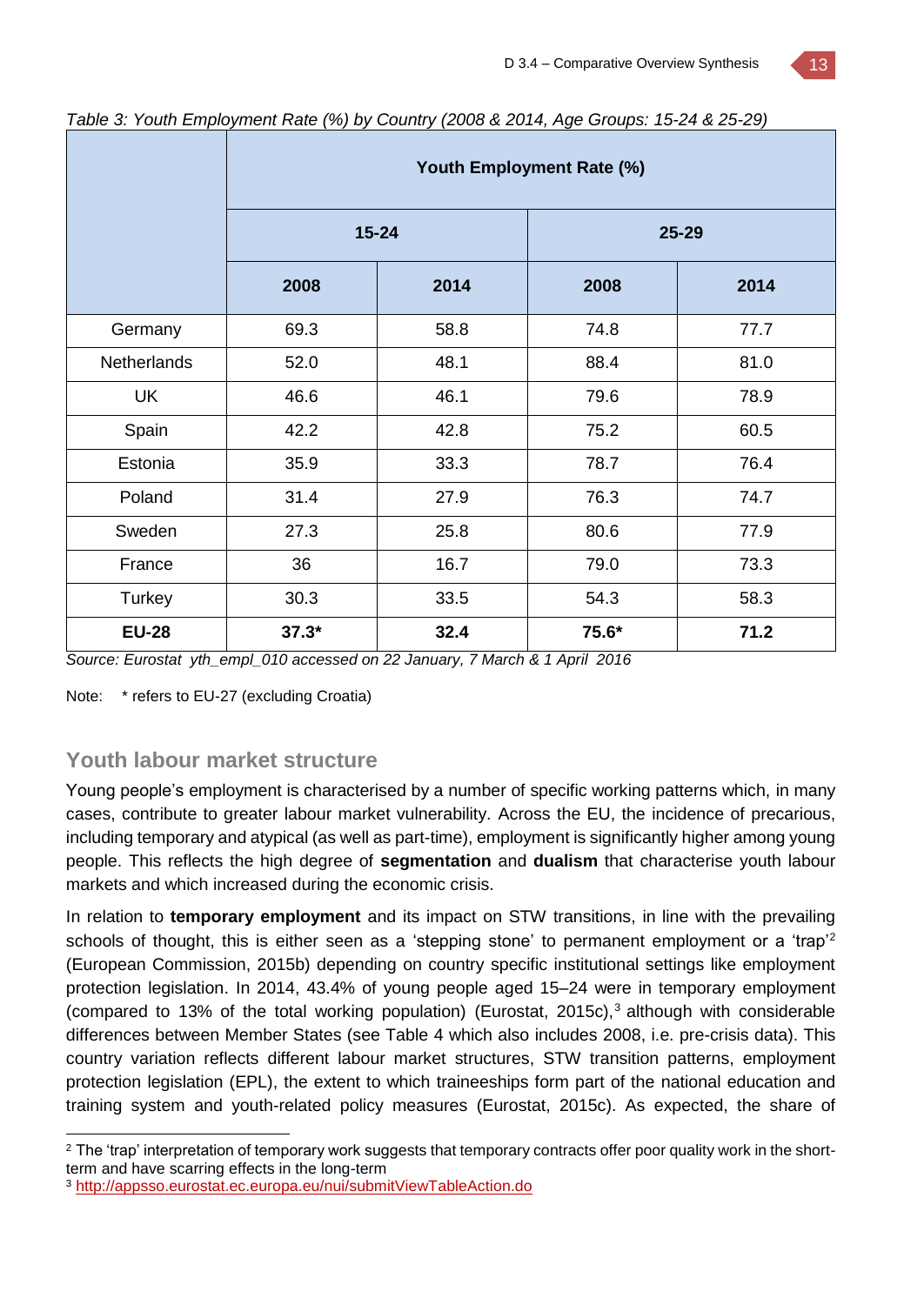temporary employment among those aged 25-29 is much lower (22.7% in 2014), although it has also increased since 2008 (see Table 5 which also includes 2008, i.e. pre-crisis data).

Similarly, **part-time employment** is more widespread among young people, with proportions increasing across the EU-28 between 2008 and 2014: from 26% to 31.3% for those aged 15–24 and from 12.3% to 15.9% for those aged 25-29 (see Tables 4 and 5 which also include 2008, i.e. pre-crisis data). Again, there are marked country differences in relation to the incidence of part-time employment with the Netherlands registering by far the highest percentage. Crucially, reflecting young people's deteriorating situation in the labour market, the rate of **involuntary part-time employment** generally increased across the EU between 2008 and 2014: from 26.1% to 29.4% for those aged 15–24 with Spain and France recording the highest incidence of involuntary part-time employment in 2014 (see Table 4). A significant increase in the rate of involuntary part-time employment was also observed for the 25-29 age group, albeit again the extent of the increase varies widely among the countries under review (see Table 5).

|                    | <b>Temporary</b><br><b>Employment</b><br>(%) |      |         | <b>Part-time</b><br><b>Employment</b><br>(%) | <b>Involuntary Part-</b><br>time Employment<br>(% ) |      |  |
|--------------------|----------------------------------------------|------|---------|----------------------------------------------|-----------------------------------------------------|------|--|
|                    | 2008                                         | 2014 | 2008    | 2014                                         | 2008                                                | 2014 |  |
| <b>Netherlands</b> | 44.5                                         | 55.1 | 71.2    | 79.2                                         | 4.4                                                 | 10.7 |  |
| <b>UK</b>          | 11.4                                         | 14.7 | 35.1    | 38.3                                         | na                                                  | 26.7 |  |
| Germany            | 57.1                                         | 53.9 | 20.0    | 21.9                                         | 24.7                                                | 10.7 |  |
| Sweden             | 53.5                                         | 55.6 | 45.4    | 49.5                                         | 39.7                                                | 44.6 |  |
| Estonia            | 6.1                                          | 11.0 | 12.9    | 20.0                                         | na                                                  | na   |  |
| France             | 52.8                                         | 57.4 | 22.4    | 24.3                                         | 46.4                                                | 52.9 |  |
| Poland             | 62.8                                         | 71.2 | 14.1    | 15.4                                         | 13.6                                                | 28.8 |  |
| Spain              | 58.4                                         | 69.3 | 23.2    | 39.1                                         | 32.7                                                | 59.1 |  |
| Turkey             | na                                           | 21.7 | na      | 14.3                                         | 6.2                                                 | 7.0  |  |
| <b>EU-28</b>       | 40.0*                                        | 43.4 | $26.0*$ | 31.3                                         | $26.1*$                                             | 29.4 |  |

| Table 4: Forms of Precarious Employment (%) by Country (2014, Age Group: 15-24) |  |  |  |  |
|---------------------------------------------------------------------------------|--|--|--|--|
|                                                                                 |  |  |  |  |

*Source: Eurostat yth\_empl\_050, Eurostat yth\_empl\_060 & Eurostat yth\_empl\_080; accessed on 22 January & 7 March 2016*

Note: \* refers to EU-27 (excluding Croatia)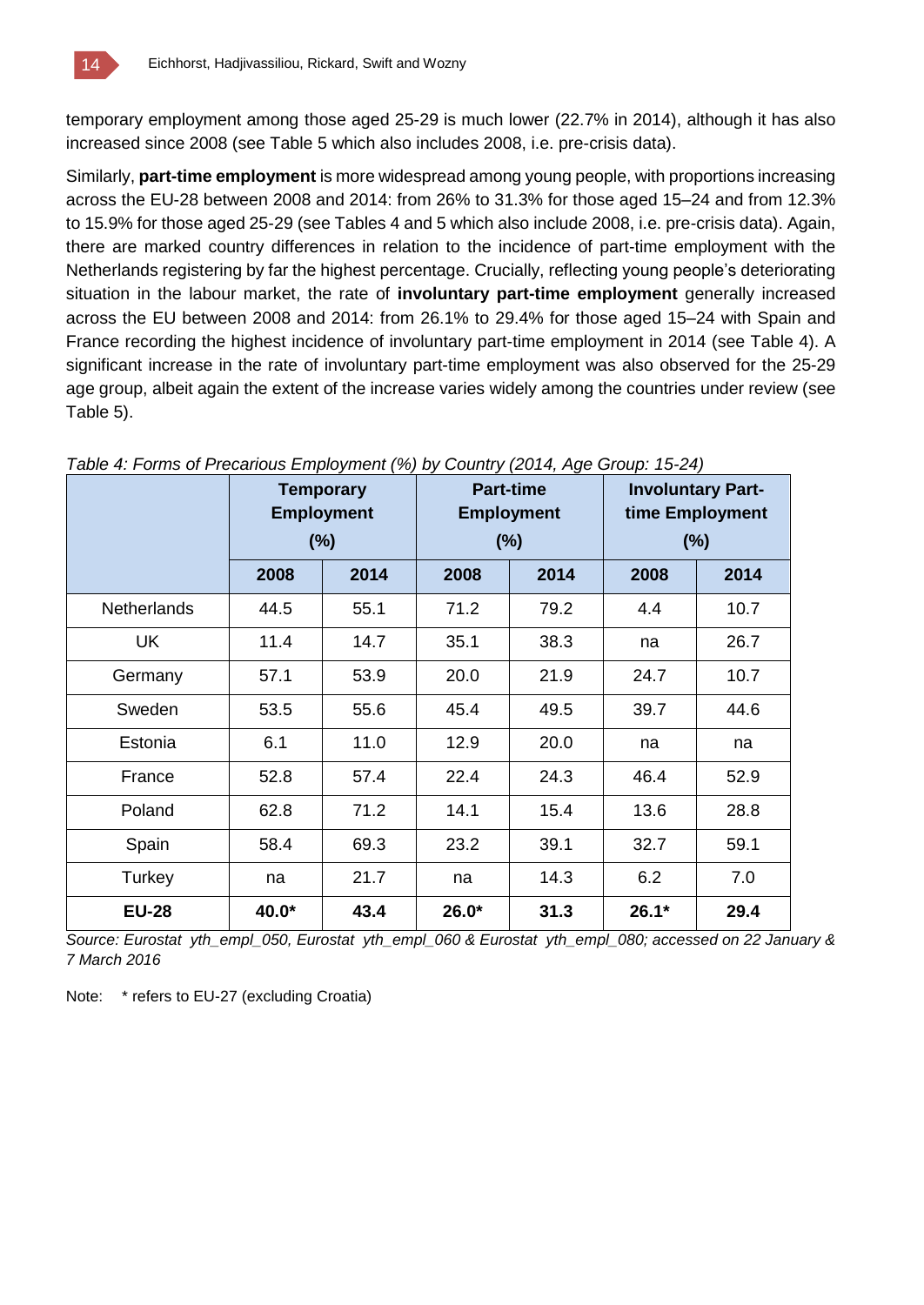|                    | <b>Temporary</b><br><b>Employment</b><br>(%) |      |         | <b>Part-time</b><br><b>Employment</b><br>(%) | <b>Involuntary Part-</b><br>time Employment<br>$(\%)$ |      |  |
|--------------------|----------------------------------------------|------|---------|----------------------------------------------|-------------------------------------------------------|------|--|
|                    | 2008                                         | 2014 | 2008    | 2014                                         | 2008                                                  | 2014 |  |
| <b>Netherlands</b> | 22.0                                         | 31.8 | 32.1    | 41.7                                         | 10.8                                                  | 24.0 |  |
| <b>UK</b>          | 4.5                                          | 6.0  | 13.8    | 17.1                                         | na                                                    | 27.1 |  |
| Germany            | 22.0                                         | 21.5 | 19.8    | 20.0                                         | 25.6                                                  | 16.5 |  |
| Sweden             | 24.3                                         | 24.8 | 21.0    | 22.9                                         | 39.8                                                  | 41.9 |  |
| Estonia            | 3.0                                          | 4.0  | 3.8     | 8.4                                          | na                                                    | na   |  |
| France             | 20.7                                         | 24.1 | 12.3    | 14.1                                         | 49.0                                                  | 60.1 |  |
| Poland             | 36.0                                         | 43.4 | 5.9     | 6.6                                          | 28.6                                                  | 51.5 |  |
| Spain              | 37.8                                         | 44.4 | 10.3    | 22.1                                         | 45.1                                                  | 76.5 |  |
| Turkey             | na                                           | 10.0 | na      | 7.4                                          | 10.4                                                  | 9.7  |  |
| <b>EU-28</b>       | $20.0*$                                      | 22.7 | $12.3*$ | 15.9                                         | $36.0*$                                               | 42.3 |  |

*Table 5: Forms of Precarious Employment (%) by Country (2014, Age Group: 25-29)*

*Source: Eurostat yth\_empl\_050, Eurostat yth\_empl\_060 & Eurostat yth\_empl\_080; accessed on 1 April 2016*

Note: \* refers to EU-27 (excluding Croatia)

### **Youth and labour market disadvantage**

Since 2009 across the EU there had been a steady rise in the NEET rate of those aged 15-24. In 2014, the NEET rate for those aged 15-24 and 25-29 in the EU-28 stood at 12.5% and 20.4% respectively, but again with considerable country differences, notably a clear North-South divide (see Table 6 which also includes 2008, i.e. pre-crisis data). For those aged 15-24, the Netherlands, Germany and Sweden all record NEET rates well below 10%. In contrast, Turkey and Spain have high NEET rates. Low educational attainment is one of the key determinants of becoming a NEET as well as of being unemployed or inactive. In 2014, the ESL rate across the EU stood at 11.2% (see Table 6). Poland, Sweden, the Netherlands, France and Germany have already achieved the EU2020 target by having ESL rates below 10%.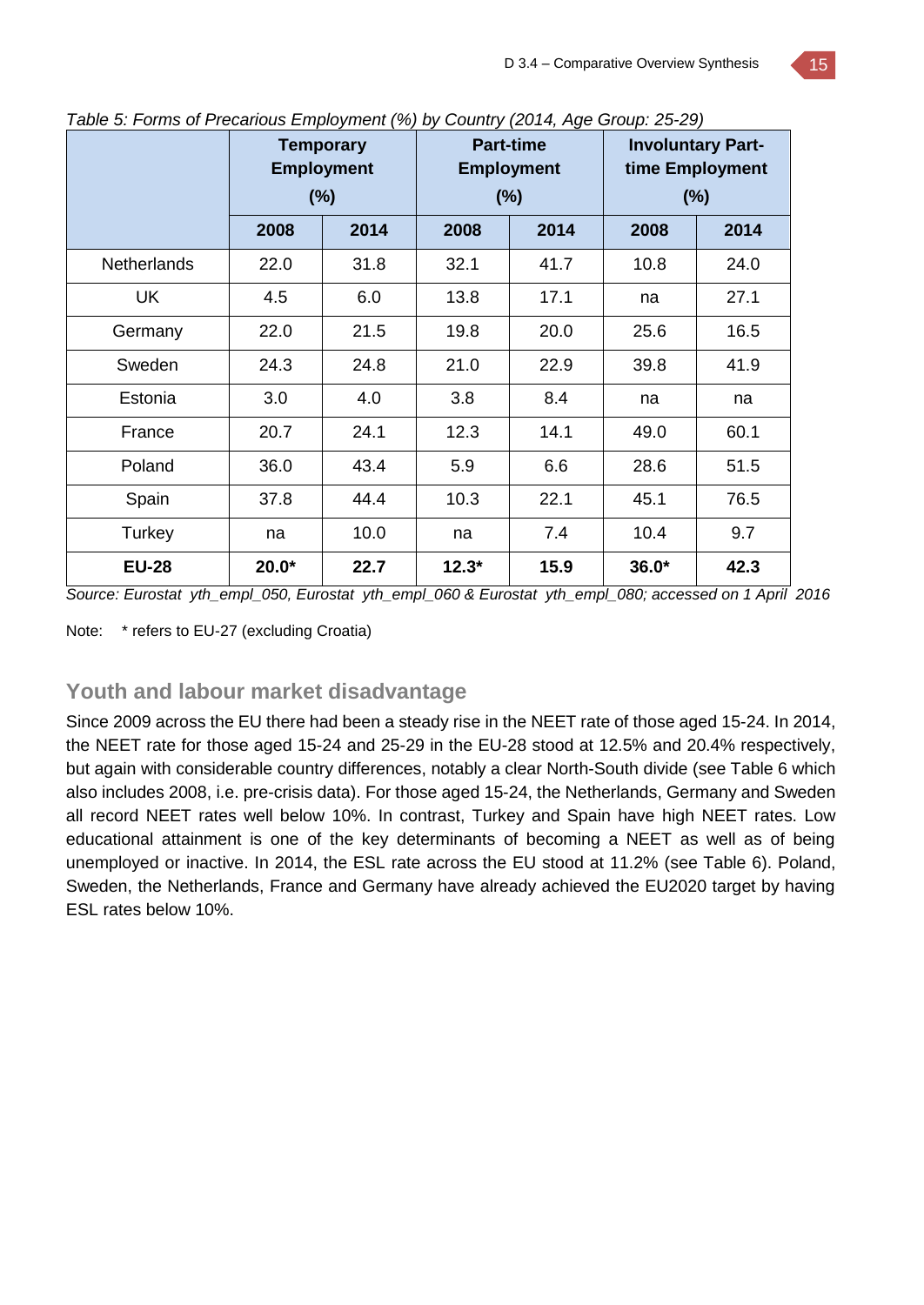|                    |         | <b>NEET Rate (%)</b> | ESL Rate (%) |       |         |           |  |
|--------------------|---------|----------------------|--------------|-------|---------|-----------|--|
|                    |         | $15 - 24$            |              | 25-29 |         | $18 - 24$ |  |
|                    | 2008    | 2014                 | 2008<br>2014 |       | 2008    | 2014      |  |
| <b>Netherlands</b> | 3.4     | 5.5                  | 7.1          | 11.6  | 11.4    | 8.7       |  |
| <b>UK</b>          | 12.1    | 11.9                 | 15.0         | 16.2  | 16.9    | 11.8      |  |
| Germany            | 8.4     | 6.4                  | 15.8         | 12.6  | 11.8    | 9.5       |  |
| Sweden             | 7.8     | 7.2                  | 8.5          | 9.0   | 7.9     | 6.7       |  |
| Estonia            | 8.7     | 11.7                 | 16.9         | 16.8  | 14.0    | 11.4      |  |
| France             | 10.5    | 11.4                 | 16.7         | 19.7  | 11.8    | 9.0       |  |
| Poland             | 9.0     | 12.0                 | 19.3         | 21.2  | 5.0     | 5.4       |  |
| Spain              | 14.3    | 17.1                 | 16.7         | 26.7  | 31.7    | 21.9      |  |
| Turkey             | na      | 24.8                 | na           | na    | 45.5    | 38.3      |  |
| <b>EU-28</b>       | $10.9*$ | 12.5                 | $17.0*$      | 20.4  | $14.7*$ | 11.2      |  |

### *Table 6: NEET and ESL Rate (%) by Country (2008 & 2014, Age Groups: 15-24 & 25-29)*

*Source: Eurostat yth\_empl\_150 & Eurostat t2020\_40 accessed on 22 January, 7 March & 1 April 2016*

Note: \* refers to EU-27 (excluding Croatia)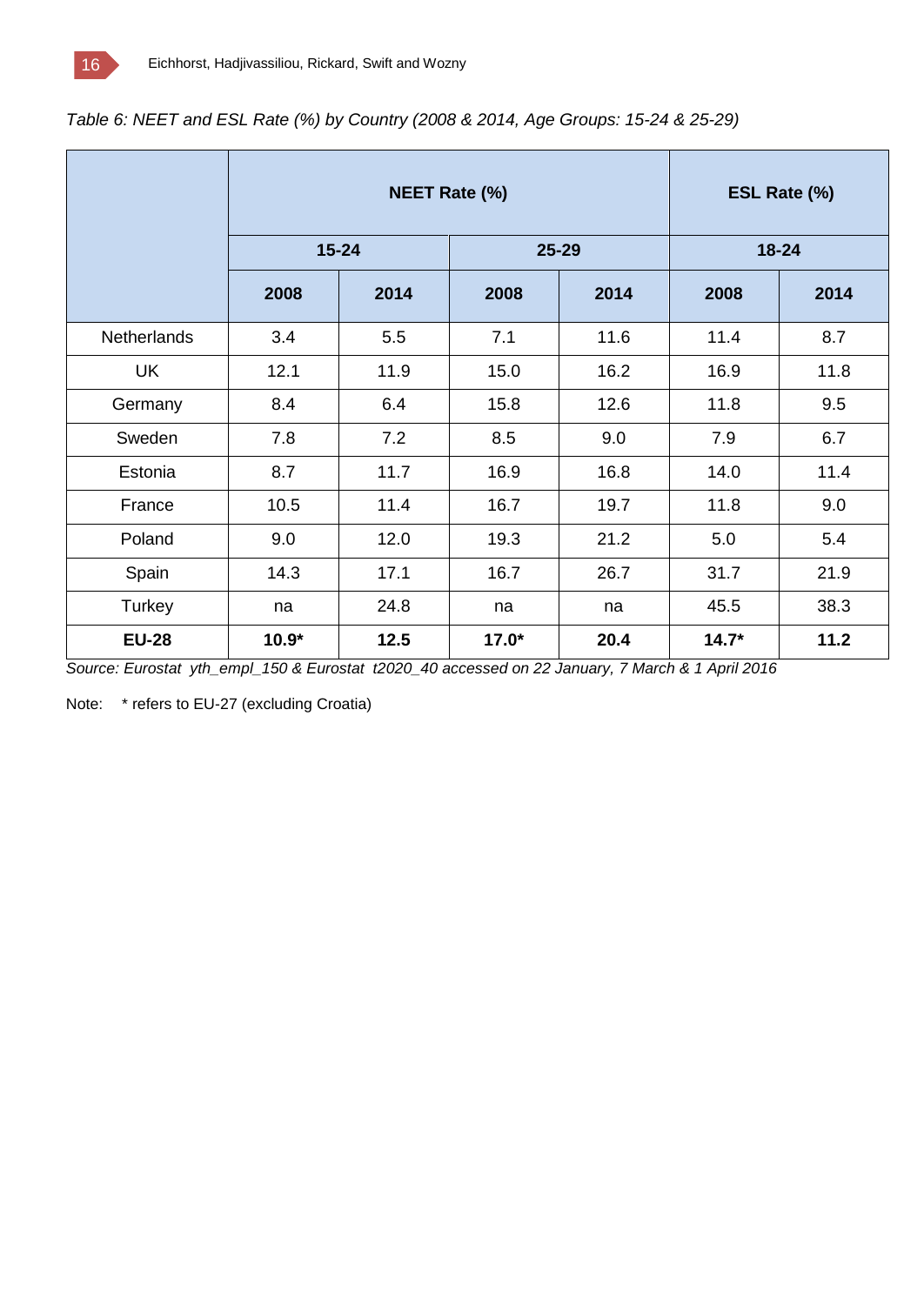# **4. Structure of education and VET system**

### **Introduction**

In this section we provide an overview of the structure of education, including VET systems across the EU with particular reference to the nine countries under review. Crucially, we seek to situate the role of education and training within the wider STW transition mechanisms that exist in each country as these are grouped in the five clusters. For example, VET, including apprenticeships, is considered key to lowering youth unemployment and facilitating the STW transitions of young people across the EU. Indeed, policy makers across Europe have been attempting to improve VET in order to provide an attractive alternative to general upper secondary and tertiary education and in order to better meet the skill requirements of the labour market (European Commission, 2015f; Quintini and Martin, 2014).

In 2013, about half (48.9%) of all upper secondary education students across the EU-28 participated in VET. <sup>4</sup> Not surprisingly, there is significant country variation in the take-up of VET as opposed to general education: VET participation is typically much higher than the EU average in the employment-centred regime and much lower in the Mediterranean and the post-Socialist clusters. For example, in Germany, in 2014, the share of ISCED 3 students in VET was 47.5%, while the proportion of secondary school graduates involved in dual training (apprenticeships) is far above the EU average (88.2% compared with 27%) (Eichhorst, 2015; European Commission, 2015f). The difference in participation rates in VET across the EU countries can be partly attributed to the differing perceptions of VET and its centrality in the STW transition process.

## **Structural and institutional factors relating to the education and training system**

A number of structural and institutional factors relating to the education and training systems such as ability grouping (tracking in schools) and flexibility and permeability of education pathways together with specific strategies such widening access and the role of VET, and including apprenticeships as opposed to general education in STW transitions, have been shown to impact these transitions. Early labour market experience can be an important factor for young people for their successful transition into work. VET often allows young people to acquire this experience and work-relevant skills through a workbased model of delivery. Apprenticeships are typically delivered through workplace and school-based study; although the way they are organised varies between countries, including the percentage that work-based training represents in relation to the total training time.

With some notable exceptions, such as Germany and the Netherlands, VET is generally associated with a lower status and quality than general/academic education, meaning that fewer students voluntarily choose the VET track; in many instances, VET is seen as a 'second best' option destined for students with lower educational attainment. Crucially, there has been a convergence in policy across all clusters, in that apprenticeships are now being promoted as a high quality route to achieving improved outcomes for young people in all clusters. However, the success of this policy shift is dependent on the specific structural and institutional frameworks in place to support this agenda, which varies greatly between clusters.

 <sup>4</sup> http://ec.europa.eu/eurostat/statisticsexplained/index.php/Education\_statistics\_at\_regional\_level#Students\_in\_ vocational\_upper\_secondary\_education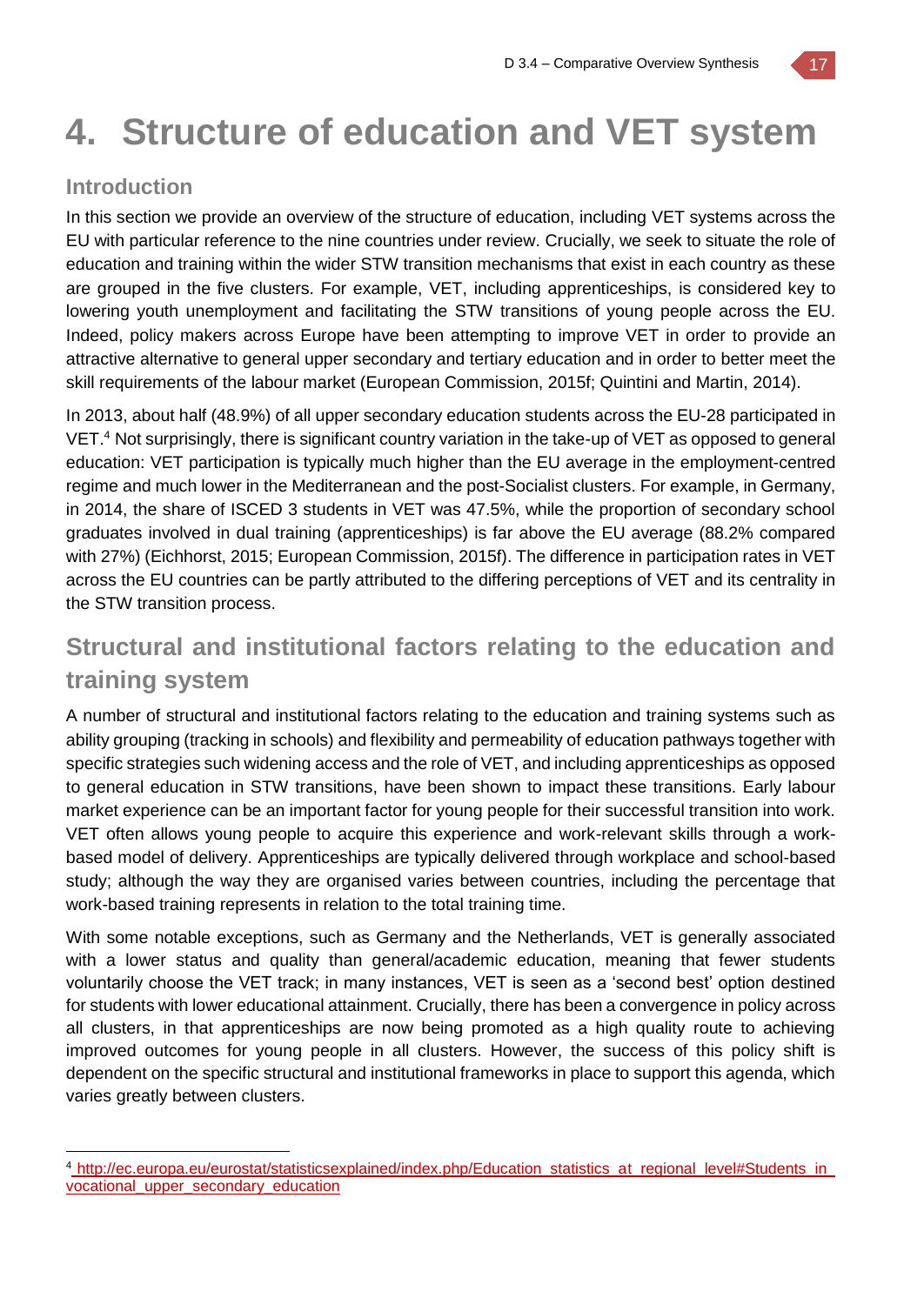The extent, type and nature of social partner involvement is consistently shown to be key to the success of particular VET schemes, notably apprenticeships (European Commission, 2013; ILO, 2013 and 2015). However, social partner involvement varies considerably between Member States and VET programmes. In general, the role of social partners is clearly prescribed in highly regulated VET/apprenticeship systems with a corporatist form of governance such as Germany and Sweden which, in turn, leads to very strong and active social partner involvement. In contrast, in market-led systems such as the UK, social partner involvement is rather uneven. Likewise, social partner involvement in school-based VET systems tends to be less extensive than in work-based VET systems (European Commission, 2013).

### *Universalistic cluster (SE)*

Under the universalistic model, where there is a collinear linkage between education and the labour market, employers are increasingly playing a shaping role in specifying standards; particularly within occupations that require occupational certification. There has also been some movement in recent years towards more employer engagement in the delivery of education and training through enterprisebased upper secondary schools (European Commission, 2014).

In recent years, there has been a distinct deterioration in the quality and effectiveness of Sweden's education and training system (European Commission, 2015f). Participation in VET has decreased since 2005 making Sweden one of the few European countries where this has occurred (Gonzalez Carreras et al, 2015). The decrease in upper secondary VET participation has been precipitated following the 2011 upper secondary school reform, whereby vocational programmes no longer grant basic eligibility to higher education (European Commission, 2015f). There have also been repeated (failed) attempts to recruit young people to apprenticeship programmes (Wadensjö, 2015). Indeed, the incidence of formal apprenticeship is uncommon, with it typically occurring only in craft occupations. The Swedish state has attempted to expand apprenticeship training in recent years, but participation still remains low.

Under the Swedish model, there is a corporatist tradition of close cooperation between employers, trade unions and the state which helps ensure agreements are reached on the implementation of formal traineeship and apprenticeship systems (Eurofound, 2014). For example, the National Apprenticeship Committee, which included industry representatives, played a significant role in the design and assessment of the apprenticeship programmes introduced in upper secondary schools (Eurofound, 2014).

## *Employment-Centred cluster (DE, FR, NL)*

Countries in the employment-centred transition model (e.g. DE, NL) tend to have highly standardised forms of vocational training in terms of their curricula and national certification systems and welldeveloped apprenticeship systems (Eurofound, 2014). Dual VET is a core feature of the German education system, with apprenticeship providing the main form of VET at upper secondary level. In the Netherlands, apprenticeship is a slightly less prominent, not least because of the prevalence of the school-based VET route (BOL). In these countries, VET in its various forms, such as dual apprenticeships and school-based VET has long been established and, due to its high take-up, represents an important STW transition mechanism. However, due to an ongoing trend of 'tertiarisation' (i.e. increased participation in higher education) in Germany, academic programmes are nowadays slightly more popular than VET programmes.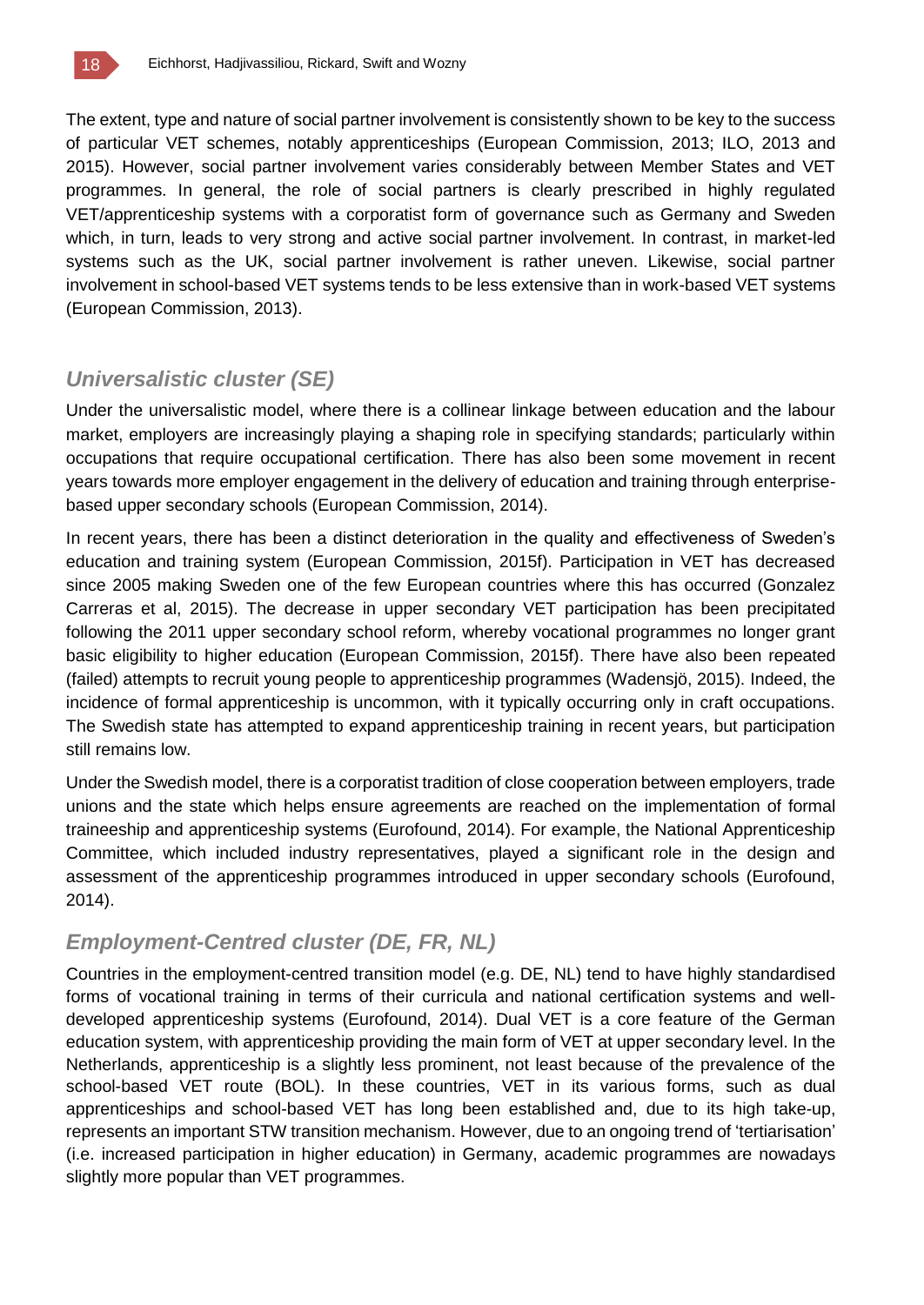

In Germany and, to a lesser degree in the Netherlands, path dependencies affect educational choices once a track has been chosen However, the German education system has grown more flexible with the freedom to choose between educational paths vastly increased (Eichhorst, et al 2015). Within the Mediterranean cluster, early tracking and path dependence is also observed. Within the employmentcentred regime as represented by Germany, the education and training system prepares young people with occupation-specific skills, and labour market experience is likely to start during upper secondary or tertiary education. In this case, VET (involving theoretical learning in vocational schools) is often combined with practical work experience in the form of company-based apprenticeships (Eurofound, 2014).

However, in France, where the incidence of apprenticeship is increasing, through promotion of apprenticeship contracts, school-based VET still dominates (Eurofound, 2014; European Commission, 2015). As a result, vocational education is less closely linked to the workplace representing more school-based delivery and a looser link between qualifications and jobs. Moreover, in the Netherlands a substantial share of vocational courses focus on the attainment of broader, generic skills. There are also such commonalities with the universalistic model, as vocational schools at both secondary and tertiary level in Sweden provide a broad preparation for a particular sector rather than a specialised occupation as is the case of Germany and, for certain occupations, the Netherlands.

Within Germany and the Netherlands there is active employer involvement, with employers taking a partnership approach to the design and content of VET (Eurofound, 2014). This active social partner involvement, especially from employers, is also reflected in their close co-operation with the educational institutions providing VET. This level of involvement is, however, less common in France, where there is a lack of sufficient cooperation between employers and educational institutions, especially within the initial general secondary educational path (OECD, 2009; Cedefop, 2013; Dif, 2012). That said, the social partners do have influence in some areas of VET provision such as through the *Contrat de Professionalisation* and in apprenticeships.

Even within the employment-centred regime where VET involves the delivery of highly standardised and occupation-specific qualifications, often delivered through apprenticeships in cooperation with employers, some mismatch still exists between education and the required skills needed by employers. For example, following criticism in the Netherlands, where employers still play a strong shaping role in VET design but there is less focus on joint delivery, VET reform aims to better match education with the needs of the labour market. In such labour markets where joint delivery is less of a focus, supply issues (relating to the number of apprenticeships, traineeships etc. offered by employers) can also dominate meaning young people who cannot find placements with employers lack work-based training and education opportunities and are thus at more risk of becoming NEET.

### *Liberal cluster (UK)*

The UK, characterised by the liberal transition model, had in 2012 the lowest rate of participation in post-compulsory education (79%) than any other country in the EU-28 (OECD, 2013). This, partly, reflects the fact that availability of higher vocational and technical education in the UK lags behind other European systems (European Commission, 2015f). Post compulsory secondary education is highly fragmented in the UK, although not to the same degree as within the Mediterranean cluster. The liberal cluster has also started to share some commonalities with other regimes, with younger people tending to remain in education longer as opposed to entering employment at an earlier age; a feature which is widespread across the clusters.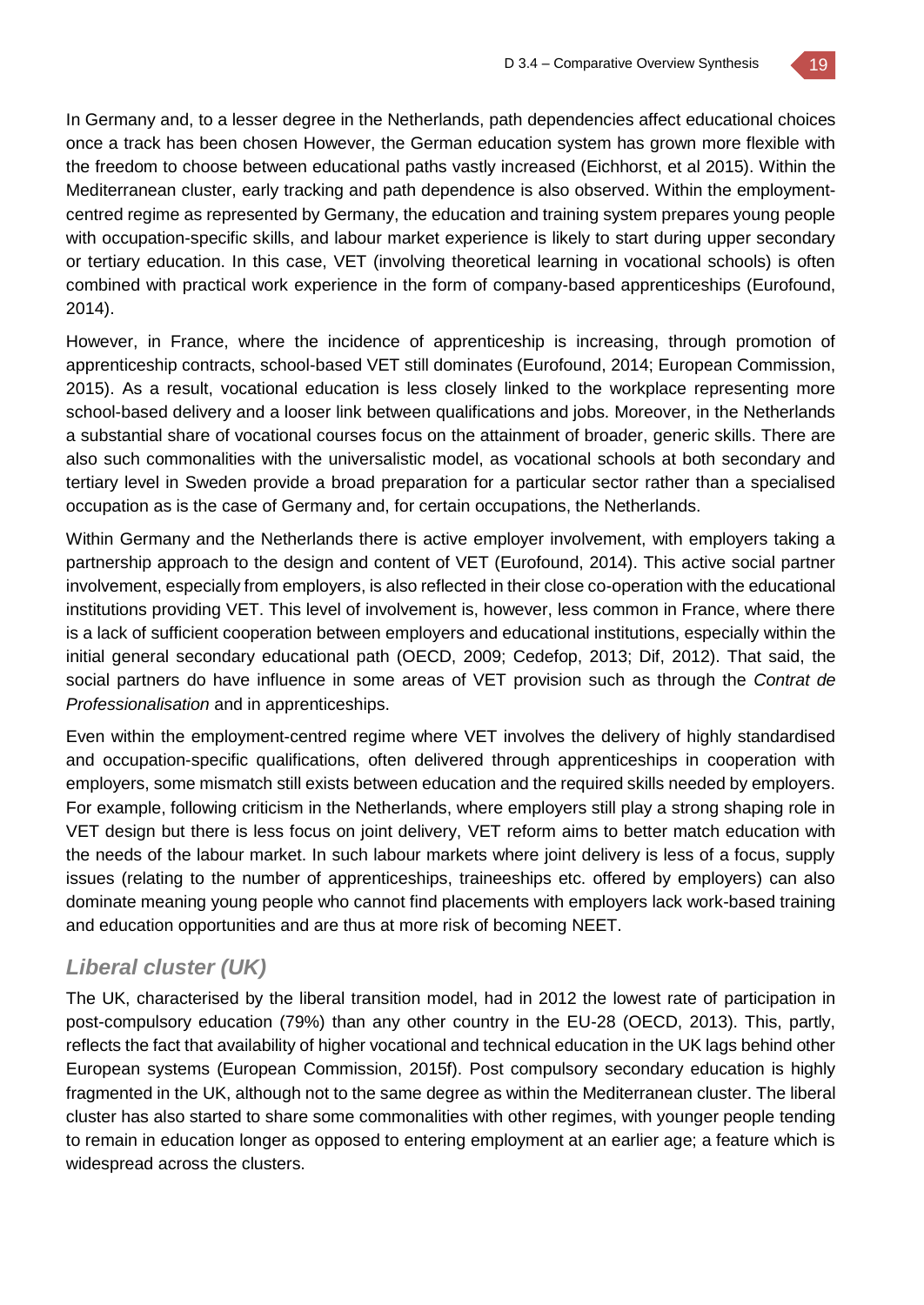

The UK is characterised by a much higher degree of flexibility but also fragmentation within VET. In recent years, there have been efforts to standardise VET qualifications; and apprenticeships now lie at the heart of a new UK VET system. This comprises flexible vocational qualifications allowing progression into training that is equivalent to university-level qualifications (BIS, 2010; Campbell, 2012, cited in Hadjivassiliou et al, 2015a). Although the UK's policy intention is to effect a major change in the STW transition pattern by massively expanding apprenticeships, it is still rather early to assess the extent to which this will lead to a permanent path-shift.

VET under the flexible liberal regime focuses rather more narrowly on delivering particular occupational skills, although not to the same degree as the German model. However, the division between the school and work-based elements of VET varies, with VET being accessible through school-based programmes combining academic study with vocational elements, broad vocational programmes, or specialist occupational programmes that take place both in a school and workplace setting (Cedefop/ReferNet, 2012).

In contrast to the universalistic and employment-centred regimes, under the liberal regime, there is a more limited role for employer engagement in VET, with employers seeing themselves as 'customers' of the education system rather than partners. As such, many employers expect 'job-ready' workers (Sissons and Jones, 2012; cited in Hadjivassiliou et al, 2015a) and have criticised the education and training system for ill-equipping young people for the world of work. Such limited employer engagement can detrimentally impact STW transitions and efforts have been made to increasingly involve employers in VET, particularly in relation to apprenticeships. In particular, the recent Apprenticeship Trailblazer reforms, which are providing a new model for the design and delivery of apprenticeship standards specifically seek to further increase employer involvement in the institutional framework, design and delivery of apprenticeships (Hadjivassiliou et al, 2015a).

Under the liberal regime, where the education system and labour market is decoupled, the lack of joint delivery of training or co-design of its content has made skill mismatch a reoccurring concern: a significant minority continue to leave secondary education without the necessary skills and qualifications to compete in the labour market. Likewise, VET policy in the UK has been criticised as being too focused on basic skills and relatively low-level qualifications (European Commission, 2013).

### *Mediterranean cluster (ES, TR)*

The Mediterranean models and, to some degree, the post-socialist models are characterised by nonselective and comprehensively structured compulsory educational systems but relatively low-standard training schemes (Eurofound, 2014). Within the Mediterranean model, secondary education is much more highly fragmented in Turkey than in Spain, with Turkey operating a multi-tracked education system with numerous different forms of vocational schools (possessing commonalities with Poland and Estonia). Vast reform has occurred over recent decades in the education systems in both the Mediterranean countries under review (ES, TR) and the post-socialist countries (EE, PL), improving the delivery and length of compulsory education.

In the Mediterranean cluster, there have been efforts to make VET more flexible and align it closer to the skill needs of employers. In both the Mediterranean and universalistic clusters, education and training is centrally standardised and there is a comparatively low incidence of apprenticeships. In view of the better employment outcomes of quality apprenticeships and VET, during the last decade, Spain has implemented a major VET reform, introducing a dual training/apprenticeship system, together with support measures aimed at increasing the number of students in the vocational track. It has also tried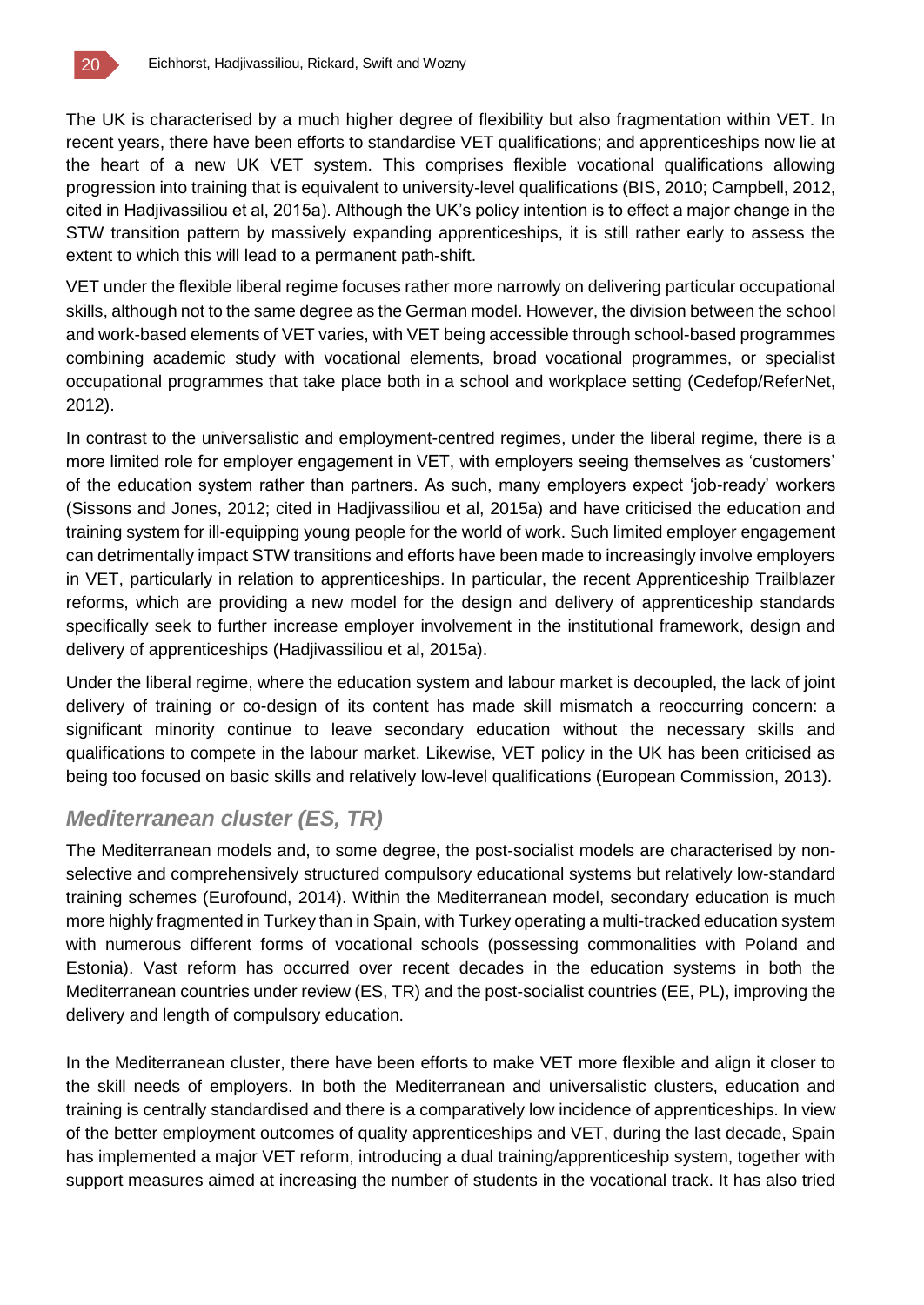to increase the flexibility and quality of VET supply and demand, with the number of students enrolled in dual VET having quadrupled since 2012 (European Commission, 2015f). However, as the 2015 country-specific recommendations underline, Spain has made limited progress in providing good quality offers of employment, apprenticeships and traineeships for young people.

Similar to the universalistic model, in the Mediterranean regimes, VET at upper secondary level and at tertiary level involves mostly school-based delivery, with workplace training modules delivering only small elements of the curricula. In Turkey, the involvement of employers in vocational training is relatively low, despite efforts over the past few years to increase co-operation between the vocational education system and employers. However, in Spain the social partners, including employers, are officially involved in youth-related policies, including VET delivery, to a much larger extent (González-Menéndez et al, 2015). In the Mediterranean model, skill mismatch is also observed, with the more qualified among the young facing challenges in finding suitable employment matching their qualification levels. For example, Turkey currently has among the highest over-qualification rates of the countries reviewed (above 30%).

## *Post-socialist cluster (EE, PL)*

In comparison, VET delivery in the post-socialist countries is dependent on the type of school with vocational placements in enterprises comprising different proportions of the curricula. There are still, however, country differences with VET in Poland being mostly school-based as opposed to Estonia where it involves a greater share of practical training in enterprises.

In Estonia, apprenticeships are uncommon, accounting for only about 2% of students, and, in both Estonia and Poland the provision of apprenticeships of sufficient quantity and quality remains insufficient (European Commission, 2015f).

In the post-socialist countries (EE, PL), the involvement of employers in vocational training is again relatively low, but there have been efforts over the past few years to increase co-operation between the vocational education system and employers in both Member States. For example, in Estonia this cooperation has focused on both the content of VET programmes and standards, while in Poland this has involved the inclusion of internships/work placements in the curricula.

Under the post-socialist regimes, the linkages between the education system and labour market are also weak and have again resulted in an observed mismatch between the requirements of employers and the qualifications/skills obtained during education.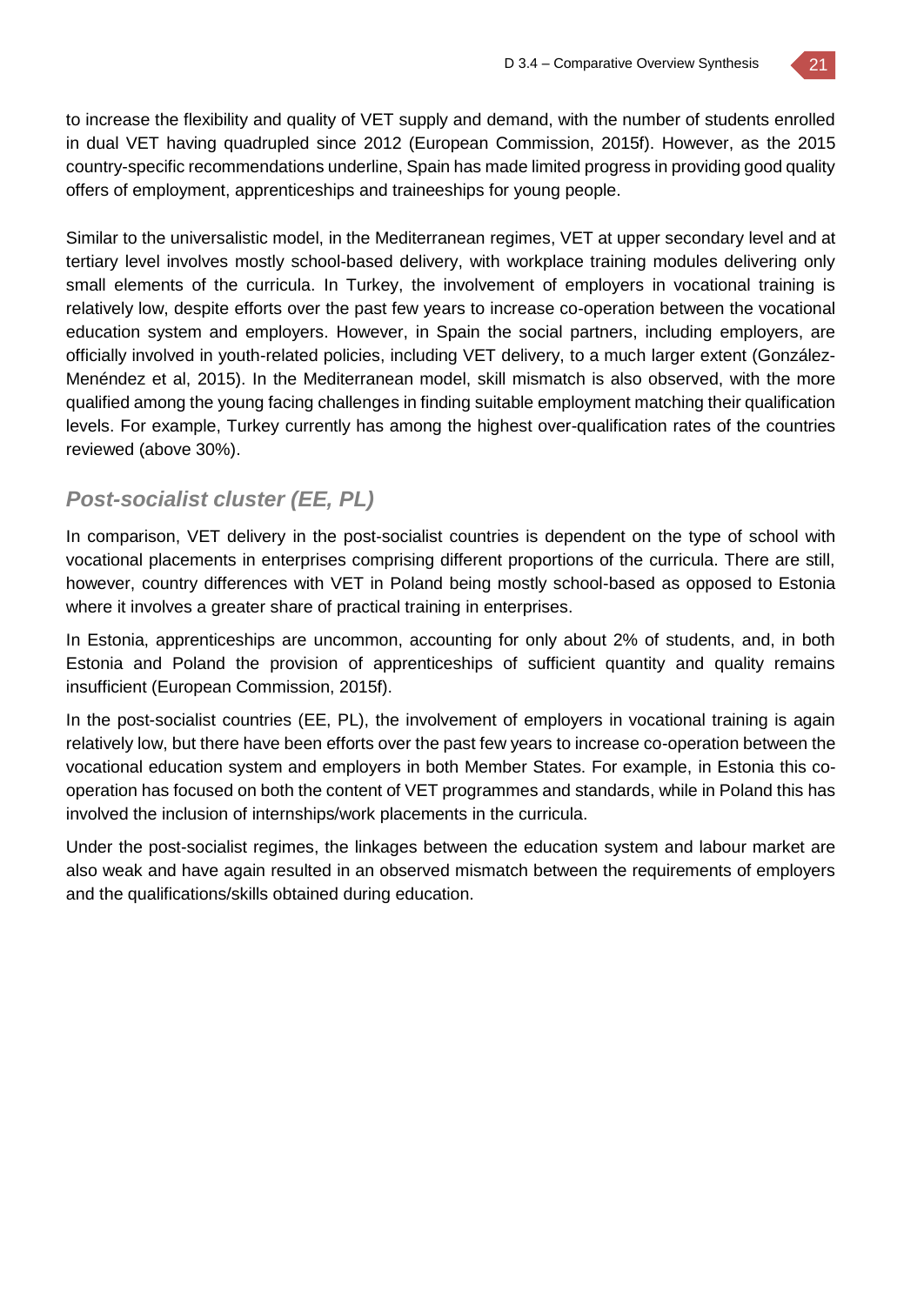# **5. Labour market policy and benefits system**

### **Introduction**

In this section we present for each of the clusters country specific information about labour market regulation rigidity and associated degree of labour market segmentation; coverage of collective bargaining institutions, including trade union density; wage setting mechanisms and the role of national minimum wage; the wage structure, labour taxation and tax wedge; and key characteristics of the benefit system in terms of its coverage, generosity, conditionality and the segmentation of unemployment benefits and other social assistance schemes. For each of the clusters, we also present an overview of their ALMPs.

## *Universalistic cluster (SE)*

In general, the EPL rigidity within a universalistic cluster is moderate. However, in the case of Sweden, EPL for permanent employment is relatively high and relatively low for temporary employment. Such a difference fosters labour market segmentation because employers may benefit from using temporary forms of employment to avoid dismissal costs. Indeed, in Sweden, the use of temporary work is above the EU-average and especially high among young people. Crucially, this has, in part, been attributed to this duality in EPL (Dolado, 2015).

The financing of the Swedish social state is typical for a universalistic cluster because it is mainly financed by taxes and not contributions, with a tax wedge of 42.46% in 2014 according to OECD statistics. In general, collective agreements are very important driving forces for labour market regulations in Sweden. Social partners are crucial for wage setting which is why there is no statutory minimum wage, leading to different minimum wages for young employees depending on the sector. The power of Swedish trade unions is reflected by a trade union density of 67.5% and a collective bargaining coverage of about 81%, due to negotiations at company and industry level. Labour market regulation is set by law without differentiation for young people. Since severance payments are regulated by collective agreements, trade unions also influence the costs of dismissal, and thus indirectly also the rigidity of employment protection. Income inequality in Sweden is among the lowest in the OECD and the lowest of all countries covered in this Report with a Gini coefficient of 0.27 in 2012 according to OECD statistics.

In the case of ALMPs, young unemployed people take part in similar labour market programmes as older workers. Possible support for young people can differ between regions in Sweden because ALMPs are implemented at both national and municipality levels. Despite the fact that Swedish ALMPs are often aimed at all age groups, programmes like the Job Guarantee (UGA) focus on young peoples' needs. Supported forms of employment also play an important role. Work experience, like elsewhere in the EU, is also highly valued in the Swedish youth labour market (and, as such, critical for smooth STW transitions) (Wadensjö, 2015).

## *Employment -centred cluster (DE, FR, NL)*

The employment-centred countries share the fact that there are significant differences in the employment protection afforded to permanent as opposed to atypical workers and they all have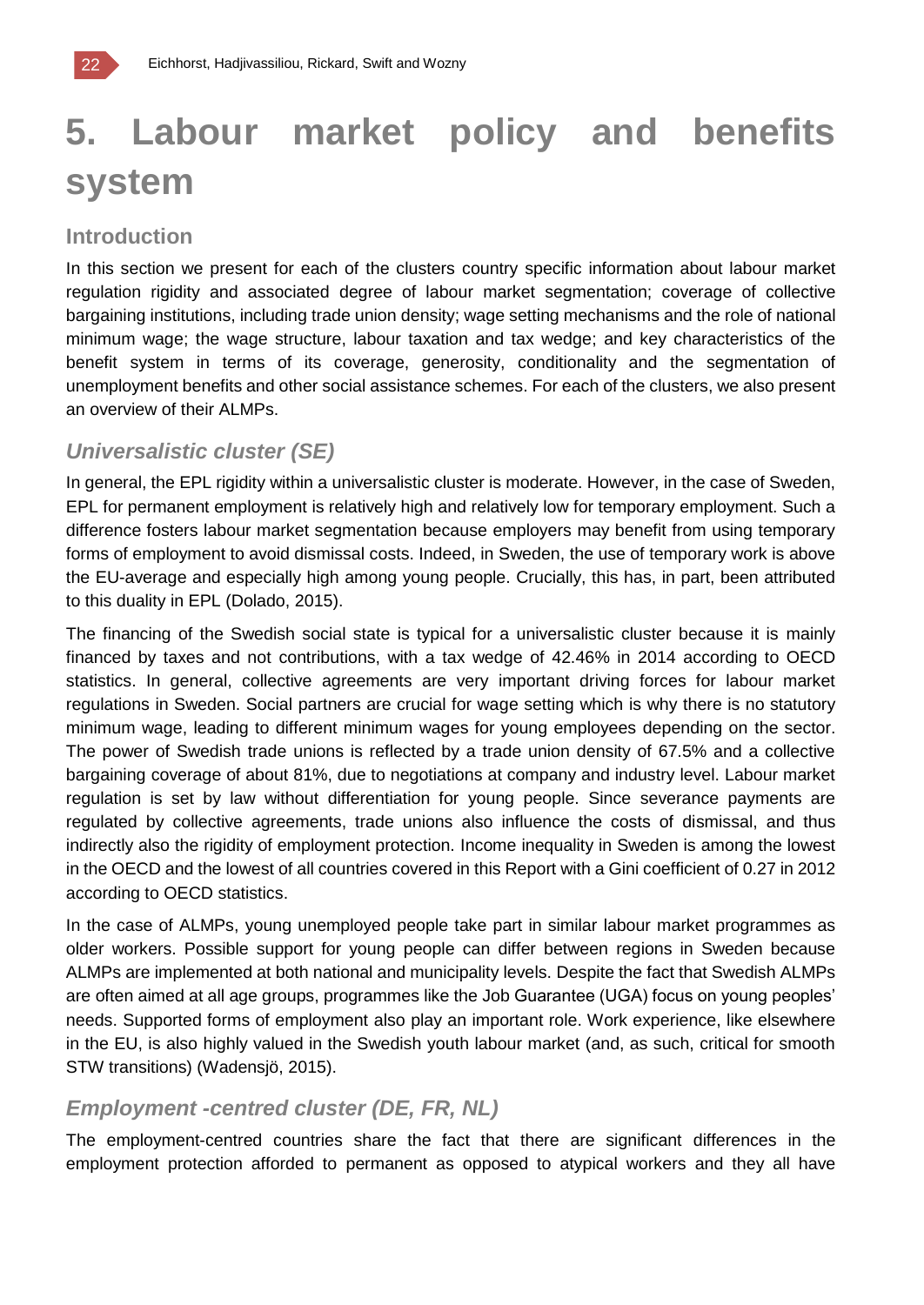

Although trade union density is the highest in Germany (17.9%) compared to 17.7% in the Netherlands and 7.7% in France, collective bargaining coverage is the lowest in Germany (59%) compared to 81% in the Netherlands and 98% in France. This is not as contradictory as it appears at first glance, because besides trade union density, the economic structure of every country and legislation - such as the main levels of collective bargaining - also determine the collective bargaining coverage.

In contrast to Sweden, benefits are not only financed by taxes but also by contributions and, as in Sweden, benefits are income based. Whereas the tax wedges in Germany (49.31%) and France (48.44%) are the highest in this report, the tax wedge in the Netherlands is relatively low (37.71%) in 2014. However, the income distribution in the Netherlands in 2013 (Gini: 0.28) was lower than in Germany (Gini: 0.29) or France (Gini: 0.31) in 2012.

In the case of young people there can be some exclusion from (or reduction in) benefits depending on their current status. In Germany, for example, young people receive less social assistance if they live in their parents' house (Eichhorst et al, 2015). Similarities also exist in the Netherlands. When a young person aged under 27 applies for social assistance for the first time, he/she has first to seek education or work independently in line with the rule of a four weeks 'search period' (Wadensjö, 2015). This, in turn, means that, initially, there is no right to either income or re-integration support.

All three countries have a national minimum wage with specific regulations for young people. However, where social partners are included, the minimum wage level and increase is the result of negotiations or consultation. In general, involving social partners in labour market policies is common among these employment-centred countries.

Differences in ALMPs between France, Germany and the Netherlands are driven by the highly different educational systems and the general economic performance of these countries. Wage subsidies play a crucial role in France and the Netherlands to facilitate the acquisition of work experience by young people. Due to the favourable situation on the German labour market, basic training and assistance for the less educated youth is gaining in importance. This is why the specific focus of ALMPs does not only depend on the general orientation of a particular cluster, but also on the current economic situation of a country.

## *Liberal cluster (UK)*

The liberal cluster is characterised by relatively low levels of employment protection and social benefits. It is, therefore, not surprising that the tax wedge in the UK (31.09% in 2014) is the lowest among the countries covered in this report. The UK's EPL is one of the lowest among the OECD for several types of contracts. On the one hand, this makes the use of fixed-term employment or temporary agency work less attractive for employees, leading to a less segmented labour market. On the other hand, the absolute low level of EPL enables a strong increase in zero-hours contracts where working hours are set by the employers' demand, and thus lead to non-predictable income. This transfer of business risk from the employer to the employee is especially prevalent among young people who are over-presented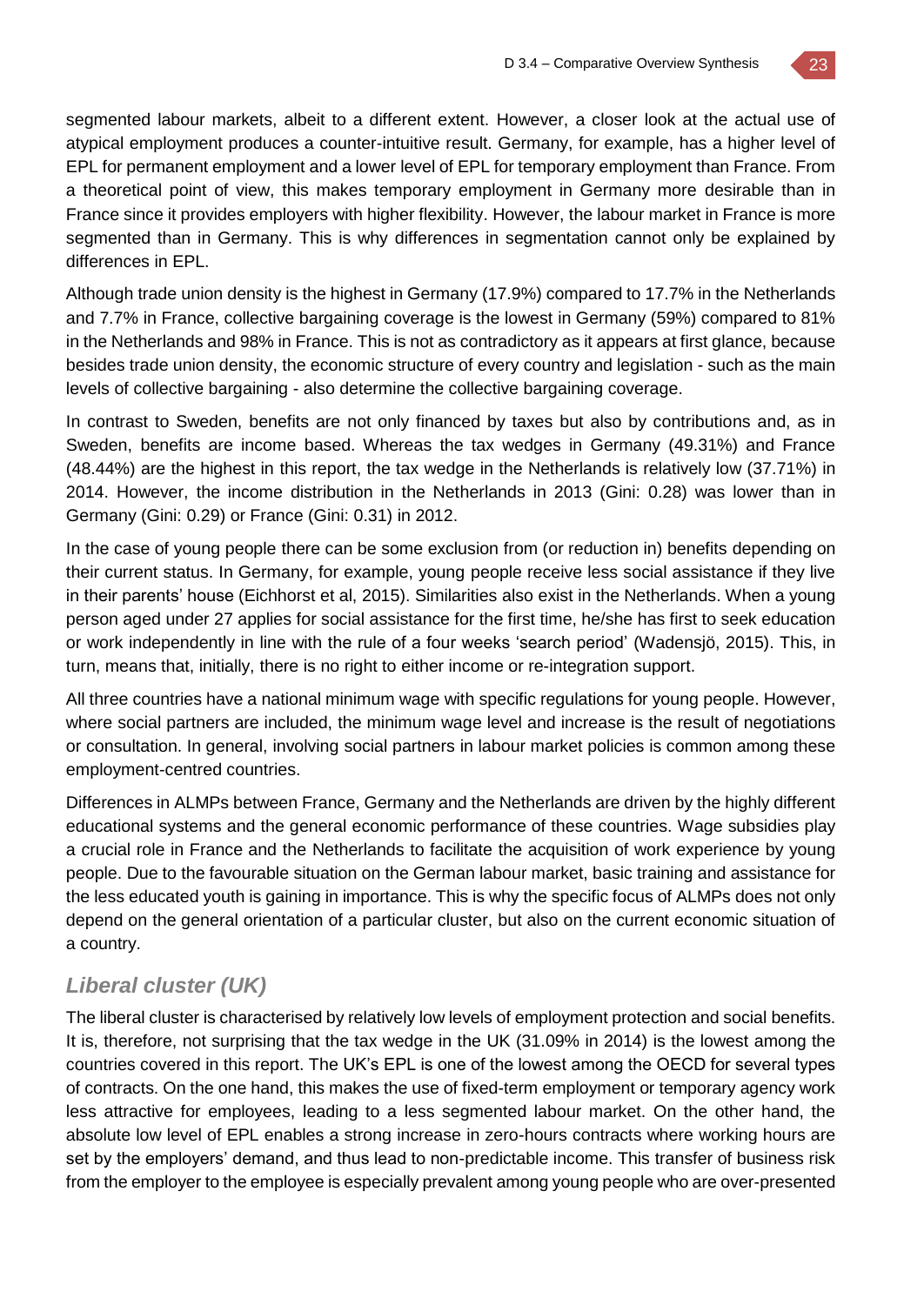

(38%) in this form of contracts (ONS, 2016).

At about 25.8% trade union density in the UK is relatively high compared to employment-centered countries like France, Germany and the Netherlands. However, contrary to these countries the collective bargaining coverage is only 29% reflecting the fact that collective agreements refer to company and not industry level.

Whilst many benefits are universal, some differ for young people. Benefit increases are only available for those aged over 25. Similarly to employment-centred countries like Germany, benefits for young people are conditional upon active job search and, in many cases, compulsory participation in various ALMPs which may focus on training or acquisition of work experience. Apart from a basic level, the amount of unemployment benefits is also contribution-based, which is the common denominator among all clusters. The income inequality was relatively high in the UK (Gini: 0.35) in 2012.

ALMPs in general are not specifically targeted at young people, although there have been some flagship initiatives such as the former Coalition's Youth Contract. In contrast to the other clusters, subsidies play a less crucial role not least because of low employment protection and specific sub-minimum wages for people aged below 21.

### *Mediterranean cluster (ES, TR)*

Among the distinctive characteristics of the Mediterranean countries are their restrictive EPL (especially in relation to permanent employees) and their ungenerous benefits. The Spanish labour market is traditionally segmented, especially for young people, due to differences in the EPL rigidity between fixed and permanent contracts. However, whereas past reforms decreased protection only at the margin and thus increased segmentation; recent reforms also deregulated employment protection for permanent contracts (González-Menéndez et al, 2015). Labour market segmentation is less of an issue in Turkey because employment protection for all forms of employment is among the most rigid in the OECD countries (Goksen et al, 2015).

Trade union density in Spain (17.5%) and collective bargaining coverage (70%), which is realised by collective agreements at industry level, is comparable with the employment-centred countries. Involvement of social partners in legislative decisions is less developed in Turkey which also has one of the lowest collective bargaining coverage and trade union density in all OECD countries (Goksen et al, 2015).

ALMPs in Spain often seek to improve young people's skills and/or to provide them with work experience. Due to the structure of the Spanish education system, some forms of practical training is realised by Craft Centres run by regional governments (González-Menéndez et al, 2015). In Turkey, there is a straighter link to the labour market because the focus lies on fostering entrepreneurship and providing internships (Goksen et al, 2015). In Spain and Turkey, an increase in the supply of work experience and/or job placements is realised by hiring subsidies that reduce non-wage labour costs when hiring youth. However, no measures are in place to reduce wage labour costs, despite the fact that no specific sub-minimum wage for young workers exists.

In Spain, benefits do not differ for young people. However, whereas unemployment insurance is contribution-based, unemployment assistance is a means-based scheme with conditionality duration and amounts being dependent on work, family conditions and age (over 45 years) (González-Menéndez et al, 2015). The tax wedge (about 40.71% in 2014) was at a medium level. Contrary to Germany, the Netherlands or Sweden, there is no basic social assistance for young people who are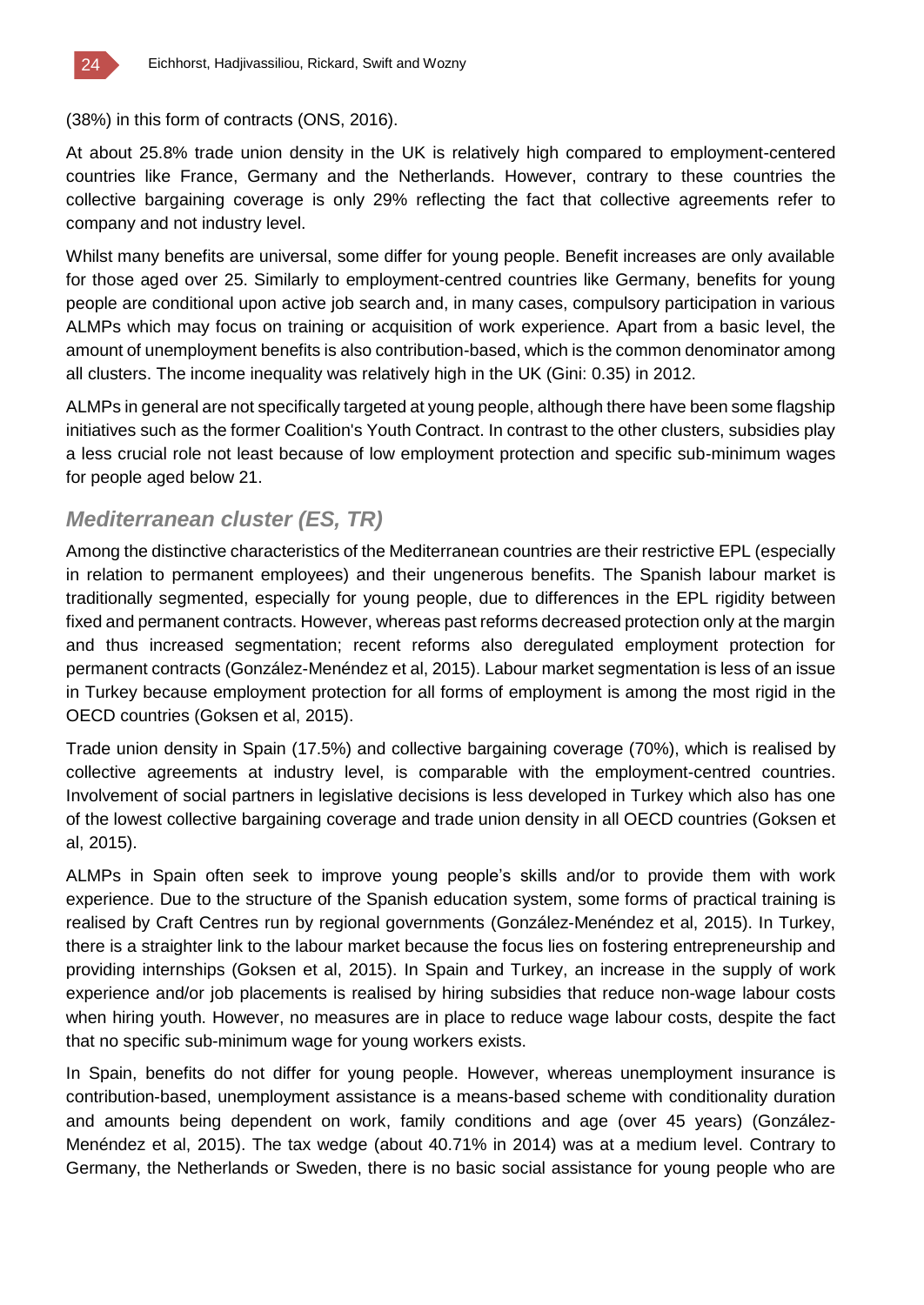

able to work. The income inequality was at a medium level in 2012 (Gini: 0.34), indicating that all levels of income were hit by the crisis. Comparing the social system of Turkey with the former countries is less meaningful due to the fact that Turkey is an emerging country. This is why most benefits refer to those who are unable to work. The relatively new unemployment insurance is contribution-based and does not contain any youth-related exceptions (Goksen et al, 2015). Income inequality was among the highest of all OECD countries in 2011 (Gini: 0.41) associated with a relatively low tax wedge (38.23%) in 2014.

## *Post-Socialist/Transitional cluster (EE, PL)*

Differences in the use of temporary employment in Estonia and Poland are remarkable especially because both are post-Socialist countries and have espoused a mix or employment-centred and liberal regime. Whereas in Estonia the use of temporary employment is among the lowest in the EU, it is among the highest in Poland, regardless of age (Ślezak and Szopa, 2015; Eamets and Humal, 2015). This may be explained by the fact that Estonia has a relatively low level of employment protection for permanent employment and a high level for temporary employment. In Poland, however, employment protection is much higher for permanent employment and equally high for temporary employment. Temporary employment is thus more attractive for employers in Poland than in Estonia. Furthermore, in Poland and Estonia there is no age differentiation in the minimum wage.

As in the liberal cluster, collective bargaining coverage is comparatively low in Poland (25%) and Estonia (33%) due to the fact that collective agreements are not binding at industry level (Ślezak and Szopa, 2015; Eamets and Humal, 2015). It is rather striking that the collective bargaining coverage is still 33% in Estonia despite the fact that trade union density is only 6.4% (Eamets and Humal, 2015). The trade union density in Poland is about 12.5%; it is, therefore, not surprising that Polish social partners are not sufficiently integrated in legislative decisions (Ślezak and Szopa, 2015).

In both countries, welfare benefits are a mix of universal and contribution-based systems without any specific focus on young people. In 2014, the tax wedge in Poland was 35.6% and 40.05% in Estonia. On the contrary, income inequality was higher in Estonia (Gini: 0.43) in 2012 than in Poland (Gini: 0.3) In these countries, labour market policy is in general less differentiated compared to employmentcentred countries like Germany. This general approach is also true for ALMPs because there is little focus on youth in both countries. As in other countries, young people can benefit from services which are available for all unemployed. However, recently, some projects/programmes have started which focus on the specific needs of young people. In both countries, ALMPs that are used to support the STW transition of young people include training and/or employment subsidies to increase the supply of work experience placements. Nevertheless, certain differences exist between the two countries. Whereas ALMPs in Estonia concentrate mainly on less educated (young) individuals, ALMPs in Poland also target higher educated young people, notably graduates, with graduate unemployment being a pertinent issue in Poland.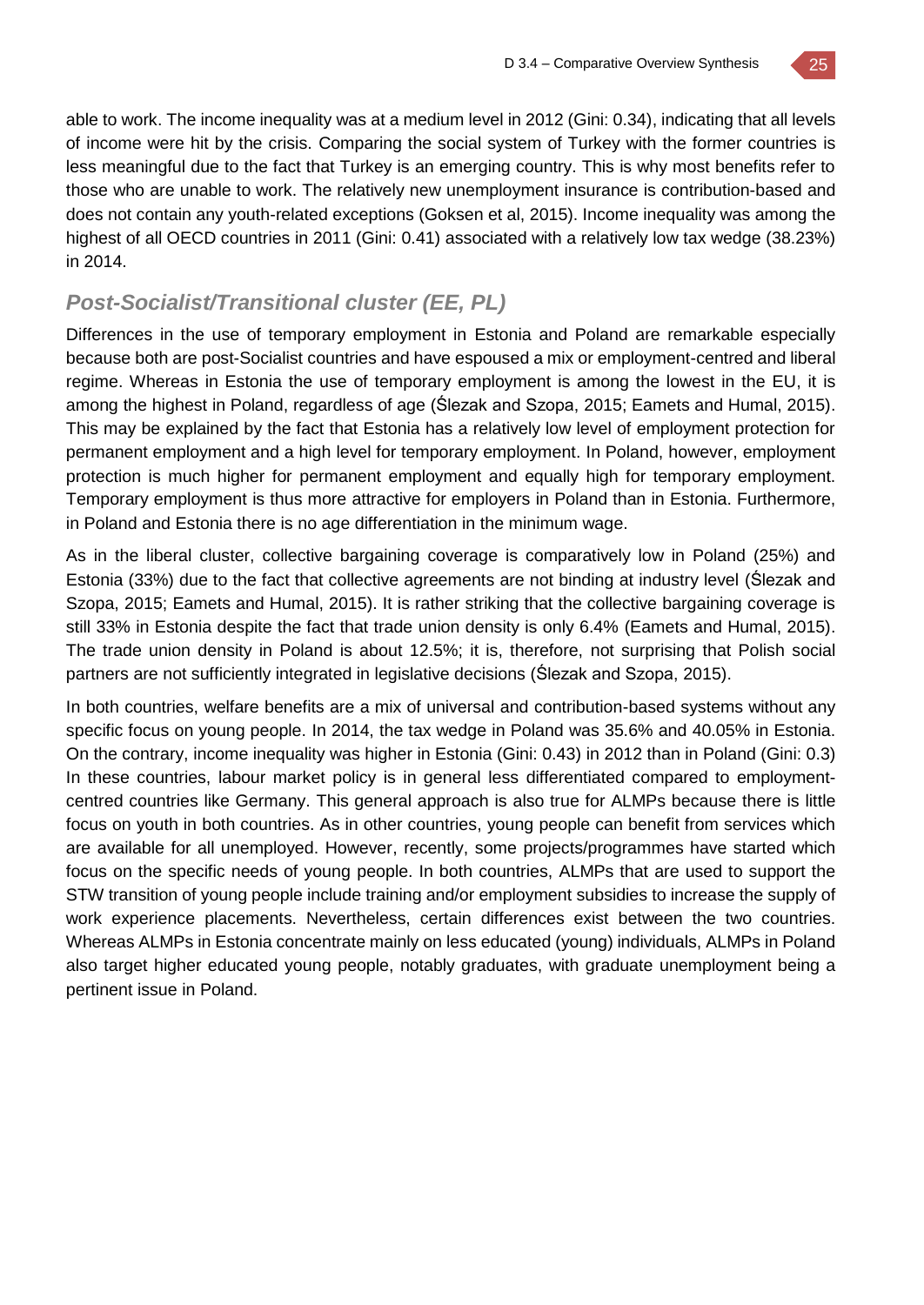## **6. Structure of transition processes and outcomes**

### **Introduction**

An overall aim of youth policy in Europe is to achieve sustained transitions into the labour market following education. Numerous policy responses and political contexts need to be considered in order to determine how this goal is best achieved within Member States. In this section, we review the main STW transition mechanisms in the nine countries under review, including the structure of transitions; their outcomes and the effectiveness of the institutional arrangements in structuring transition processes. Reflecting the great variety in institutional arrangements, including welfare regimes, there are interesting disparities between European countries in how these arrangements structure the STW transition processes.

## **Main STW transition mechanisms and their effectiveness**

### *Universalistic cluster (SE)*

Under Sweden's universalistic model, STW transitions are focused upon the early activation of young people; this is realised through a strong Job Guarantee (UGA) and social assistance programme for Swedish youth (Albæk et al, 2015; Wadensjö, 2015). One element of such programmes is intensive (and early) job search assistance combined with personalised action plans which have been found to be effective short-term transition mechanisms for unemployed youth (Card et al, 2010, cited in Gonzalez Carreras et al, 2015). Interestingly, a legal framework to monitor the STW transitions has been in place since 2010, and it is further supported by the systematic tracking of VET graduates (European Commission, 2015f).

Under the Swedish universalistic model, STW transitions can be considered rather effective in some respects, for example, the length of STW transitions at 4.4.months (in 2009) is well below the EU average (6.5 months) (Eurofound, 2014). The share of school-leavers who are in employment one year after completing their education is also the highest in the EU (Eurofound, 2014). Interestingly, although temporary employment is prevalent among young people (55.6% in 2014), contrary to France or Spain, this type of employment does act as a stepping stone to more stable work (Dolado, 2015).

However, many Swedish young people who left school without having completed upper secondary education or who have health problems are out of the labour market or unemployed, while if they secure employment, this is mainly a temporary job (Wadensjö, 2015). The performance gap is also large between native-born and foreign born/migrant students (European Commission, 2015g; Wadensjö, 2015). Many attempts have been made at both national and municipal levels to help these groups of young people; however, according to existing evaluations, such attempts have not succeeded to date in helping them make successful STW transitions (Wadensjö, 2015).

The Swedish model has historically been associated with a high quality and effective education and training system, including VET, producing well-educated youth able to make fast and successful STW transitions. Similar to Germany and the Netherlands, it has been argued that this can be attributed to the fact that a high share of students combine work and study, a proportion well above the EU average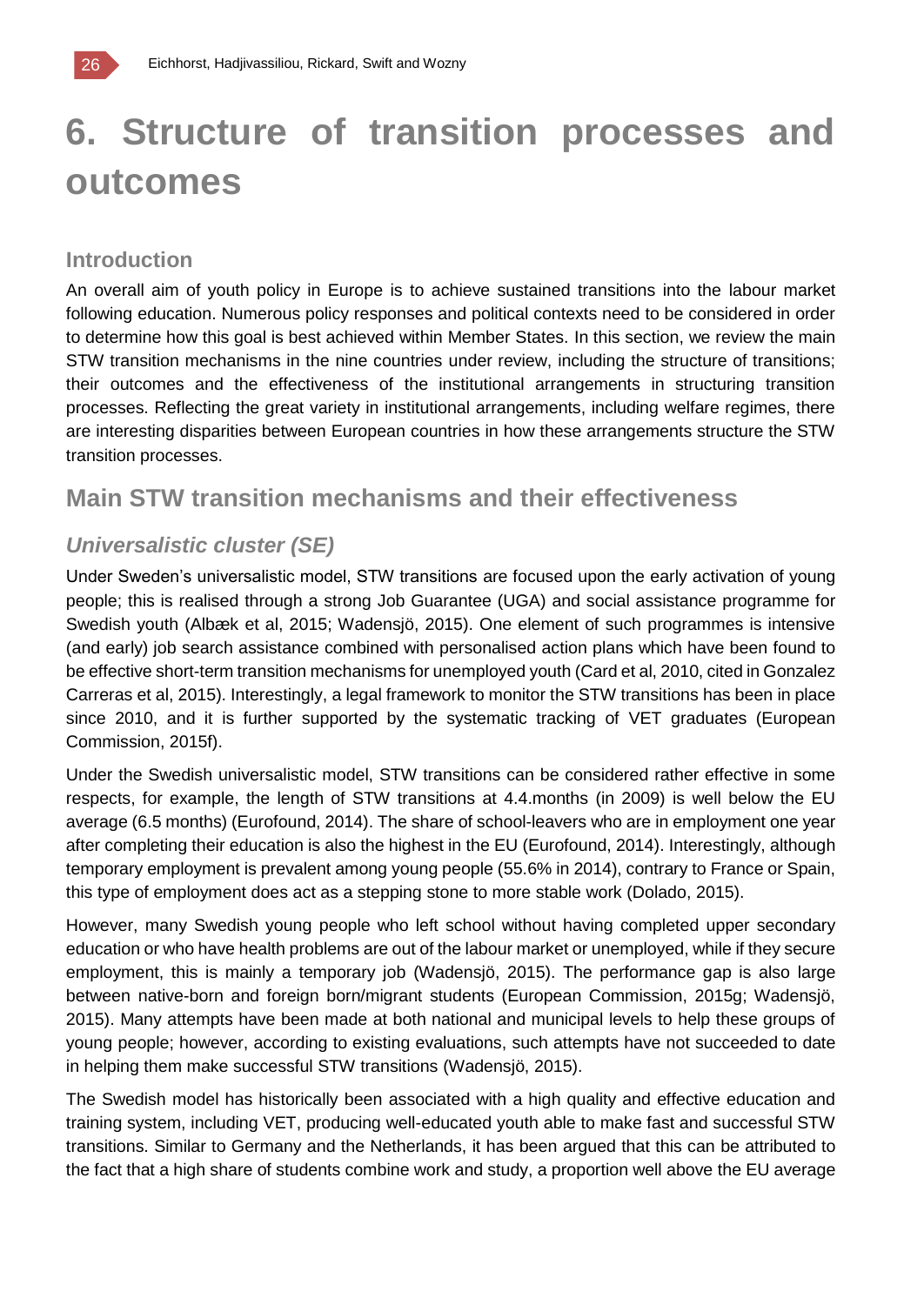(Eurofound, 2014). However, as in other countries, these smooth STW transitions do not hold for all young people; with those who have not completed secondary education, or young migrants and refugees or those with disabilities, facing particular barriers to their labour market entry (Wadensjö, 2015).

ALMPs aimed at addressing youth unemployment have a long-standing tradition in Sweden. In relation to younger workers, the country pioneered the implementation of a 'Youth Guarantee', and in 2007 the new Job Guarantee programme (UGA) for young people was introduced (Eurofound, 2012b; Wadensjö, 2015). A number of studies have shown that the Job Guarantee speeds up the provision of activation measures to unemployed young people and raises the likelihood of participants being employed within three months (Eurofound, 2012b).

There is a plurality of views on what are the main obstacles to the labour market integration of Swedish young people. Nordström (cited in Kullander and Johansson, 2011) argues that relatively high minimum wages and rigid employment laws are potential causes of high structural youth unemployment. One policy measure intended to counteract the effects of high minimum wages is lower payroll taxes for employers who employ young people; however, its effects have been small to date (Egebark and Kaunitz, 2013 cited in Wadensjö, 2015).

Sweden's EPL is around the unweighted OECD average, while the most important law in this area is the Law on Job Security (LAS), according to which, those who already have a job, have a protected position (Wadensjö, 2015). Growth of temporary employment among young people has been partly attributed to a reform introduced in 2007 which made it easier to employ a person on a temporary basis (Eurofound, 2013b), but it has also been argued that the dual nature of Sweden's EPL, which affords far greater protection to permanent employees is also a factor contributing to the rise in temporary employment among young people (Dolado, 2015).

### *Employment-Centred cluster (DE, FR, NL)*

Dual (work-based/apprenticeships) or school-based VET systems, the strong involvement of all relevant stakeholders and a co-operative institutional framework ensures that the employment-centred regimes have a strong STW transition model - Germany and the Netherlands, particularly, have below average youth unemployment rates (Eurofound, 2014). Indeed, countries with well-established apprenticeship systems such as Germany and/or VET systems such as the Netherlands are characterised by relatively successful STW transition outcomes and low rates of youth unemployment

Conversely, France is characterised by considerable labour market segmentation/dualism and a diverse and complex labour market inclusion instruments ranging from a variety of subsidised employment contracts to an array of VET placements, each with varying degrees of effectiveness (Dif, 2012; Quintini and Martin, 2014). The success of labour market entry in France depends to a great extent on following a linear educational trajectory to obtain an initial selective diploma (from a *grande école*, or a university institute of technology), which is particularly highly valued by employers (OECD, 2009). Young people who deviate from this educational path and do not hold a diploma (as well as youth from ethnic minority and/or migrant background, notably coming from the Mahgreb/North Africa and Sub-Saharan Africa) experience considerable difficulties their STW transitions (CEREQ, 2012). France's linear and rather stratified educational trajectory which privileges an initial selective diploma/qualification means that young people who do not follow this route face considerable barriers in their labour market entry (CEREQ, 2012). The pronounced labour market segmentation and the large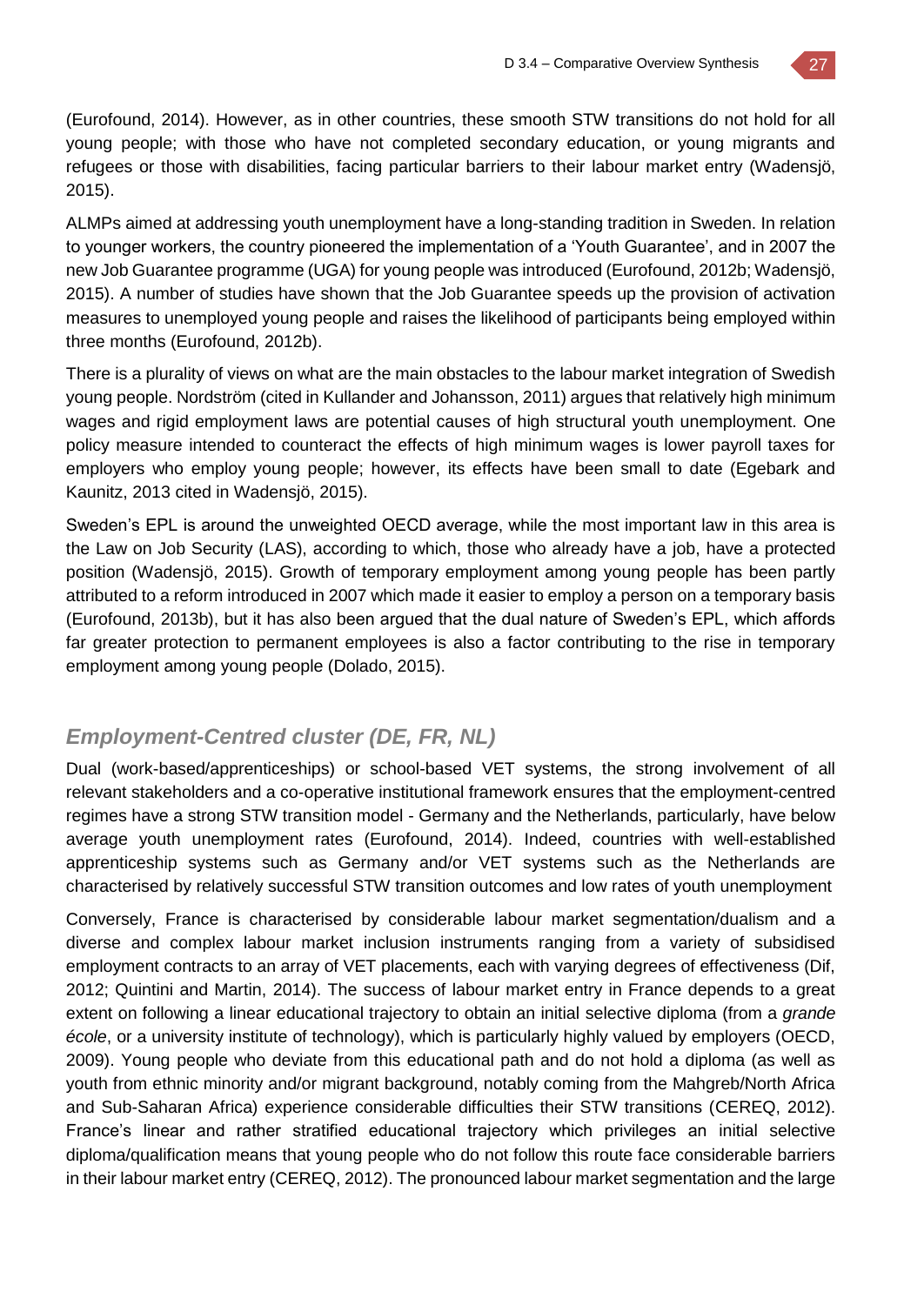proportion of young people in temporary employment are also characteristics of France's STW transitions, as is the high proportion (20-30%) of 'poorly integrated new entrants' (OECD) - young qualified people who experience persistent difficulties in accessing stable employment and are caught in a series of precarious jobs interspersed by (short) periods of unemployment and/or inactivity (Scarpetta et al, 2010).

On the other hand, Germany's strong VET system and institutional structure has helped achieve positive employment outcomes for its young people (Gonzalez Carreras et al, 2015). For example, the average length of STW transition is much lower than the EU average and the majority of the school leavers who are employed one year after graduation hold a permanent job (Eurofound 2014).

Several measures are implemented as part of ALMPs aimed at fostering closer links between education and the labour market and increasing young people's labour market attachment. Unfortunately, to date there has been a relative dearth of evaluations of youth-related ALMPs in Germany. However, existing evidence reveals positive employment effects for measures that focus on job assistance and training, while public job creation is counter-productive (Eichhorst et al, 2015). In terms of EPL, Germany has one of the strictest EPL in relation to permanent employment while its EPL for temporary employment is well below the OECD average (Eichhorst et al, 2015). Interestingly, the recent introduction of the minimum wage in Germany is not seen as major burden for the education system because of the exclusion of education related work like dual apprenticeships or mandatory internships (Eichhorst et al, 2015).

In the Netherlands, the success of the STW transition process has been attributed to its quality VET and its flexible education and training system, allowing movement across programmes, and between general and vocational tracks (OECD, 2014d). It has consistently been argued that young people's fast and smooth STW transitions may also be explained by the high proportion of students who combine work and study, which is well above the EU average (Eurofound, 2014). The Netherlands has also implemented successful policies aimed at reducing early school leaving and NEETs (Euwals, 2013; Bekker et al, 2015).

One specific feature of the Dutch institutional system is the existence of a (national) youth minimum wage (Euwals, 2013; Bekker et al, 2015). There is not much evidence on the effect of the agedifferentiated level of the minimum wage on youth employment. However, there is reason to argue that especially during the recent crisis in some sectors, some crowding-out and substitution has taken place of young people with higher minimum wages by cheaper youngsters or students working mostly on temporary contracts (UWV, 2014 cited in Bekker et al, 2015).

The level of EPL in the Netherlands is high for regular but rather low for temporary employment. In general, although strong employment protection has, on average, no impact on overall employment, it has a strong adverse effect on youth employment. On the other hand, the markedly lower EPL for temporary employment is likely to have a positive impact on the employment of young people who are hired on such contracts (Bekker et al, 2015).

### *Liberal cluster (UK)*

The STW transitions under the UK's liberal regime are fast but unstable. In 2009, a young person's average time of securing their first significant job stood at 3.5 months, almost half the EU average (Eurostat, 2015c). The UK's liberal regime is focussed on employability and the promotion of young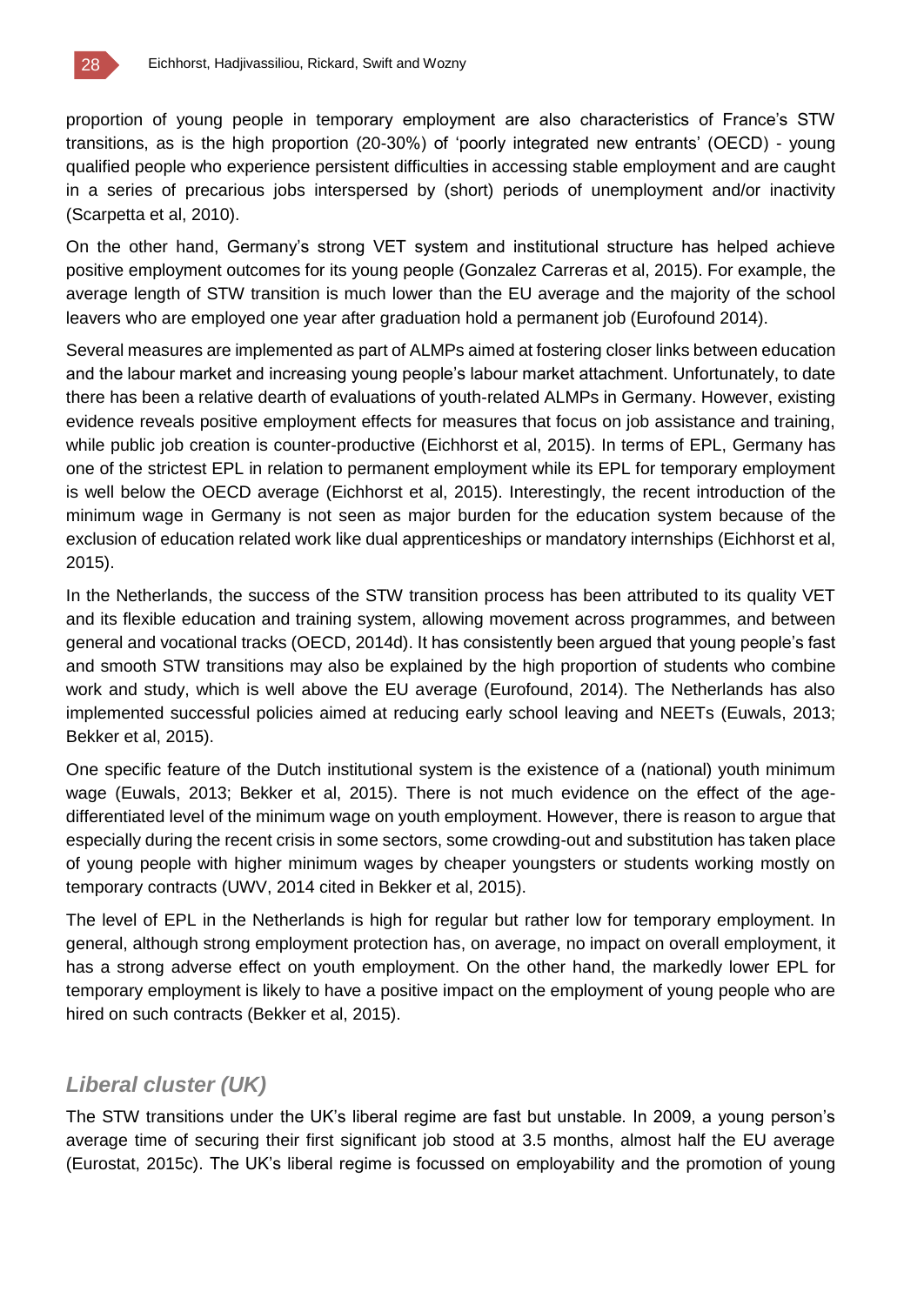people's economic independence, which is evident through the raised participation age, a 'work-first' approach in youth-related ALMPs and the push to make qualifications – particularly apprenticeships – more relevant to employer requirements. Indeed, the foreseen expansion of craft/intermediate level as well as higher level apprenticeships combined with the concerted effort to improve their quality and image/reputation and ensure greater employer ownership represents a major path-shift in the UK's STW transition system (Newton, 2014).

Currently, the focus of the UK's STW transition pattern is on moving as many young people as possible into employment; however, a major problem has been patchy and inconsistent service provision together with a tendency to divide skills and employment programmes. This, in turn, means young people are largely left to navigate the STW transition alone (Hadjivassiliou et al, 2015). Moreover, the persistently high number of early school leavers (12.4%) and NEETs (13.3%) in the UK reflects a critical structural problem. There is a correlation between NEET rates and low qualification levels, with prior education attainment being the most important predictor of NEET status.

Compared to other Member States, qualifications and skills are more critical for smooth labour market entry in the UK. However, both horizontal and vertical skills mismatch is rather high even for recent graduates. As a result, there is significant underemployment among young people. Internships constitute a key STW transition mechanism, particularly for graduates, but are often associated with questionable employer practices. In general, the UK's approach to tackling youth unemployment can be characterised as light touch labour market regulation, state investment and reforms in education and strong activation (Lanning and Rüdiger, 2012). With relation to the latter, a flagship programme has been the Youth Contract, which shares common characteristics with the Youth Guarantee. Its evaluation had yielded mixed results, with outcomes shown to be better when targeted towards the most disadvantaged participants (Newton et al, 2014).

In the UK, a number of institutional arrangements such as VET and aspects of youth-related activation policies vary by nation. However, in general, there has been a major policy push towards reforming VET, including apprenticeships, across all four nations. Each nation is also committed to raising the participation age (and level of educational attainment) of young people, who now must stay in some form of education or training until the age of 18.

In line with its characteristics as an Anglo-Saxon, liberal welfare regime, dominant features of the UK's labour market is flexibility and low EPL. Although this contributes to fast STW transitions these also tend to be rather unstable. In general, the UK's low EPL does not present many of the 'rigidities' often identified as causes of high structural unemployment elsewhere; however, this is accompanied by job insecurity, employment volatility, and high incidence of low-quality, low-pay jobs, and very insecure employment contracts, including zero hours contracts, which do not necessarily represent a desirable transition outcome (Hadjivassiliou et al, 2015).

## *Mediterranean cluster (ES, TR)*

STW transitions are lengthier, unstable and complex within the Mediterranean cluster which is characterised by high youth unemployment. In Turkey, STW transitions tend to be slow and there have been numerous attempts from both public and private actors to improve their speed and quality, particularly for disadvantaged youth; however, progress has been slow (Goksen et al, 2015). Spain has a more developed but varied STW transition mechanism, but there is conflict between stakeholders and government as to the direction of education and training, including VET, while skill mismatch is of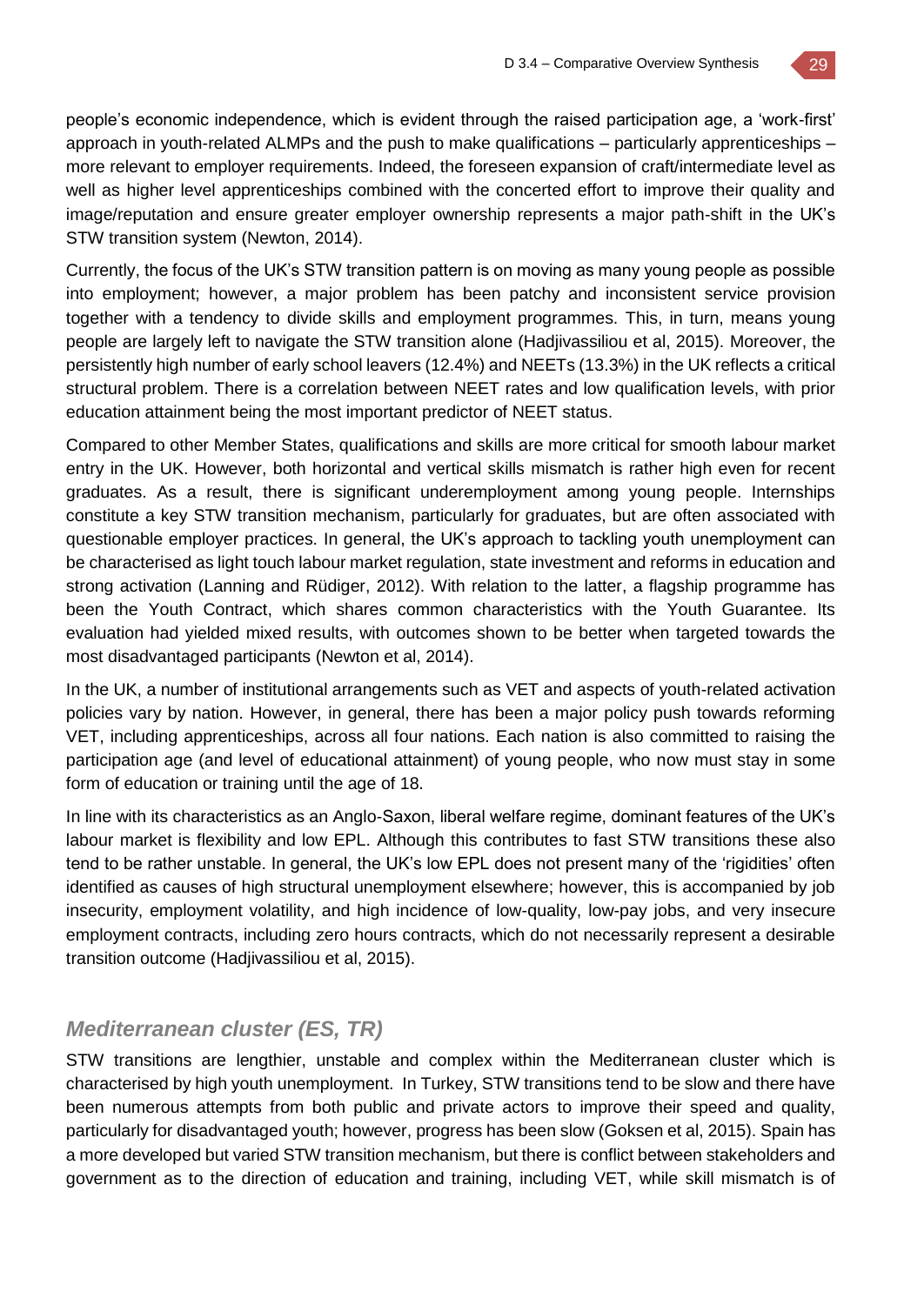

particular concern (González-Menéndez et al, 2015). For example, the employability of higher education graduates, particularly in certain disciplines, which at 68.6% is one of the lowest in the EU remains a major challenge, as does the significant proportion of graduates employed in jobs that do not require a university degree (European Commission, 2015f). Moreover, the prevalence of temporary, short-term employment contracts among young people reflects the fact that this type of employment has traditionally been a key (but controversial) STW transition instrument in Spain (González-Menéndez et al, 2015).

The issue of qualification/skills mismatch affects both Spain and Turkey. In Spain, 32.5% of its youth is deemed 'overqualified' for their jobs (Mínguez and Ballesteros, 2013), whereas in Turkey there is a considerable lack of medium and highly-skilled youth in the workforce (Mourshed et al, 2014). However, Spain also has a substantial proportion of low-qualified youth in long-term unemployment as a result of the recent crisis; this is increasingly becoming a structural feature of the Spanish youth labour market with negative implications for their future STW transitions (González-Menéndez et al, 2015). Compared to other clusters, both countries also have persistently higher NEET rates than the EU average (Turkey: 24.8%; Spain: 17.1%), although in Spain there has been a distinct downward trend due to a number of secondary education reforms (focusing on VET) and an increase in post-secondary education enrolment (González-Menéndez et al, 2015).

There are similarities in this cluster such as protracted STW transitions, the traditionally weak role of VET, and the strong role of family support (including financial support) in helping young people make these transitions as well as the large proportion of low-qualified (and unemployed/inactive/discouraged) youth. There are, however, some significant differences such as the level of EPL and the degree of centralisation/co-ordination of youth related policies. For example, in Turkey, the governance of youth policies is remarkably centralised, yet fragmented, while the involvement of social partners remains ineffective. In the absence of a coherent, integrated and effective institutional and policy framework concerning youth, policies related to STW transitions in Turkey are often developed as ad hoc responses to emerging urgent problems (Goksen et al, 2015).

Moreover, Turkey has the strictest EPL and the tax rate on labour is among the highest in the OECD for low-wage workers. This tax burden creates disincentives for employers to hire labour and for these workers to seek employment, especially in the formal economy. This has also obvious adverse effects on young people who are overrepresented in low-wage sectors (Goksen et al, 2015). In contrast, Spain has implemented several legislative reforms aimed at increasing labour market flexibility, although these have effected changes at the margin of EPL, leaving permanent contracts largely unchanged while modifying temporary contracts. The successive changes undertaken have maintained the pattern of two-tier employment protection, leading to a highly segmented labour market (González-Menéndez et al; 2015; Dolado, 2015).

### *Post-Socialist/Transitional cluster (EE, PL)*

The Estonian STW transition model is focused more on a general education (school-based) pathway, while its work-based VET in the form of apprenticeships is relatively underdeveloped. A number of work experience programmes, either as part of upper secondary and tertiary programmes or ALMPs are in operation in an attempt to help enhance young Estonian's employability. Overall, compared to other transitional economies, Kogan and Unt (2005) find that Estonia matches the experiences of Hungary and Slovenia in stratifying educational pathways, but Estonia does not suffer from the same issues of over-qualification occurring in other Member States, suggesting that there is a better match between skills acquired through education and labour market requirements.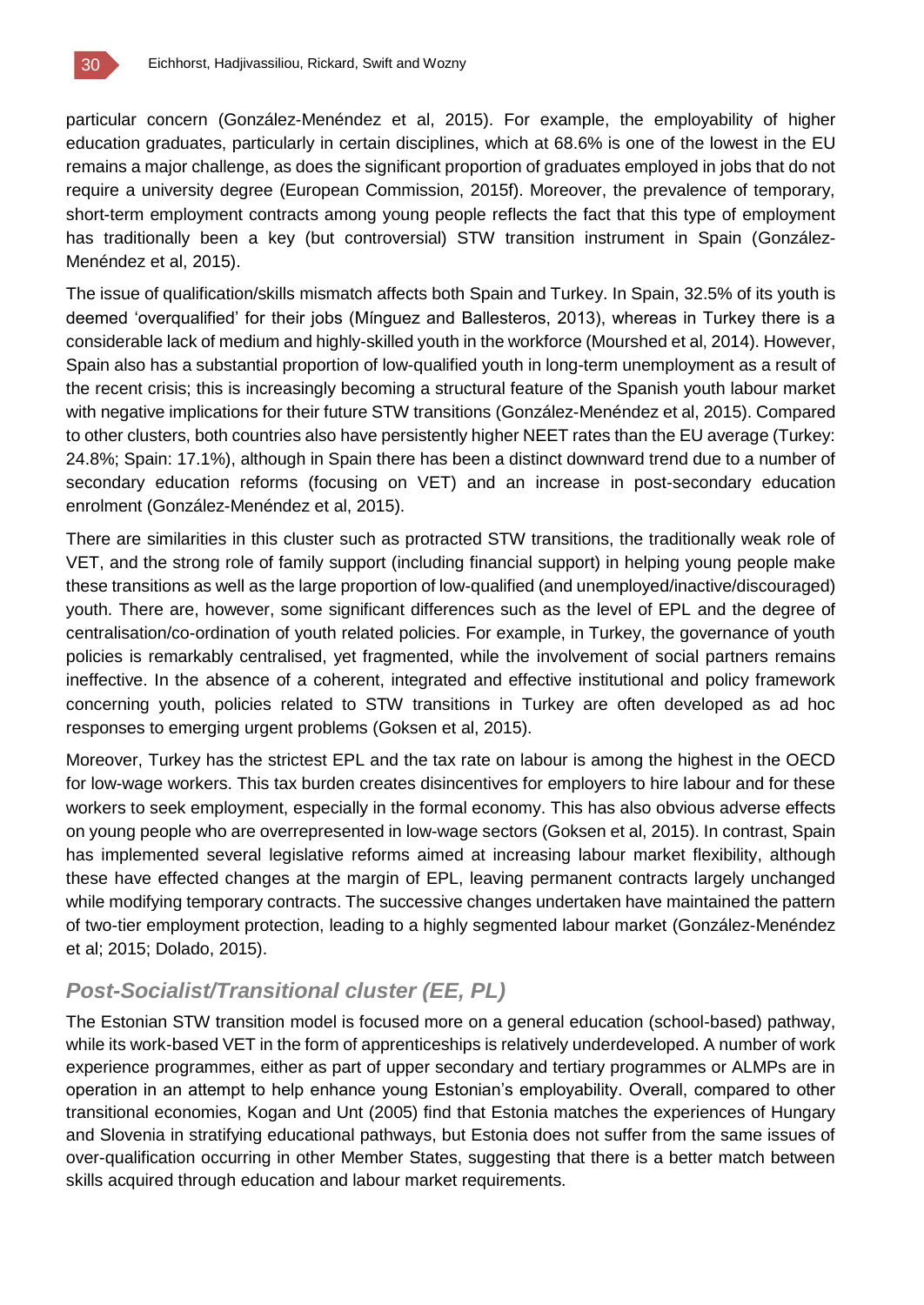In Poland, youth unemployment has been a key policy issue for the past decade, due to a shortage of labour demand (especially amongst graduates) and relative success in tackling the issue of youth unemployment (Ślezak and Szopa, 2015). Poland is also characterised by a high degree of labour market dualism with the highest share of fixed-term contracts in the EU and a low (20%) transition rate from temporary to permanent employment (European Commission, 2015h). This has clear and negative implications for the STW transitions of Polish youth, since at 71.2% Poland has the second highest share of young people in temporary employment in the EU (Eurostat, 2015c; Ślezak and Szopa, 2015).

Labour market outcomes for youth in this cluster have improved since their independence. For example, the share of graduates in Estonia who join the labour market within six months of completing education increased from 54% to 71% between 2009 and 2012 (Kabanen and Meres, 2014), while in Poland there has also been a steady decrease in youth unemployment rates. Within both countries there has been a concerted effort to improve the quality and effectiveness of the education and training system by increasing the level of specialisation and standardisation and by updating vocational and higher education curricula in line with labour market needs.

There are a number of structural problems that adversely affect the STW transition in Poland such as a complex regulatory framework and structure of institutions; long educational cycles which make immediate reaction and adjustment to the changes in the labour market almost impossible and limited discussion and cooperation between governing institutions and social partners (Ślezak and Szopa, 2015). Poland's Labour Code is also relatively strict and has one of the highest proportions in Europe of young people employed on fixed-term/temporary contracts (Ślezak and Szopa, 2015). Crucially, this coupled with the low transition rate to regular employment risks rendering these contracts 'dead ends' rather than 'stepping stones' into the labour market (European Commission, 2015i). As regards Poland's minimum wage, it is not possible to differentiate its level for young people, or relate it to the age of the employee (Ślezak and Szopa, 2015). However, the civil law contracts where young people are over-represented are not subject to the Labour Code and the minimum wage rules (Eurofound, 2013a and 2013b).

In Estonia, the role of VET in the STW transition is rather limited and VET participation is well below the EU average (European Commission, 2015f; Eamets and Humal, 2015). The minimum wage in Estonia applies to all employees and the only exception, which has obvious implications for STW transitions, is an internship which can be unpaid, if agreed by the employer and intern (Eamets and Humal, 2015). Until 2015, there were no youth-specific national ALMP measures, while now the 'My first job' service, launched in January 2015, provides partial remuneration of wage and training costs to employers who hire young people with little or no experience and no specialised education (Eamets and Humal, 2015).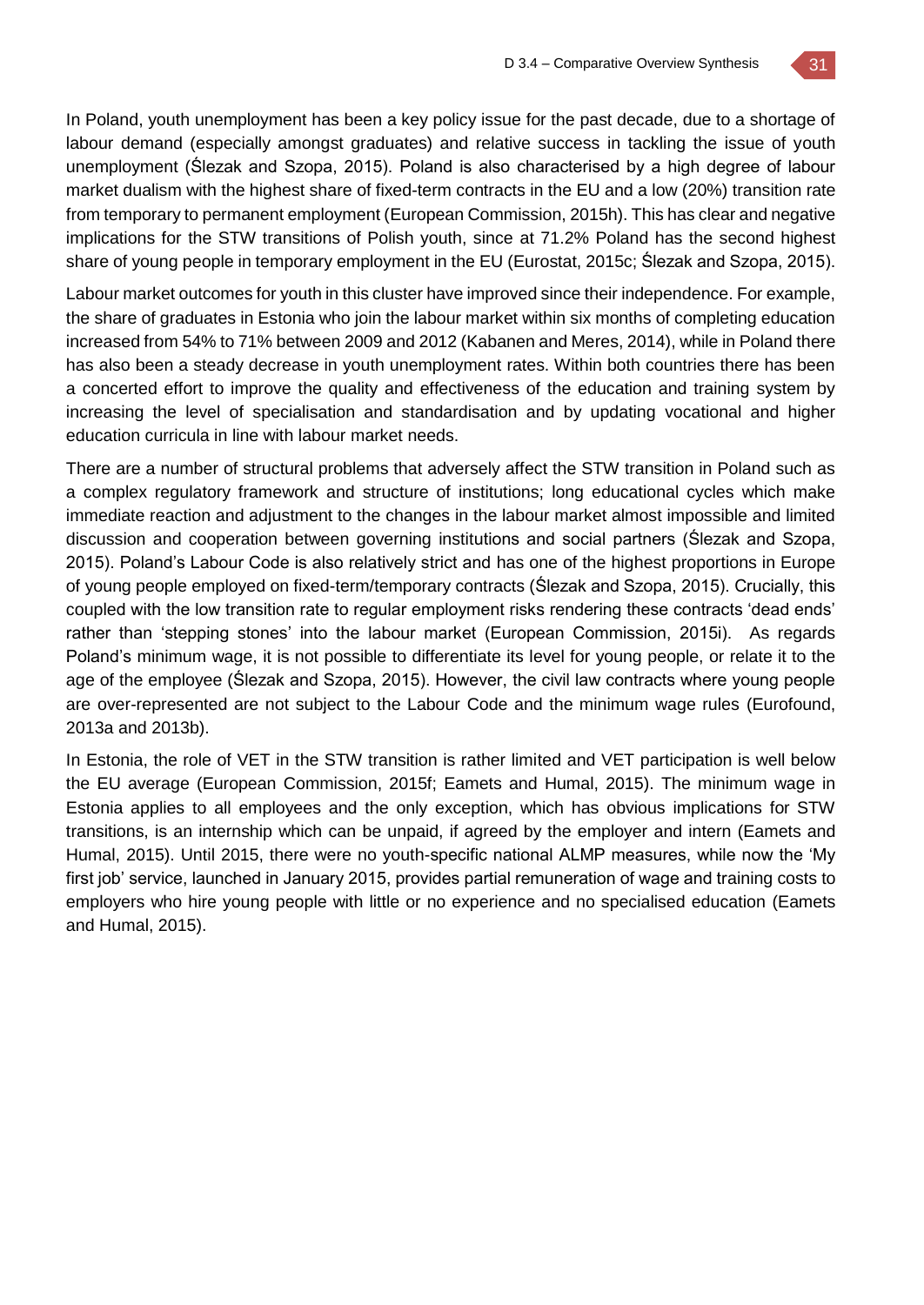

In our comparative review of the nine countries (DE, EE, ES, FR, NL, PL, SE, TR, UK) we applied the Pohl and Walther's typology of STW transitions which distinguishes between five main types of youth transition regimes: (i) Universalistic (SE); (ii) liberal (UK); (iii) employment-centred (DE, FR, NL); (iv) Mediterranean (ES, TR); and (v) post-socialist/transitional (EE, PL). Although this typology was developed in mid to late 2000s, a number of features for each regime of STW transition still hold. For example, VET, including apprenticeships still play a critical role in facilitating fast and smooth transitions, albeit to varying degrees and depending on the path-dependent institutional and cultural context. So they have proved to be a key STW transition mechanism in the employment-centred cluster, notably DE and NL, but less so in the Mediterranean (ES, TR) and liberal clusters (UK), while their importance (and take-up) is decreasing in the universalistic cluster (SE).

However, our analysis has also highlighted that, especially as a result of the Great Recession of the late 2000s, some of the characteristics of each of the Pohl and Walther's STW transition regimes are in a state of flux. For example, VET (and apprenticeships) are becoming more important STW transition mechanisms even in clusters such as the liberal (UK) and the Mediterranean (ES, TR) clusters. On the other hand, in the universalistic cluster the quality and effectiveness of the Swedish education and training system, including VET which, in the past, produced well-educated young people who could make fast and successful STW transitions is currently under-performing, with obvious implications for these transitions. At the same time, VET take-up is falling.

That said, it is still early to assess whether such changes represent paradigmatic shifts in the key STW transitions mechanisms, especially in view of the path dependency and cultural and institutional specificity of STW transitions. However, given the extent of reforms that are under way either in education and training, notably in reforming/expanding VET/apprenticeships and in incorporating work experience as an integral part of educational programmes, or in strengthening activation, for example through the national implementation of the Youth Guarantee in all Member States, one can assume that there is scope for at least some change.

Another key factor that will increasingly need to be taken into account in any typology is that of migration which affects all clusters, be it inbound (DE, NL, SE, UK) or outbound (EE, ES, PL). In other words, our analysis point to the need for updating and further refining the Pohl and Walther's typology of STW transitions on the basis of the developments that have occurred during and after the recent crisis and which have led to an ongoing reconfiguration of education and training systems, labour market policies and institutional arrangements which are pertinent to young people's successful entry to sustained employment. Linked to this is the need for further differentiation within the clusters themselves since there is variation in a number of institutional arrangements and this leads to variation in the STW transition outcomes as is, for example, the case of the employment centred cluster (DE, FR, NL).

The above discussion notwithstanding, our analysis did not really change the way STW transitions in each cluster have been traditionally regarded, especially in relation to their length, quality and sustainability. Specifically, countries within the employment centred cluster, especially although Germany and the Netherlands (as opposed to France) are consistently performing much better in terms of speed and stability of STW transitions, not least thanks to their strong and well-established tradition of dual apprenticeships (DE) or (school-based and apprenticeship-based) VET (NL). Like the case of Germany and the Netherlands, it has been argued that these fast and smooth STW transitions in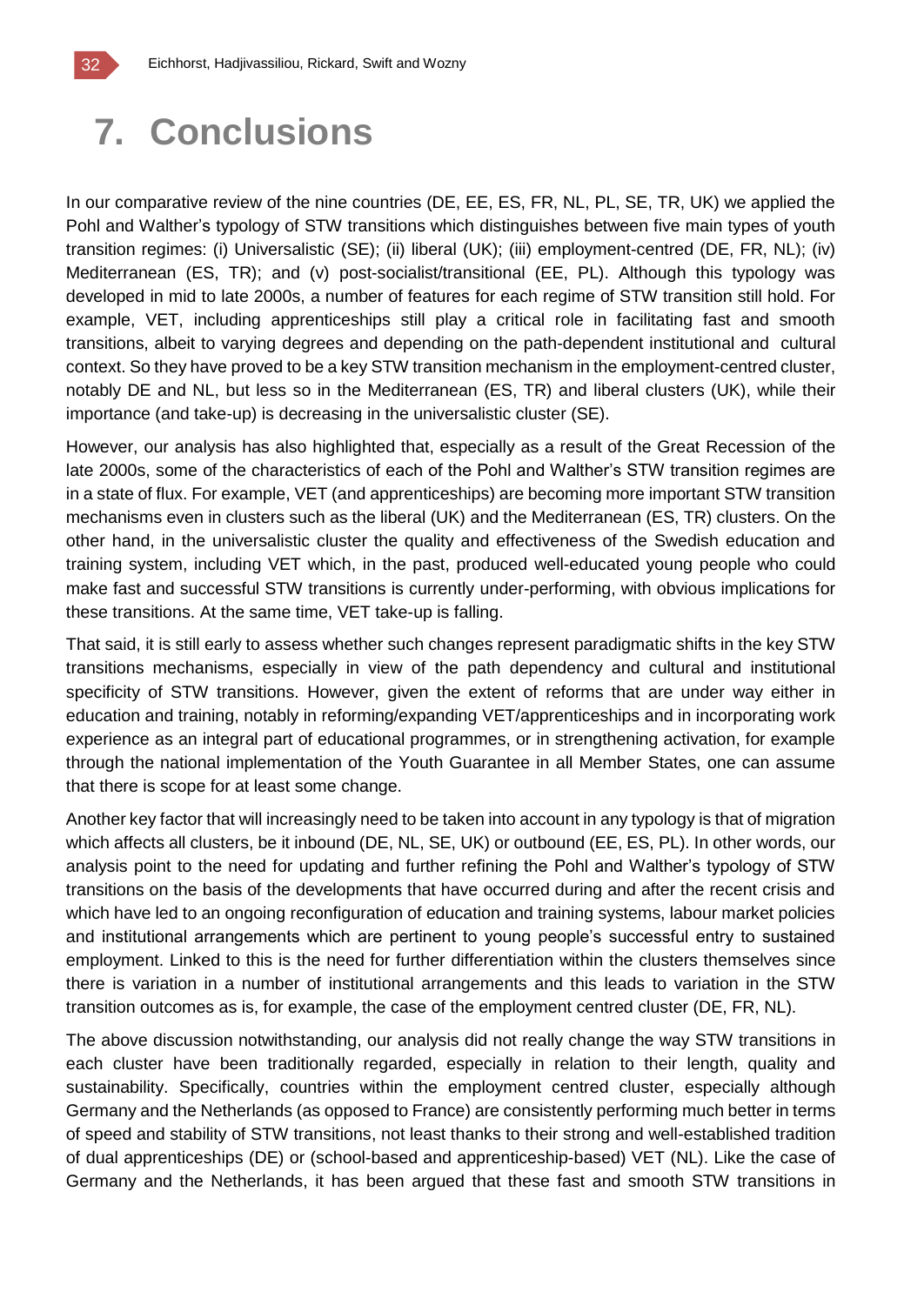Sweden (universalistic cluster) can be attributed to the fact that a high share of students combine work and study, a proportion which is well above the EU average (as well as to strong activation).

On the other hand, the Mediterranean cluster (ES, TR) is characterised by protracted STW transitions combined with a traditionally weak role of VET (and welfare system) in structuring these, a strong role of family and related support (including financial support) in helping young people make these transitions as well as the large proportion of low-qualified (and unemployed/inactive/discouraged) youth. The UK's liberal regime is characterised by fast but unstable STW transitions, while its high labour market flexibility means that young people move more frequently between jobs and into and out of education. The (poor) quality and/or stability of employment, including working conditions, pay and career progression prospects is an issue as is the persistently high number of early school leavers and NEETs which reflect a critical structural problem.

Finally, Estonia and Poland in the post-socialist cluster show interesting differences in their institutional arrangements and how these affect STW transitions. For example, STW transitions in Estonia are focused on a general education (school-based) pathway. In Poland, on the other hand, given the great heterogeneity of young labour market entrants in terms of qualifications, work experience and career expectations, there is no single pattern of transition from the education system to the labour market, although like other countries, those with better qualifications fare much better (although high graduate unemployment is an issue). Although the speed of transition varies, in Estonia it well below the EU average, while in Poland is just below it.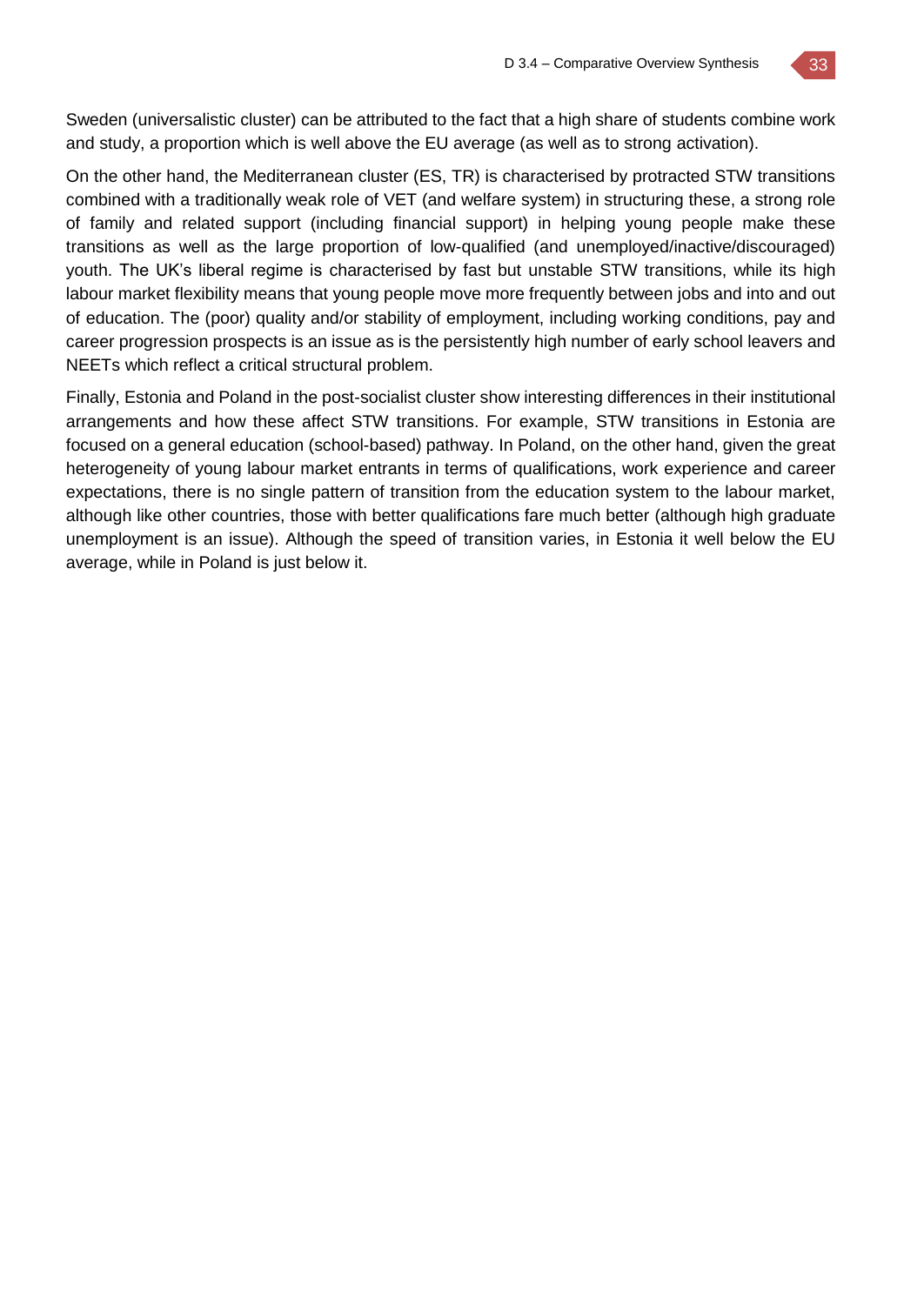# **Bibliography**

André, C., Garcia, C., Giupponi, G. and Pareliussen, J. K., (2013). 'Labour Market, Welfare Reform and Inequality in the United Kingdom', *OECD Economics Department Working Papers*, No. 1034, OECD Publishing,

http://www.oecd.org/officialdocuments/publicdisplaydocumentpdf/?cote=ECO/WKP(2013)26&docLan guage=En

Baay, P. (2015). *How Graduates Make the School-To-Work Transition: A Person-in-Context Approach*, http://school2work.wp.hum.uu.nl/files/2015/05/Proefschrift-Pieter-Baay-2015-Hoe-mbo-studenten-detransitie-naar-werk-maken.pdf

Bekker, S., van de Meer, M., Muffels, R., and Wilthagen, A., (2015). *Policy Performance and Evaluation: Netherlands*, STYLE Working Papers, WP3.3/NL, CROME, University of Brighton, Brighton, STYLE Working Paper WP3.3 Performance Netherlands

Boeri, T., (2011). 'Reducing Youth Unemployment and Dualism', Paper prepared for the Thematic Review Seminar on *"The Reduction of Labour Market Segmentation: Addressing the Needs of Young People"*, Brussels, 27 June 2011

Bosch, G. and Charest, J., (2008). 'Vocational Training and the Labour Market in Liberal and Coordinated Economies', *Industrial Relations Journal*, Vol. 39, No. 5, September 2008, pp. 428-447, http://papers.ssrn.com/sol3/papers.cfm?abstract\_id=1213294

Cahuc, P, Carcillo, S. and Zimmermann, K. F., (2013). *The Employment of the Low-Skilled Youth in France*, IZA Policy Paper No. 64, http://ftp.iza.org/pp64.pdf

Campbell, M. (2012). *Skills for Prosperity? A Review of OECD and Partner Country Skill Strategies*, The Centre for Learning and Life Chances in Knowledge Economies and Societies (LLAKES). http://www.llakes.org/wp-content/uploads/2012/12/39.-Mike-Campbell.pdf

Carcillo, S., Fernández, R. and Königs, S., (2015). 'NEET Youth in the Aftermath of the Crisis: Challenges and Policies', *OECD Social, Employment and Migration Working Paper*s, No. 164, OECD Publishing, The Communication of the Paris, The Paris, The Communication of the Publishing, The Paris, The Paris, The Paris, The Paris, The Paris, The Paris, The Paris, The Paris, The Paris, The Paris, The Paris, The Paris ilibrary.org/docserver/download/5js6363503f6.pdf?expires=1450196882&id=id&accname=guest&che

cksum=D65B54995B7726B65708AE1493C62849

Carle, J., (2009). 'Youth and Trade Unionism', in Furlong, A. (ed.), *Handbook of Youth and Young Adulthood - New Perspectives and Agendas*, London and New York: Routledge, pp.307–312

Cedefop, (2015). *Europe's Uneven Return to Job Growth*, Cedefop Briefing Note, July, http://www.cedefop.europa.eu/en/publications-and-resources/publications/9098

Cedefop, (2014). *Developing Apprenticeships*, Briefing Note, May, http://www.cedefop.europa.eu/en/publications-and-resources/publications/9088

Cedefop, (2013). *On the Way to 2020: Data for Vocational Education and Training*, 29.4.2013, *Policies*http://www.cedefop.europa.eu/en/publications-and-resources/publications/5531,

Cedefop/Refernet, (2014). *Poland - VET in Europe - Country Report 2014*, https://cumulus.cedefop.europa.eu/files/vetelib/2014/2014\_CR\_PL.pdf

Cedefop/Refernet, (2013). *France - VET in Europe - Country Report 2013*, ReferNet France, Centre for the Development of Information on Long Life Vocational Training, Centre Inffo, https://cumulus.cedefop.europa.eu/files/vetelib/2013/2013\_CR\_FR.pdf

Cedefop/Refernet, (2011). *Poland - VET in Europe - Country Report 2011*, http://www.cedefop.europa.eu/el/publications-and-resources/country-reports/poland-vet-europecountry-report-2011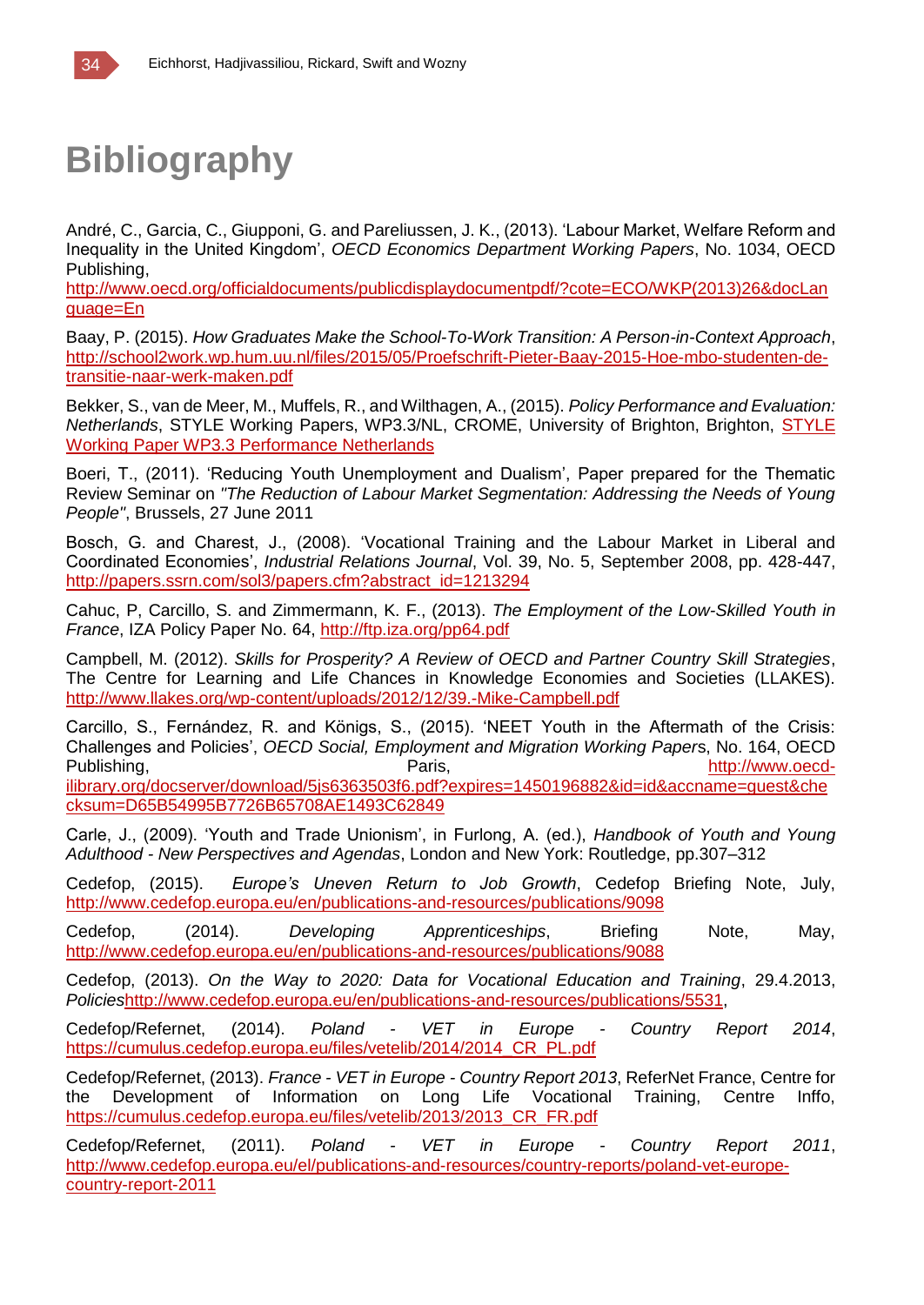Cedefop, (2012). *From Education to Working Life - The Labour Market Outcomes of Vocational Education and Training*, 19.9.2012, http://www.cedefop.europa.eu/en/publications-andresources/publications/3063

CEREQ, (2012). *Quand l'École est finie... Premiers Pas dans la Vie Active d'une Génération, Enquête 2010*

Council of European Municipalities and Regions/CEMR, (2014). *Tackling Youth Unemployment – 'Let's Revive Partnership at all Governance Levels'*, March, http://www.ccre.org/img/uploads/piecesjointe/filename/CEMR\_Study\_Youth\_Unemployment\_EN.pdf

Council of the European Union, (2015). *Joint Employment Report 2015*, Adopted on 9.3.2015

Gregg, P., (2015). 'Youth Unemployment in the UK: Cyclical Fluctuations and the Struggle for Structural Reform', in: Dolado, J., (ed.), *No Country for Young People? Youth Labour Market Problems in Europe*, London: World Bank and CEPR, pp. 65-76, http://www.voxeu.org/sites/default/files/file/No\_Country\_Young\_People\_VoxEU.pdf

Department for Business, Innovation & Skills/BIS, (2015). *Evaluation of the Apprenticeship Trailblazers - Interim Report*, Prepared by Newton, B., Gloster, R., Miller, L. and Buzzeo, J. (IES), March, https://www.gov.uk/government/uploads/system/uploads/attachment\_data/file/410370/bis-15-130 evaluation-of-the-apprenticeship-trailblazers-interim-report.pdf

Department for Business Innovation and Skills/BIS (2010). *Skills for Sustainable Growth – Strategy*  **Document**, November.

www.gov.uk/government/uploads/system/uploads/attachment\_data/file/32368/10-1274-skills-forsustainable-growth-strategy.pdf

Dietrich, H., (2012a). *Integrating Young People into the Labour Market: Apprenticeship Training and Pre-Training Courses*, EU Peer Review on 'The Dual Training System - Integration of Young People into the Labour Market', Berlin, 24-25 September 2012

Dietrich, H., (2012b). *Youth Unemployment in Europe - Theoretical Considerations and Empirical Findings*, Friedrich Ebert Stiftung, May, http://library.fes.de/pdf-files/id/ipa/09227.pdf

Dif, M., (2012). National Report on Traineeships – France, in Hadjivassiliou, P. K., Rickard, C., Pesce, F., Samek, M., et al, *Study on a Comprehensive Overview on Traineeship Arrangements in Member States, Final Synthesis Report* prepared for the European Commission, 31.5.2012, http://ec.europa.eu/social/main.jsp?catId=738&langId=en&pubId=6717&type=2&furtherPubs=no

Dolado, J., (2015a). 'Europe: No Country for Young People', Article in *VoxEU.org eBook*, 9.2.2015, http://www.voxeu.org/article/europe-no-country-young-people

Dolado, J., (ed.), (2015b). *No Country for Young People? Youth Labour Market Problems in Europe*, London: World Bank and CEPR, pp. 65-76, http://www.voxeu.org/sites/default/files/file/No\_Country\_Young\_People\_VoxEU.pdf

Dolado, J. J., Felgueroso, F. and Jansen, M., (2013). 'Spanish Youth Unemployment: A déjà vu', Paper prepared for the ENEPRI/CEPS Conference on *'Youth Unemployment after the Great Recession: Evidence and Lessons of National Policies'*, Brussels, 21 June 2013, https://www.ceps.eu/sites/default/files/civicrm/persist/contribute/files/ENEPRI\_CEPS\_DG%20employ %20conference%20paper%20Jansen%20et%20al%20(session%202).pdf

Dorsett, R. and Lucchino, P. (2015). *The School-to-Work Transition: An Overview of two Recent Studies*, National Institute of Economic and Social Research (NIESR), http://www.niesr.ac.uk/sites/default/files/publications/dp445.pdf

Duell, N. and Thurau, L., (2014). *Overcoming Employment Barriers for Disadvantaged Youth: Is Linking Job Creation to Training Measures a Way Out?*, Thematic Paper prepared for the EU Peer Review on 'Emplois d'avenir' – 'Jobs for the future', Paris, 10-11 February 2014,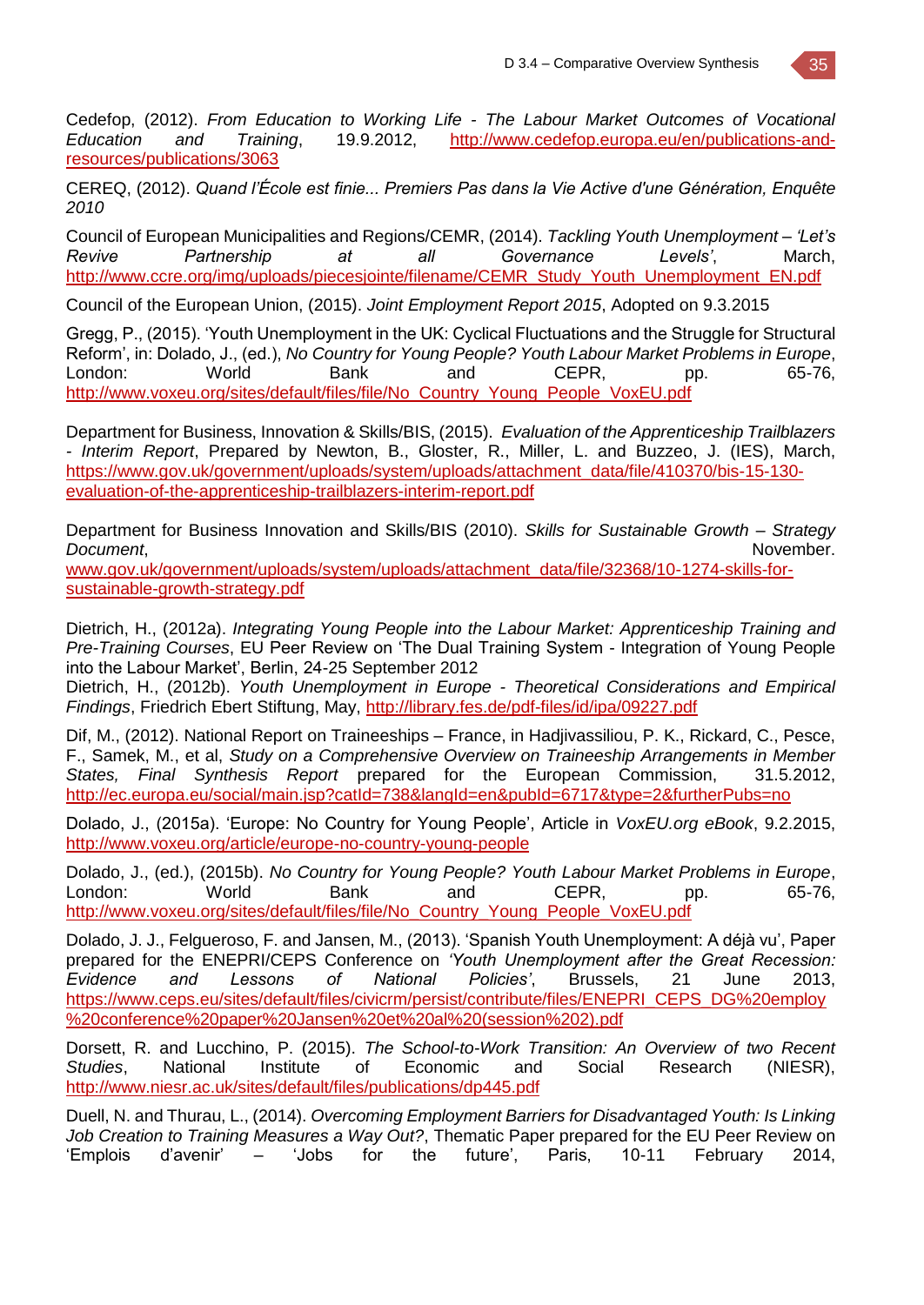

http://ec.europa.eu/social/main.jsp?catId=1070&langId=en&newsId=2028&moreDocuments=yes&tabl eName=news

Dyèvre, Y., (2008). *Policies in favour of Youth and Community Education in France, Council of Europe*, Forum 21: *European Journal on Child and Youth Policy*, 11, 2008, June, https://www.coe.int/t/dg4/youth/Source/Resources/Forum21/Issue\_No11/N11\_Policies\_France\_en.pd f

Eamets, R. and Humal, K., (2015). *Policy Performance and Evaluation: Estonia*, STYLE Working Papers, WP3.3/EE, CROME, University of Brighton, Brighton, STYLE Working Paper WP3.3 Performance Estonia

Ecorys and IZA, (2012). *Analysis of Costs and Benefits of Active Compared to Passive Measures*, Report prepared for DG EMPL

Eichhorst, W., Wozny, F. and Cox, M., (2015). *Policy Performance and Evaluation: Germany*, STYLE Working Papers, WP3.3/DE, CROME, University of Brighton, Brighton, STYLE Working Paper WP3.3 Performance Germany

Eichhorst, W., (2015). 'Does Vocational Training Help Young People Find a (Good) Job? - Systems Combining Structured Learning on the Job with Classroom Training Can Ease Youth Unemployment', *IZA Paper*, January, http://wol.iza.org/articles/does-vocational-training-help-young-people-find-goodjob.pdf

Eichhorst, W. and Rinne, U., (2014). *Promoting Youth Employment through Activation Strategies*, ILO, Employment Policy Department, Employment Working Paper No. 163, http://www.ilo.org/wcmsp5/groups/public/---ed\_emp/documents/publication/wcms\_322411.pdf

Eichhorst, W., Hinte, H. and Rinne, U., (2013). *Youth Unemployment in Europe: What to Do about It?*, IZA Policy Paper No. 65, July, http://ftp.iza.org/pp65.pdf

Euréval, Ecorys and Rambøll Management, (2010). *Study on the Return on ESF Investment in Human Capital*, Final Report prepared for DG EMPL, August

European Commission, (2015a). *Situation of Young People in the EU - Demography - Education and Training*, Draft 2015 Joint Report of the Council and the Commission on the Implementation of the Renewed Framework for European Cooperation in the youth Field (2010-2018), SWD(2015) 169 final, Part 1/6, Brussels, 15.9.2015, http://eur-lex.europa.eu/resource.html?uri=cellar:d4b27e70-5b8a-11e5 afbf-01aa75ed71a1.0001.05/DOC\_1&format=PDF

European Commission, (2015b). *Situation of Young People in the EU - Youth Employment and Entrepreneurship*, Draft 2015 Joint Report of the Council and the Commission on the Implementation of the Renewed Framework for European Cooperation in the youth Field (2010-2018), SWD(2015) 169 final, Part 2/6, Brussels, 15.9.2015, http://eur-lex.europa.eu/resource.html?uri=cellar:d4b27e70-5b8a-11e5-afbf-01aa75ed71a1.0001.05/DOC\_2&format=PDF

European Commission, (2015c). *Situation of Young People in the EU - Social Inclusion*, Draft 2015 Joint Report of the Council and the Commission on the Implementation of the Renewed Framework for European Cooperation in the youth Field (2010-2018), SWD(2015) 169 final, Part 3/6, Brussels, 15.9.2015, http://eur-lex.europa.eu/resource.html?uri=cellar:d4b27e70-5b8a-11e5-afbf-01aa75ed71a1.0001.05/DOC\_3&format=PDF

European Commission, (2015d). *Draft 2015 Joint Report of the Council and the Commission on the Implementation of the Renewed Framework for European Cooperation in the Youth Field (2010-2018)*, COM(2015) 429 final, Brussels, 15.9.2015, http://ec.europa.eu/transparency/regdoc/rep/1/2015/EN/1- 2015-429-EN-F1-1.PDF

European Commission, (2015e). *Addressing Youth Unemployment in the EU*, Youth Guarantee Leaflet

European Commission, (2015f). *Education and Training Monitor 2015*, http://ec.europa.eu/education/library/publications/monitor15\_en.pdf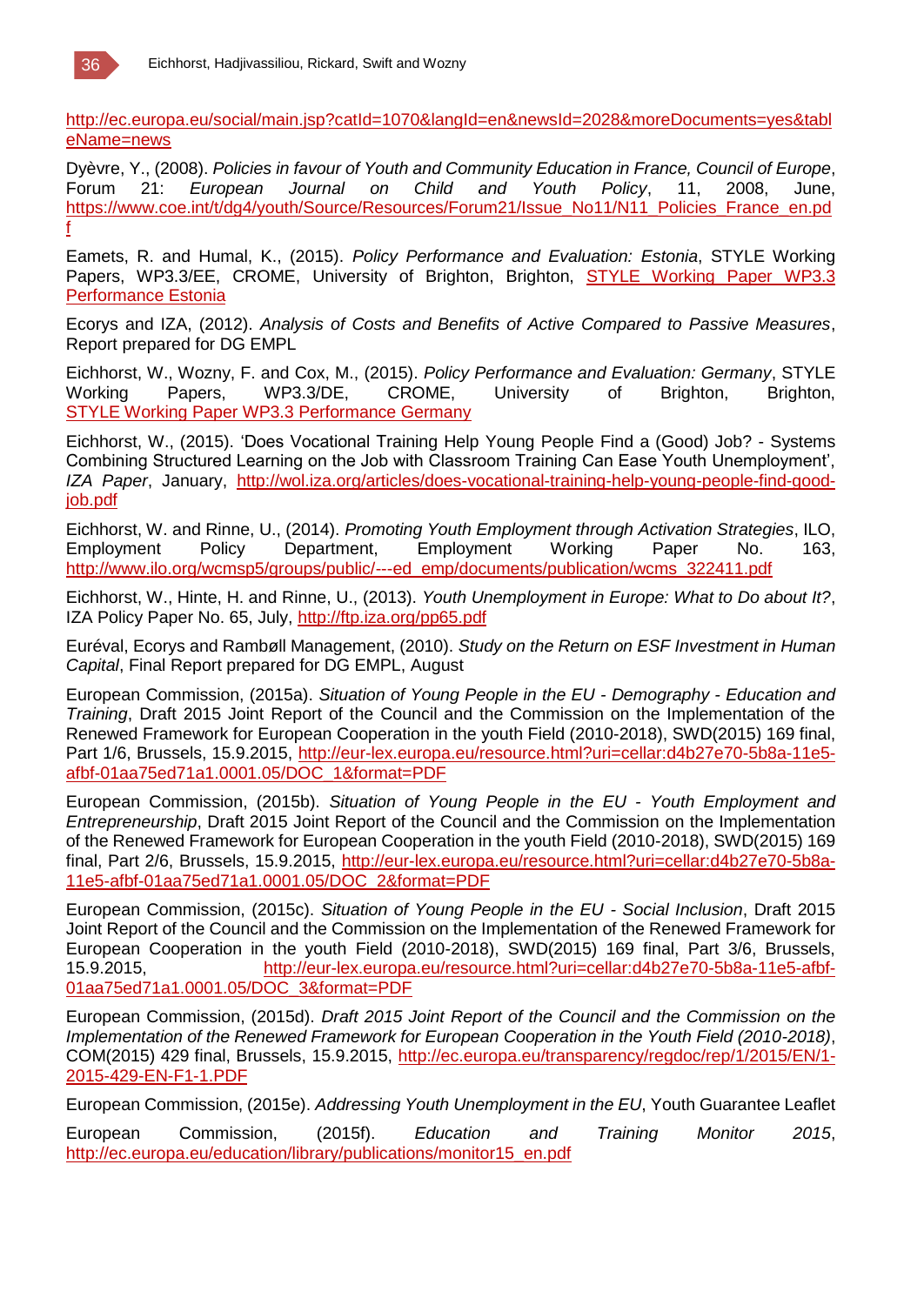European Commission, (2015g). *Country Report Sweden 2015 - Including an In-Depth Review on the Prevention and Correction of Macroeconomic Imbalances***,** SWD(2015) 46 final, Brussels, 26.2.2015, http://ec.europa.eu/europe2020/pdf/csr2015/cr2015\_sweden\_en.pdf

European Commission, (2015h). *Country Report Poland 2015,* SWD(2015) 40 final, Brussels, 26.2.2015, http://ec.europa.eu/europe2020/pdf/csr2015/cr2015\_poland\_en.pdf

European Commission, (2015i). *Employment Protection Legislation*, http://ec.europa.eu/europe2020/pdf/themes/23\_employment\_protection\_legislation.pdf

European Commission, (2014a). *Employment and Social Developments in Europe 2014*, December

European Commission, (2014b). *Draft Joint Employment Report from the Commission and the Council, accompanying the Communication from the Commission on the Annual Growth Survey 2015*, COM(2014) 906 final, Brussels, 28.11.2014, http://ec.europa.eu/europe2020/pdf/2015/jer2015\_en.pdf

European Commission, (2014c). *Central Steering and Local Autonomy in Public Employment Services*, Analytical Paper, PES-to-PES Dialogue, October 2014

European Commission, (2014d). *How the Governance of Employment Systems Affects Social Cohesion - Lessons and Local Best Practices from six European Countries*, July, https://ec.europa.eu/research/social-sciences/pdf/policy\_briefs/policy-briefs-localise072014.pdf

European Commission, (2013a). *Guidebook for Policy Planners and Practitioners on Apprenticeship and Traineeship Schemes in EU27*, December, http://ec.europa.eu/education/policy/vocationalpolicy/doc/alliance/apprentice-trainee-success-factors\_en.pdf

European Commission, (2013b). *Work-Based Learning in Europe - Practices and Policy Pointers*, http://ec.europa.eu/education/policy/vocational-policy/doc/alliance/work-based-learning-ineurope\_en.pdf

European Commission, (2012a). *Apprenticeship Supply in the Member States of the European Union*, Final Report, Publications Office of the European Union, Luxembourg, http://ec.europa.eu/social/main.jsp?catId=738&langId=en&pubId=6633&visible

European Commission, (2012b). *Work-Based Learning and Apprenticeships: Policy Pointers and EU Country Examples*, Background Document for the Preparatory Meeting of Experts and Social Partners, Ministerial Conference on 'Vocational Training in Europe - Perspectives for the Young Generation', Berlin, 10-11 December, 2012

European Commission, (2012c). *Active Labour Market Policies and Employment Services*, http://s3.amazonaws.com/zanran\_storage/ec.europa.eu/ContentPages/2556310137.pdf

European Commission/EACEA/Eurydice, (2015). *Structural Indicators for Monitoring Education and Training Systems in Europe – 2015, Eurydice Background Report to the Education and Training Monitor 2015*, Eurydice Report, October, Luxembourg: Publications Office of the European Union, http://eacea.ec.europa.eu/education/eurydice/documents/thematic\_reports/190EN.pdf

European Foundation for the Improvement of Living and Working Conditions/Eurofound, (2015a). *Beyond the Youth Guarantee - Lessons Learned in the First Year of Implementation*, Background Document prepared by Eurofound as a contribution to the informal EPSCO meeting of 16-17 July 2015, Luxembourg, http://www.eu2015lu.eu/en/actualites/notes-fond/2015/07/info-epscodocuments/WL\_Beyond-the-Youth-Guarantee\_Eurofound---June-2015\_EN.pdf

European Foundation for the Improvement of Living and Working Conditions/Eurofound, (2015b). *Social Inclusion of Young People*, 23.9.2015, http://www.eurofound.europa.eu/sites/default/files/ef\_publication/field\_ef\_document/ef1543en.pdf

European Foundation for the Improvement of Living and Working Conditions/Eurofound, (2014). *Mapping Youth Transitions in Europe*, 23.7.2014, Publications Office of the European Union, Luxembourg, http://www.eurofound.europa.eu/publications/report/2014/labour-market/mapping-youthtransitions-in-europe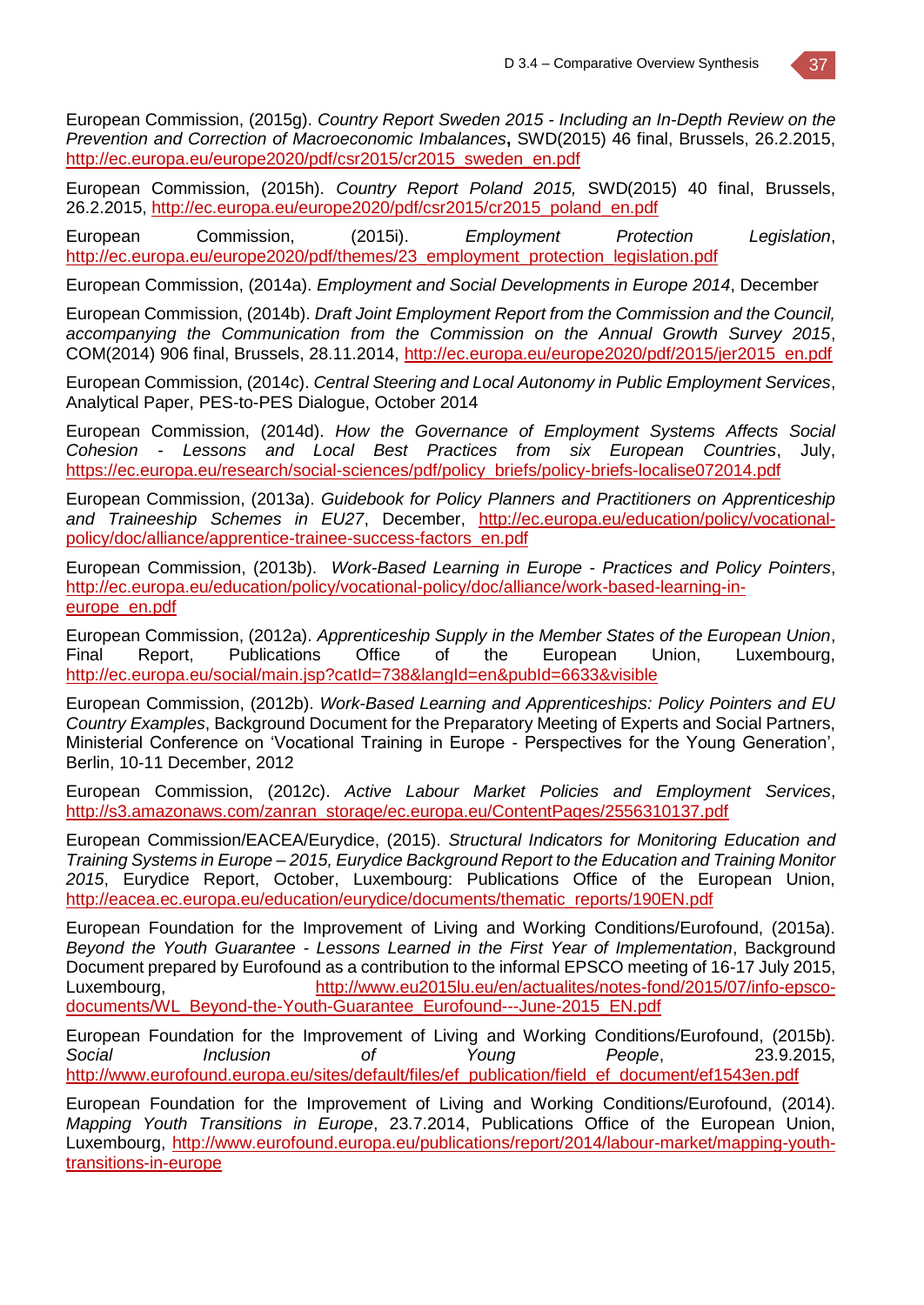

European Foundation for the Improvement of Living and Working Conditions/Eurofound, (2013a). *Working Conditions of Young Entrants - Poland*, European Working Conditions Observatory (EWCO), Comparative Analytical Report (CAR), 20/12/2013, http://www.eurofound.europa.eu/ewco/studies/tn1306013s/pl1306019q.htm

European Foundation for the Improvement of Living and Working Conditions/Eurofound, (2013b). *Poland: Young People and Temporary Employment in Europe*, Comparative Analytical Report (CAR) 9/12/2013, http://www.eurofound.europa.eu/emcc/erm/studies/tn1304017s/pl1304019q.htm

European Foundation for the Improvement of Living and Working Conditions/Eurofound, (2012a). *NEETs - Young People not in Employment, Education or Training: Characteristics, Costs and Policy Responses in Europe*, 21.10.2012, http://www.eurofound.europa.eu/sites/default/files/ef\_publication/field\_ef\_document/ef1254en.pdf

European Foundation for the Improvement of Living and Working Conditions/Eurofound, (2012b). *Youth Guarantee: Experiences from Finland and Sweden*, http://www.eurofound.europa.eu/publications/report/2012/labour-market/youth-guaranteeexperiences-from-finland-and-sweden

European Parliament, (2015). *Differential Treatment of Workers under 25 with a view to their Access to the Labour Market*, European Parliament, Directorate General for Internal Policies Policy Department A: Economic and Scientific Policy, January, http://www.europarl.europa.eu/RegData/etudes/STUD/2015/536299/IPOL\_STU(2015)536299\_EN.pdf

Eurostat, (2016). 'January 2016 - Euro Area Unemployment Rate at 10.3%', *Eurostat Newsrelease - Euroindicators*, 41/2016, 1.3.2016, http://ec.europa.eu/eurostat/documents/2995521/7197743/3- 01032016-AP-EN.pdf/d91b795a-f165-4a39-a961-1ae07d6c4b13

Eurostat, (2015a). *Unemployment Statistics*, October, http://ec.europa.eu/eurostat/statisticsexplained/index.php/Unemployment\_statistics

Eurostat, (2015b). *Participation of Young People in Education and the Labour Market*, 12.6.2015, http://ec.europa.eu/eurostat/statistics-

explained/index.php?title=Participation\_of\_young\_people\_in\_education\_and\_the\_labour\_market&oldi d=239336&printable=yes

Eurostat, (2015c). *Being Young in Europe Today*, 2015 Edition, http://ec.europa.eu/eurostat/documents/3217494/6776245/KS-05-14-031-EN-N.pdf/18bee6f0-c181- 457d-ba82-d77b314456b9

Eurostat, (2015d). *Education Statistics at Regional Level*, Accessed online: http://ec.europa.eu/eurostat/statistics-

explained/index.php/Education\_statistics\_at\_regional\_level#Students\_in\_vocational\_upper\_secondar y\_education

Eurostat, (2015e). *Enlargement Countries - Education Statistics*, http://ec.europa.eu/eurostat/statisticsexplained/index.php/Enlargement\_countries - education\_statistics

Euwals, R., (2013). *'Policy Measures on Youth Unemployment in the Netherlands'*, Host Country Discussion Paper presented at the EU Peer Review on 'Youth Unemployment: How to Prevent and Tackle it?', The Hague, 25-26 November 2013, http://ec.europa.eu/social/main.jsp?catId=1070&langId=en&newsId=1989&furtherNews=yes

Federal Ministry of Education and Research (BMBF), (2013). *'Starting Shot Fired for a European Commission Vocational Education and Training Alliance: Working together to Provide the Young Generation with Prospects'*, BMBF Press Release, 18.6.2013, http://www.bmbf.de/en/17127.php

Flisi, S. and Goglio, V., (2015). *Education and Youth Labour Market Outcomes: The Added Value of VET*, Centre for Research and Lifelong Learning/CRELL, https://crell.jrc.ec.europa.eu/?q=publications/education-and-youth-labour-market-outcomes-addedvalue-vet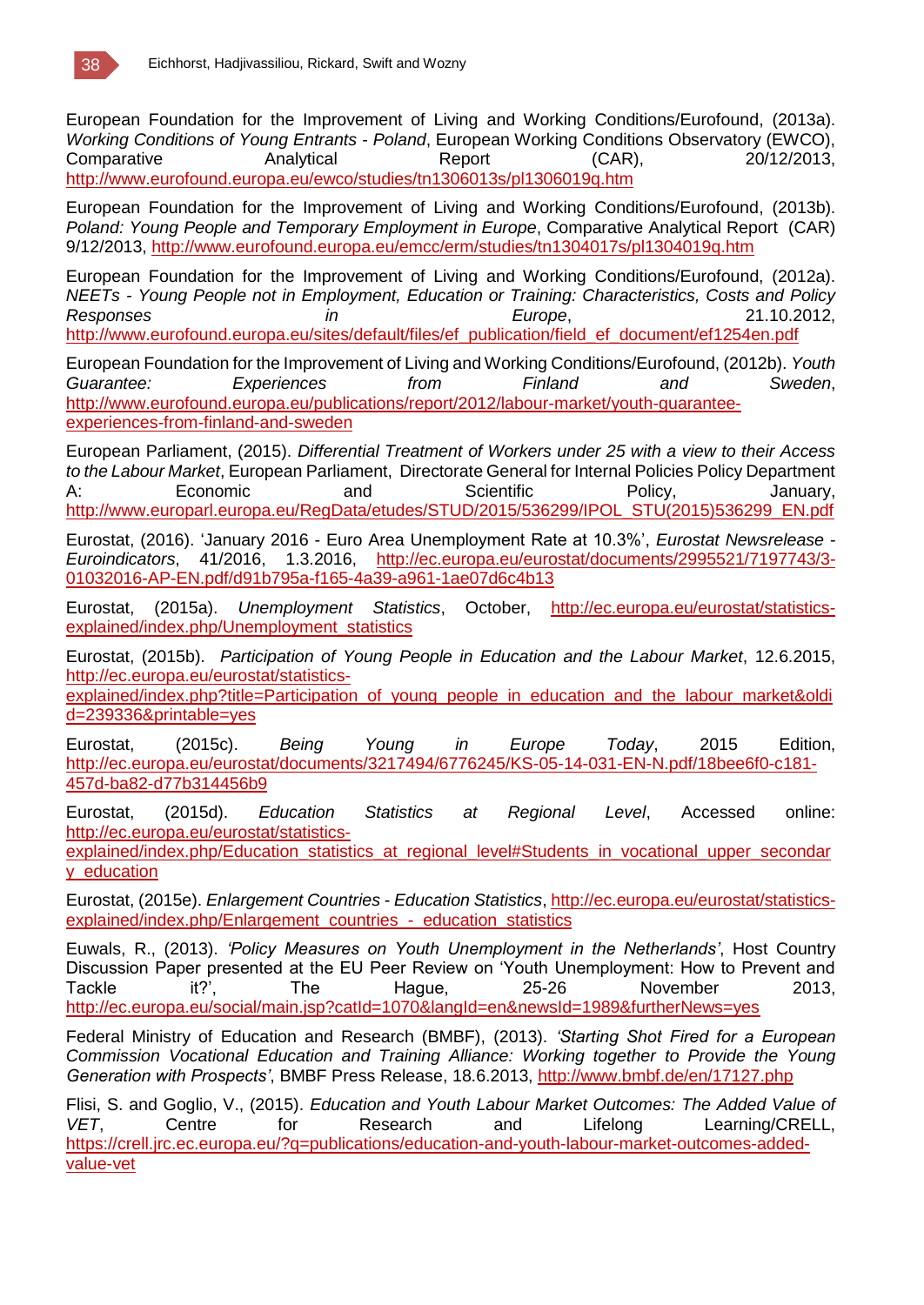Floreani, V. A., (2014). 'Fixing Europe's Youth Unemployment and Skills Mismatch, Can Public Financial Support to SMEs be effective? The Case of the European Commission and European Investment Bank Joint Initiatives', *Munich Personal RePEc Archive*, 17.2.2014, https://mpra.ub.unimuenchen.de/55849/1/MPRA\_paper\_55849.pdf

Goksen, F., Yükseker, D., Kuz, S. and Öker, İ., (2015). *Policy Performance and Evaluation: Turkey*, STYLE Working Papers, WP3.3/TR, CROME, University of Brighton, Brighton, STYLE Working Paper WP3.3 Performance Turkey

Gonzalez Carreras, F. J., Kirchner Sala, L. and Speckesser, S., (2015). *The Effectiveness of Policies to Combat Youth Unemployment*, STYLE Working Papers, WP3.2. CROME, University of Brighton, Brighton. http://www.style-research.eu/publications/working-papers/

González Gago, E., (2015). *Co-ordination and Interdisciplinary Work as Key Answers to the NEETs - Spain*, Peer Country Comments Paper prepared for the EU Peer Review on 'Targeting NEETs - Key Ingredients for Successful Partnerships in Improving Labour Market Participation', Oslo, 24-25 September 2015

González-Menéndez, M. C., Mato, F. J., Gutiérrez, R., Guillén, A. M., Cueto, B. and Tejero, A., (2015). *Policy Performance and Evaluation: Spain*, STYLE Working Papers, WP3.3/ES, CROME, University of Brighton, Brighton, STYLE Working Paper WP3.3 Performance Spain

Hadjivassiliou, K., Kirchner Sala, L. and Speckesser, S., (2015). *Key Indicators and Drivers of Youth Unemployment*, STYLE Working Papers, STYLE-WP 01/2015. CROME, University of Brighton, http://www.style-research.eu/publications/

Hadjivassiliou, K., Tassinari, A., Speckesser, S., Swift, S. and Bertram, C., (2015). *Policy Performance and Evaluation: United Kingdom*, STYLE Working Papers, WP3.3/UK, CROME, University of Brighton, Brighton, UK\_WP3-Task 3 – National Report – IES – 17.6.2015

Hadjivassiliou, K., Carta, E., Higgins, T., Rickard, C., Pesce, F., Samek, M., et al., (2012). *Study on a Comprehensive Overview on Traineeship Arrangements in Member States*, Synthesis Report prepared for DG for Employment, Social Affairs and Inclusion, Report for the European Commission, 31.5.2012, http://ec.europa.eu/social/main.jsp?catId=738&langId=en

Hanushek, E. A., Woessmann, L., and Zhang, L., (2011). *General Education, Vocational Education, and Labor Market Outcomes over the Life-Cycle*, National Bureau Of Economic Research, NBER Working Paper 17504, October, http://www.nber.org/papers/w17504

Hensen, K. A. and Frommberger, D., (2012). *Study on a Comprehensive Overview on Traineeship Arrangements in Member States – The Netherlands*, Report for the European Commission, 31.5.2012, http://ec.europa.eu/social/main.jsp?catId=738&langId=en

Hofer, H. and Lietz, C., (2004). 'Labour Market Effects of Apprenticeship Training in Austria', *International Journal of Manpower*, Vol. 25, No. 1

Industry Apprentice Council/IAC, (2014). *First Annual Survey of Industry Apprentices*, January

International Labour Organisation/ILO, (2015). *Quality Apprenticeships: A Comparative Analysis*, Regional Workshop: 'Quality Apprenticeships and Work Experience Measures to Improve the Schoolto-Work Transition', Phnom Penh, Cambodia, 6-7 October 2015

International Labour Organisation/ILO, (2012). *Overview of Apprenticeship Systems and Issues*, ILO Contribution to the G20 Task Force on Employment, November,

http://www.ilo.org/wcmsp5/groups/public/@ed\_emp/@ifp\_skills/documents/genericdocument/wcms\_1 90188.pdf

Jakobson, M-L, (2014). *Integration Policy Instruments*, INTERACT, European University Institute and Migration Policy Centre, http://cadmus.eui.eu/bitstream/handle/1814/33134/INTERACT-RR-2014%20- %2021.pdf?sequence=1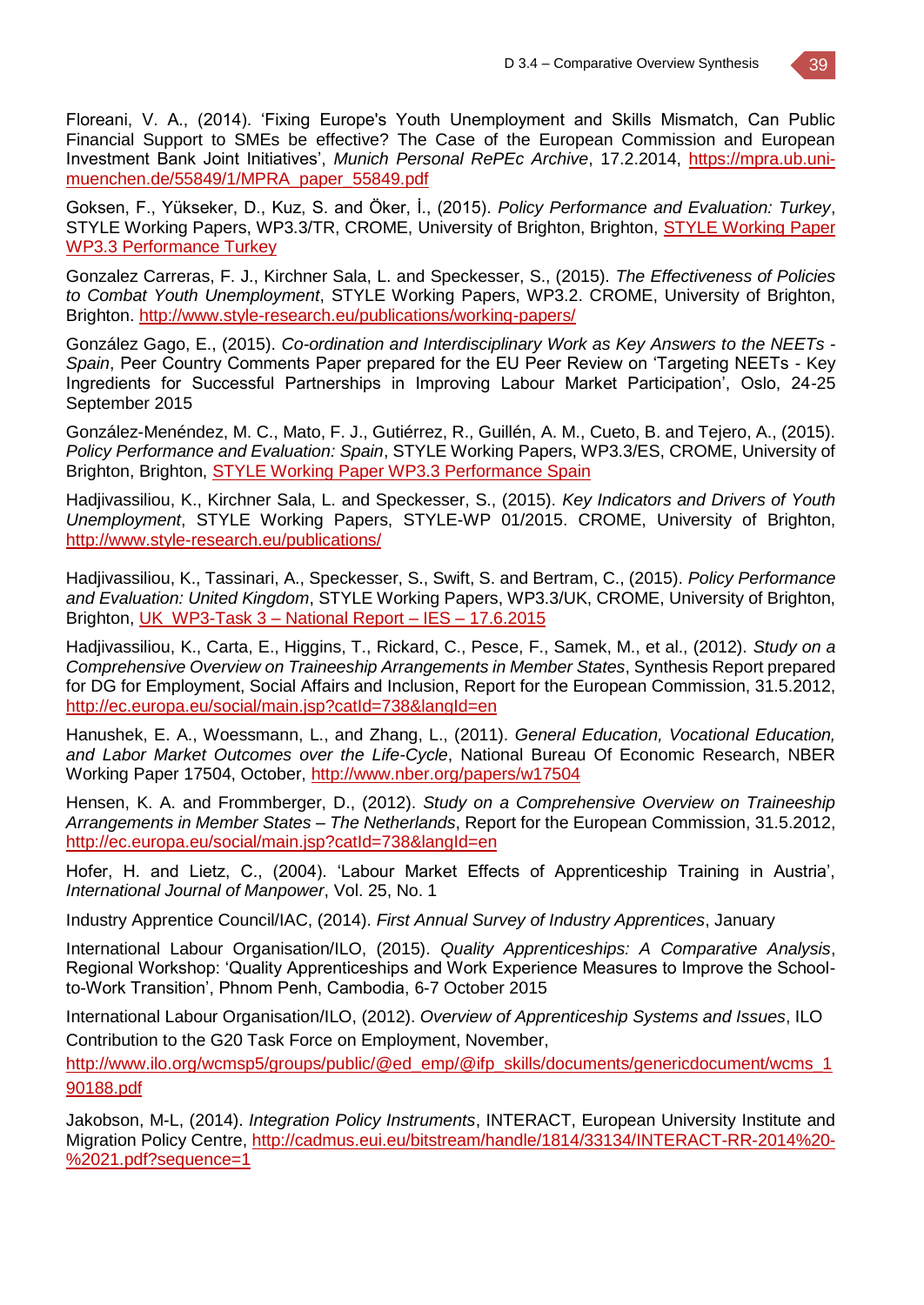

Kallaste, E. and Woolfson, C., (2013). 'Negotiated Responses to the Crisis in the Baltic Countries', *Transfer: European Review of Labour and Research*, 19(2), pp.253-266, http://trs.sagepub.com/content/19/2/253.abstract

Keep, E., (2012). *Youth Transitions, the Labour Market and Entry into Employment: Some Reflections and Questions*, SKOPE Research Paper No. 108, May, SKOPE, Cardiff University, http://www.nesetweb.eu/sites/default/files/ewart-keep-youth-transitions-paper.pdf

Kirss, L., (2012). *'Youth (Un)employment and Measures to Support it: The Case of Estonia'*, Paper prepared for the EU Peer Review on 'The Dual Training System – Integration of Young People into the<br>Labour Market' Berlin. 24-25 September 2012. http://www.mutual-learning-Labour Market', Berlin, 24-25 September 2012, http://www.mutual-learningemployment.net/uploads/ModuleXtender/PeerReviews/95/Peer\_Country\_paper\_Estonia.pdf

Kohlrausch, B., (2012). *Youth Unemployment in Germany - Skill-Biased Patterns of Labour Market Integration*, Friedrich Ebert Stiftung, November, http://library.fes.de/pdf-files/id/09472.pdf

Kramarz, F. and Viarengo, M., (2015). *Using Education and Training to Prevent and Combat Youth Unemploymen*t, European Expert Network on Economics of Education (EENEE) Analytical Report No. 22, prepared for the European Commission, March

Kullander, M. and Johansson, E., (2011). *Sweden: EIRO CAR on 'Helping Young Workers during the Crisis: Contributions by Social Partners and Public Authorities'*, July, http://www.eurofound.europa.eu/observatories/eurwork/comparative-information/nationalcontributions/sweden/sweden-eiro-car-on-helping-young-workers-during-the-crisis-contributions-bysocial-partners-and

Lanning, T. and Rüdiger, K., (2012). *Youth Unemployment in Europe: Lessons for the UK*, Report for TUC, CIPD contract the contract of the contract of the contract of the contract of the contract of the contract of the contract of the contract of the contract of the contract of the contract of the contract of the contrac http://www.researchonline.org.uk/sds/search/download.do;jsessionid=8EB0BC2ACB09A1B9DD9ED6 AA24C78047?ref=B27130

Lundahl, L. and Olofsson, J., (2014). 'Guarded Transitions? Youth Trajectories and School-To-Work Transition Policies in Sweden', *International Journal of Adolescence and Youth*, 19:sup1, pp.19-34, http://www.tandfonline.com/doi/pdf/10.1080/02673843.2013.852593

Ministry of Labour and Social Policy and Ministry of Infrastructure and Development, (2014). *The Youth Guarantee Implementation Plan in Poland*, March

Ministry of Social Affairs, (2014). *National Youth Guarantee Implementation Plan – Estonia*, http://www.garanziagiovani.gov.it/Documentazione/Documents/piano%20di%20implementazione%20 Estonia.pdf

Mooney, G., and Poole, L., (2004). 'A Land of Milk and Honey'?, Social Policy in Scotland after Devolution, *Critical Social Policy*, 24(4), pp.458-483

Moreno Mínguez, A., (2013). 'The Employability of Young People in Spain: The Mismatch Between Education and Employment', *US-China Education Review B*, May 2013, Vol. 3, No. 5, pp.334-344, http://files.eric.ed.gov/fulltext/ED543447.pdf

Moreno Mínguez, A. and Crespo Ballesteros, E., (2012). 'School to Work Transitions among Young People in Spain from European Perspective', *International Conference – New Perspectives in Science Education*, 2nd Edition, http://conference.pixel-online.net/npse2013/common/download/Paper\_pdf/277- SSE24-FP-Minguez-NPSE2013.pdf

Moreno Mínguez, A. López Peláez, A., Segado Sánchez-Cabezudo, S., Juliá Cano, A. and Crespo Ballesteros, E., (2012). *The Transition to Adulthood in Spain -Economic Crisis and Late Emancipation*, Welfare Projects, La Caixa Foundation, Social Studies Collection No 34, https://obrasocial.lacaixa.es/deployedfiles/obrasocial/Estaticos/pdf/Estudios\_sociales/vol34\_en.pdf

Munduate, L., García, A. B., Pender, E., Elgoibar, P., and Medina, F. J., (2015). 'Employee Representatives in Spain. Which are the Perceptions and Expectations by Employers?' in Euwema, M.,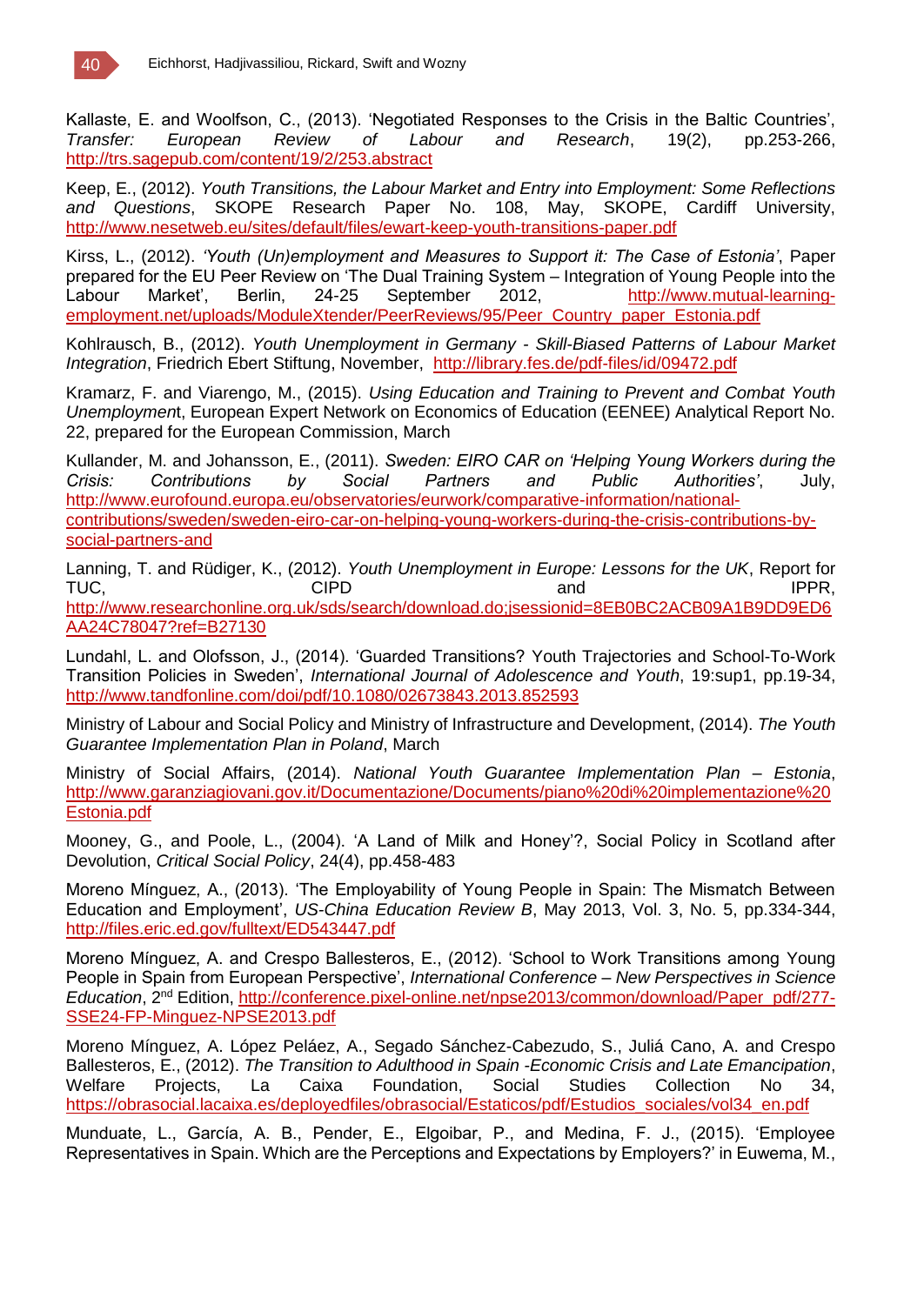Munduate, L., Elgoibar, P., Pender, E. and Belén García, A. (eds.), *Promoting Social Dialogue in European Organizations*, Springer International Publishing, pp.147-162

Newton, B. (2014). *Apprenticeship in Europe – UK*, Panorama N° 4.

Newton, B., Speckesser, S., Nafilyan, V., Maguire, S., Devins, D., Bickerstaffe, T., and Marvell, R., (2014). *The Youth Contract for 16-17 Year Olds not in Education, Employment or Training Evaluation*, September,

https://www.gov.uk/government/uploads/system/uploads/attachment\_data/file/354706/RR318A\_-The youth contract for 16- to 17-year-

olds\_not\_in\_education\_\_employment\_or\_training\_evaluation.pdf

Office for National Statistics/ONS, (2016). *Contracts that Do not Guarantee a Minimum Number of Hours: March 2016*, 9/3/2016, , https://www.ons.gov.uk/employmentandlabourmarket/peopleinwork/earningsandworkinghours/articles /contractsthatdonotguaranteeaminimumnumberofhours/march2016

Organisation for Economic Co-operation and Development/OECD, (2015a). *Indicators of Immigrant Integration 2015 - Settling In*, http://www.oecd.org/els/mig/Indicators-of-Immigrant-Integration-2015.pdf

Organisation for Economic Co-operation and Development/OECD, (2015b). *Education at a Glance 2015 - OECD Indicators*, 24.11.2015, http://www.oecdilibrary.org/docserver/download/9615031e.pdf?expires=1448987241&id=id&accname=guest&checks um=5019023C694692C76328AF0184730817

Organisation for Economic Co-operation and Development/OECD, (2015c). *Helping Immigrant Students to Succeed at School – and beyond*, http://www.oecd.org/migration/Helping-immigrantstudents-to-succeed-at-school-and-beyond.pdf

Organisation for Economic Co-operation and Development/OECD and International Labour Organisation/ILO, (2014a). *Promoting Better Labour Market Outcomes for Youth*, August, http://www.oecd.org/g20/topics/employment-and-social-policy/OECD-ILO-Youth-Apprenticeships-G20.pdf

Organisation for Economic Co-operation and Development/OECD, (2014b). *Finding the Way: A Discussion of the Swedish Migrant Integration System*, July, http://www.oecd.org/migration/swedishmigrant-intergation-system.pdf

Organisation for Economic Co-operation and Development/OECD, (2014c). *Education Policy Outlook - Spain*, April, http://www.oecd.org/edu/EDUCATION%20POLICY%20OUTLOOK%20SPAIN\_EN.pdf

Organisation for Economic Co-operation and Development/OECD, (2014d). *Education Policy Outlook – The Netherlands*, October, http://www.oecd.org/edu/EDUCATION%20POLICY%20OUTLOOK\_NETHERLANDS\_EN%20.pdf

Organisation for Economic Co-operation and Development/OECD, (2013a). *Local Strategies for Youth Employment - Learning from Practice*, http://www.oecd.org/employment/leed/Local%20Strategies%20for%20Youth%20Employment%20FIN AL%20FINAL.pdf

Organisation for Economic Co-operation and Development/OECD, (2013b). *Education Policy Outlook - Turkey*, October, http://www.oecd.org/edu/EDUCATION%20POLICY%20OUTLOOK%20TURKEY\_EN.pdf

Organisation for Economic Co-operation and Development/OECD, (2009). *Jobs for Youth: France*, OECD Publishing, Paris, http://www.oecd.org/els/42783375.pdf

Organisation for Economic Co-operation and Development/OECD, (2008). *Jobs for Immigrants (Vol. 2): Labour Market Integration in Belgium, France, the Netherlands and Portugal: France*, November, http://www.oecd.org/els/internationalmigrationpoliciesanddata/41708151.pdf

O'Higgins, N., (2010). *The Impact of the Economic and Financial Crisis on Youth Employment: Measures for Labour Market Recovery in the European Union, Canada and the United States*, ILO

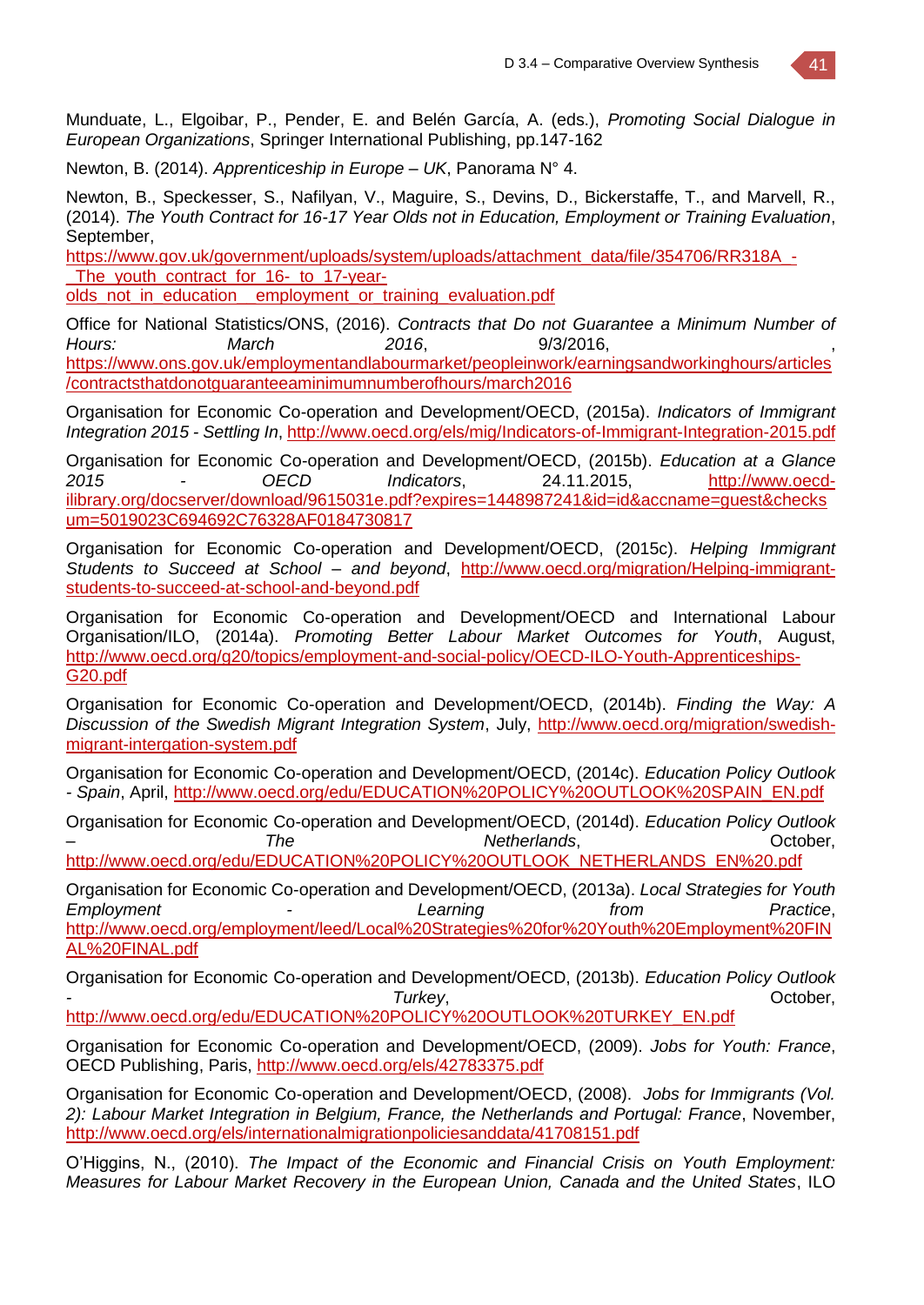

Employment Sector, Employment Working Paper No. 70, http://www.ilo.org/wcmsp5/groups/public/@ed\_emp/documents/publication/wcms\_154365.pdf

O'Reilly, J., Eichhorst, W., Gábos, A., Hadjivassiliou, K., Lain, D., Leschke, J., McGuinness, S., Kureková, L. M., Nazio, T., Ortlieb, R., Russell, H., and Villa, P., (2015). 'Five Characteristics of Youth Unemployment in Europe: Flexibility, Education, Migration, Family Legacies, and EU Policy', *SAGE Open*, January-March 2015: 1–19, DOI: 10.1177/2158244015574962, http://sgo.sagepub.com/content/5/1/2158244015574962

Parey, M., (2012). *Vocational Schooling versus Apprenticeship Training Evidence from Vacancy Data*, 6.3.2012, http://cep.lse.ac.uk/seminarpapers/09-03-12-MP.pdf

Piopiunik, M. and Ryan, P., (2012). *Improving the Transition between Education/Training and the Labour Market: What Can we Learn from various National Approaches?*, European Expert Network on Economics of Education (EENEE) Analytical Report No. 13, prepared for the European Commission

Pohl, A., and Walther, A., (2007). 'Activating the Disadvantaged – Variations in Addressing Youth Transitions across Europe', *International Journal of Lifelong Education*, 26:5, pp.533-553, http://www.tandfonline.com/doi/abs/10.1080/02601370701559631

Pohl, A., and Walther, A., (2005). *Tackling Disadvantage in Youth Transitions - A Thematic Study On Policy Measures Concerning Disadvantaged Youth*, Report funded by the EU Action Programme to combat Combat Combat Social Social Exclusion, Combat Cotober, http://ec.europa.eu/employment\_social/social\_inclusion/docs/youth\_study\_en.pdf

Polakowski, M., (2012). *Youth Unemployment in Poland*, Friedrich-Ebert-Stiftung, November, http://library.fes.de/pdf-files/id/09477.pdf

Quintini, G. and Martin, S., (2014). 'Same Same but Different: School-to-Work Transitions in Emerging and Advanced Economies', *OECD Social, Employment and Migration Working Papers*, No. 154, OECD Publishing, http://www.oecd-

ilibrary.org/docserver/download/5jzbb2t1rcwc.pdf?expires=1450196724&id=id&accname=guest&chec ksum=73629448CC097584D7FC783EF966B86E

Quintini, G. and Manfredi, T., (2009). *Going Separate Ways? School-To-Work Transitions in the United States and Europe*, 20.8.2009, http://www.oecdilibrary.org/docserver/download/fulltext/5kscgm205q9q.pdf?expires=1337859475&id=id&accname=gu est&checksum=29E14C1FD52A8A3E6BAF7A1753F23701

Ryan, P., (2001). 'The School-to-Work Transition: A Cross-National Perspective', *Journal of Economic Literature*, Vol. 39, No. 1, pp. 34-92

Ryan, P., (2011). *Apprenticeship: Between Theory and Practice, School and Workplace*, Working Paper No. 64, Institut für Betriebswirtschaftslehre (IBW), Universität Zürich, October, http://www.isu.uzh.ch/leadinghouse/WorkingPapers/0064\_lhwpaper.pdf

Samek, M. and Chantal , R.,(2014). *Thematic Report on Youth and Gender in the European Social Fund*, December, http://www.esf.se/Documents/V%C3%A5ra%20program/Socialfonden%202014- 2020/youth-and-gender-in-the-esf\_chantal-samek.pdf

Scarpetta, S., A. Sonnet and Manfredi, T., (2010). 'Rising Youth Unemployment During The Crisis: How to Prevent Negative Long-term Consequences on a Generation?', *OECD Social, Employment and Migration Working Papers*, No. 106, OECD Publishing, http://www.oecd.org/employment/youthforum/44986030.pdf

Ślezak, E. and Szopa, B., (2015). *Policy Performance and Evaluation: Poland*, STYLE Working Papers, WP3.3/PL, CROME, University of Brighton, Brighton, STYLE Working Paper WP3.3 Performance Poland

Terama, E., Kõu, A, and Samir, KC., (2014). 'Early Transition Trends and Differences of Higher Education Attainment in the Former Soviet Union, Central and Eastern European Countries', in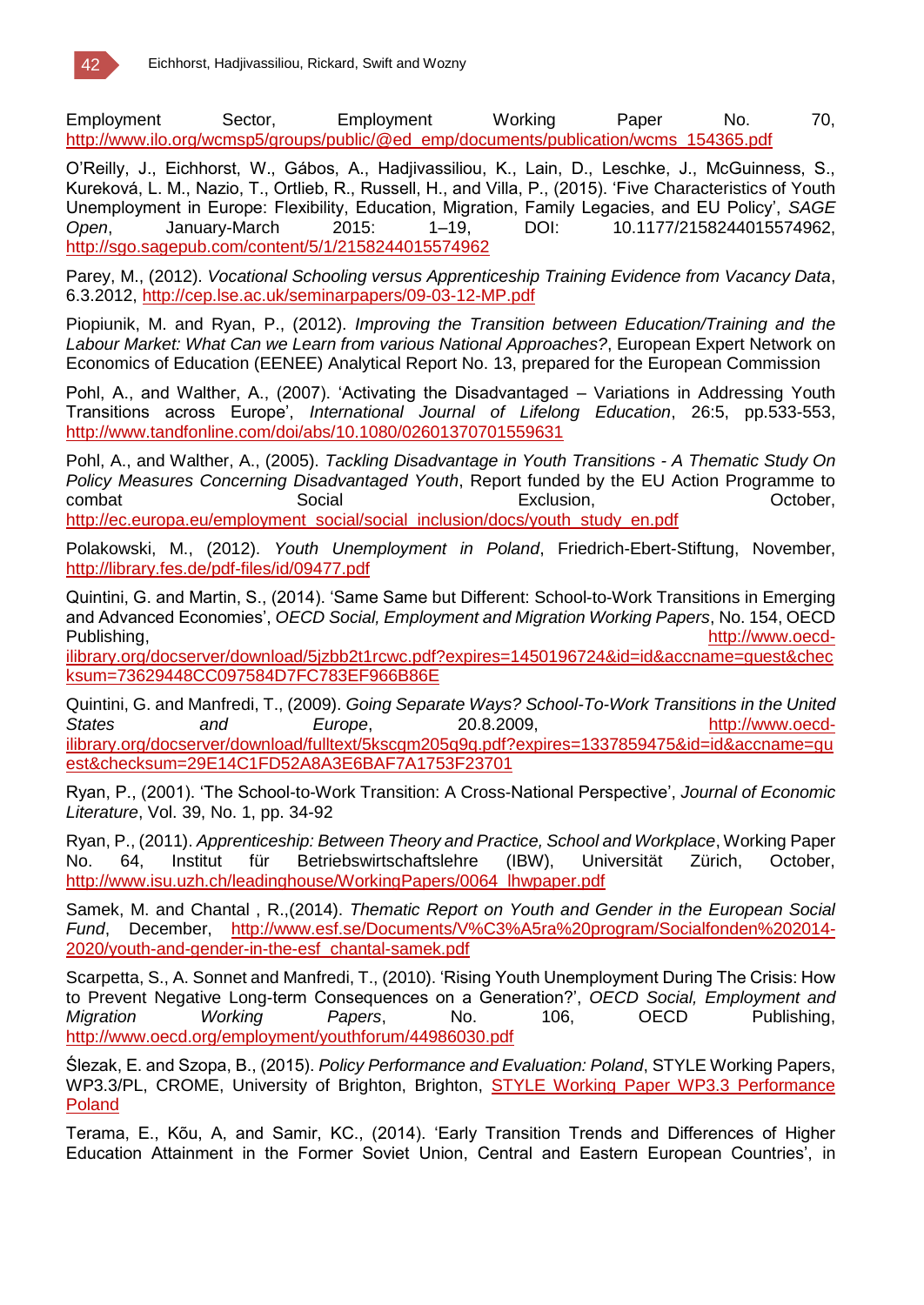

Population Research Institute of the Family Federation of Finland (Väestöliitto), (2014), *Finnish Yearbook of Population Research*, Vol 49 (2014), pp.105–122

UK Commission for Employment and Skills/UKCES, (2012). *The Youth Employment Challenge*, 1.7.2012, https://www.gov.uk/government/uploads/system/uploads/attachment\_data/file/305736/theyouth-employment-challenge.pdf

Vandaele, K., (2013). 'Union Responses to Young Workers since the Great Recession in Ireland, the Netherlands and Sweden: Are Youth Structures Reorienting the Union Agenda?', in *Transfer: European Review of Labour and Research*, 19(3), pp.381-397, http://trs.sagepub.com/content/19/3/381.abstract

Wadensjö, E., (2015). *Policy Performance and Evaluation: Sweden*, STYLE Working Papers, WP3.3/SE, CROME, University of Brighton, Brighton, STYLE Working Paper WP3.3 Performance Sweden

Walther, A., (2006). 'Regimes of Youth Transitions - Choice, Flexibility and Security in Young People's Experiences across different European Contexts', in *YOUNG*, Vol. 14(2), pp.119-141, http://you.sagepub.com/content/14/2/119.short?rss=1&ssource=mfc

Wolf, A., (2011). *Review of Vocational Education - The Wolf Report*, March, https://www.gov.uk/government/uploads/system/uploads/attachment\_data/file/180504/DFE-00031- 2011.pdf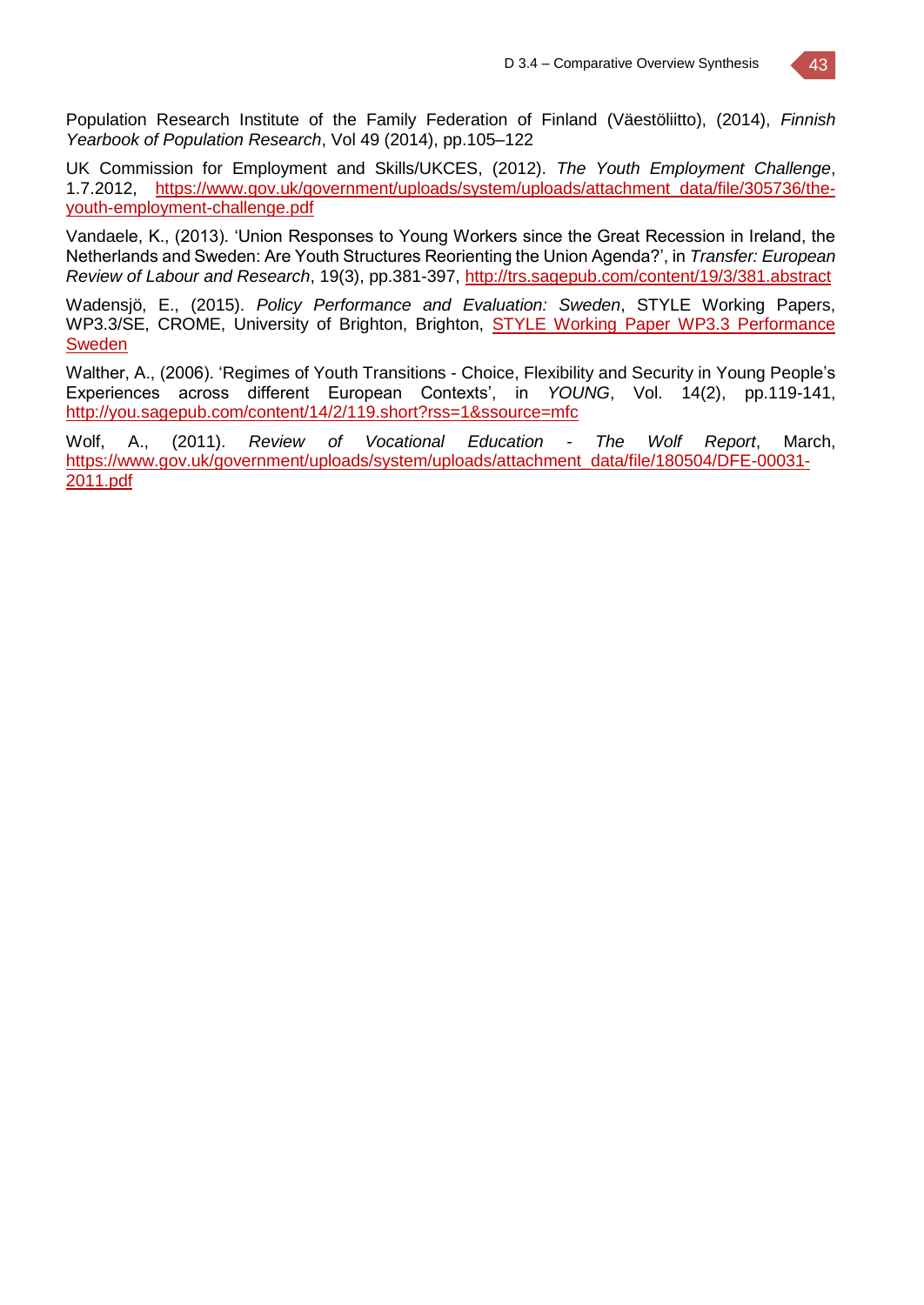

## **Recent titles in this series**

Available at: http://www.style-research.eu/publications/working-papers

### **WP3 POLICY PERFORMANCE**

**Key Indicators and Drivers of Youth Unemployment** Hadjivassiliou, Kirchner Sala and Speckesser (2015) STYLE Working Paper WP3.1 Indicators and Drivers of Youth Unemployment

**The Effectiveness of Policies to combat Youth Unemployment** Gonzalez Carreras, Kirchner Sala and Speckesser (2015) STYLE Working Paper WP3.2 Policies to combat Youth Unemployment

**Policy Performance and Evaluation: Qualitative Country Case Studies** Eichhorst, Hadjivassiliou and Wozny (eds.)(2015) STYLE Working Paper WP3.3 Policy Performance and Evaluation – Synthesis Report

**Country Reports Policy Performance and Evaluation: Germany** Eichhorst, Wozny and Cox (2015) STYLE Working Paper WP3.3 Performance Germany

**Policy Performance and Evaluation: Estonia** Eamets and Humal (2015) STYLE Working Paper WP3.3 Performance Estonia

**Policy Performance and Evaluation: Spain** González-Menéndez, Mato, Gutiérrez, Guillén, Cueto and Tejero (2015) STYLE Working Paper WP3.3 Performance Spain

**Policy Performance and Evaluation: Netherlands** Bekker, van de Meer, Muffels and Wilthagen (2015) STYLE Working Paper WP3.3 Performance Netherlands

**Policy Performance and Evaluation: Poland** Ślezak and Szopa (2015) STYLE Working Paper WP3.3 Performance Poland

**Policy Performance and Evaluation: Sweden** Wadensjö (2015) STYLE Working Paper WP3.3 Performance Sweden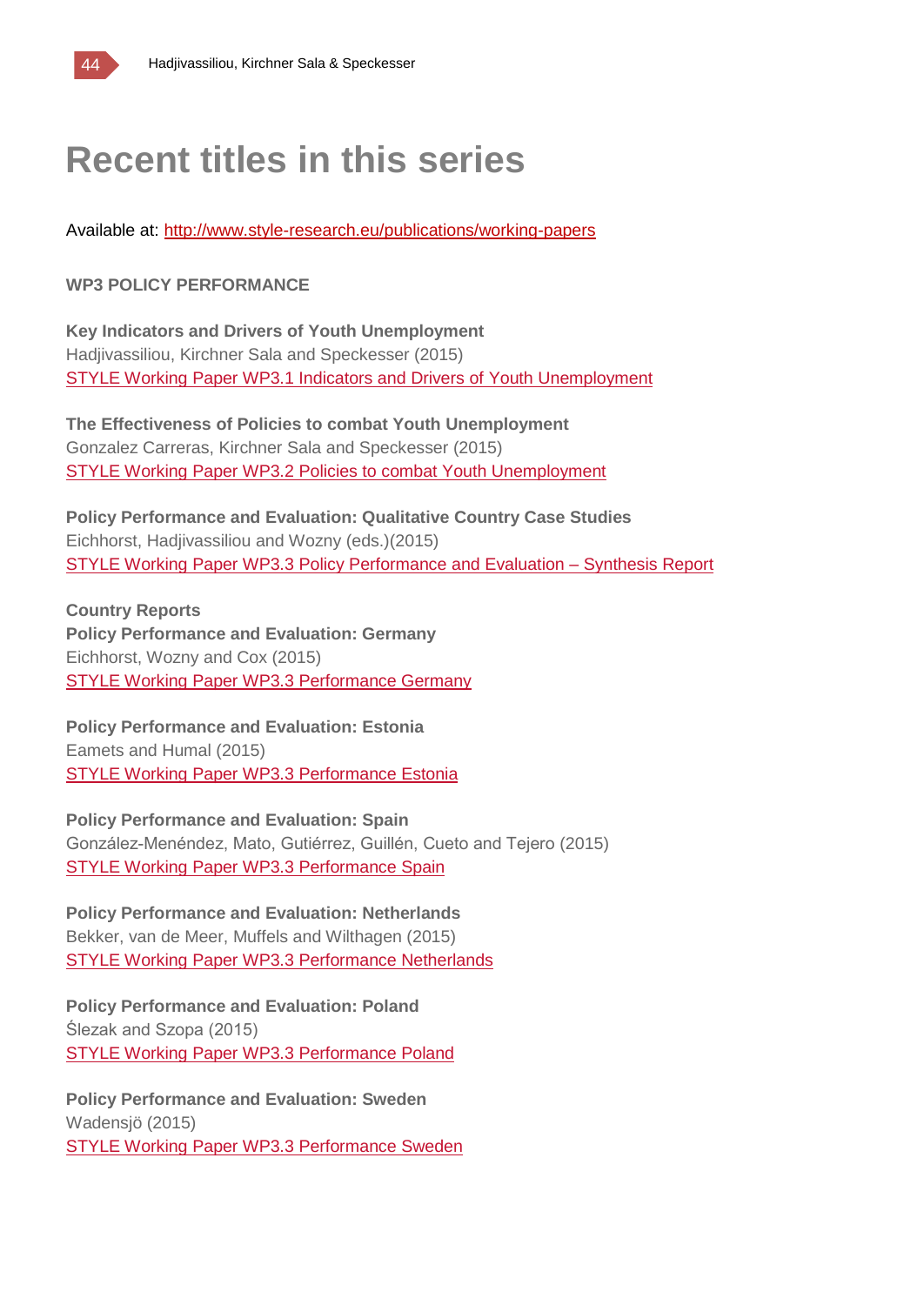**Policy Performance and Evaluation: Turkey** Gökşen, Yükseker, Kuz and Öker (2015) STYLE Working Paper WP3.3 Performance Turkey

**Policy Performance and Evaluation: United Kingdom** Hadjivassiliou, Tassinari, Speckesser, Swift and Bertram (2015) STYLE Working Paper WP3.3 Performance UK

#### **WP4 POLICY TRANSFER**

**Barriers to and triggers of innovation and knowledge transfer** Petmesidou and González-Menéndez (eds.)(2015) STYLE Working Paper WP4.1 Barriers to and triggers of policy innovation and knowledge transfer

#### **Country Reports**

**Barriers to and triggers for innovation and knowledge transfer in Belgium** Martellucci and Marconi (2015) STYLE-D4.1 Country Report Belgium

**Barriers to and triggers of policy innovation and knowledge transfer in Denmark** Carstensen and Ibsen (2015) STYLE-D4.1 Country Report Denmark

**Barriers to and triggers for innovation and knowledge transfer in Spain** González-Menéndez, Guillén, Cueto, Gutiérrez, Mato and Tejero (2015) STYLE-D4.1 Country Report Spain

**Barriers to and triggers for innovation and knowledge transfer in France** Smith, Toraldo and Pasquier (2015) STYLE-D4.1 Country Report France

**Barriers to and triggers for innovation and knowledge transfer in Greece** Petmesidou and Polyzoidis (2015) STYLE-D4.1 Country Report Greece

**Barriers to and triggers for innovation and knowledge transfer in the Netherlands** Bekker, van der Meer and Muffels (2015) STYLE-D4.1 Country Report Netherlands

**Barriers to and triggers of policy innovation and knowledge transfer in Slovakia** Veselkova (2015) STYLE-D4.1 Country Report Slovakia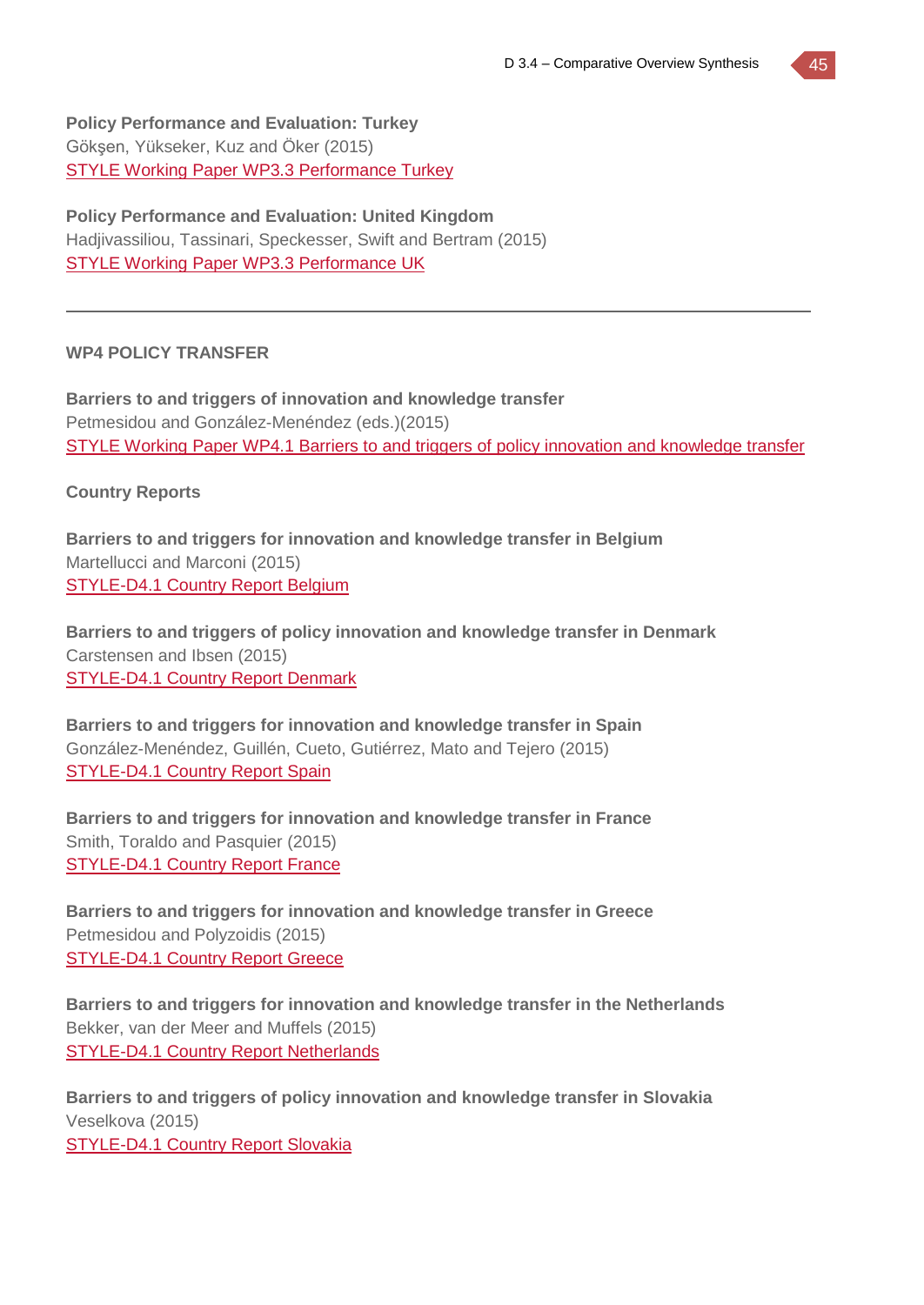

**Barriers to and Triggers for Innovation and Knowledge Transfer in Turkey** Gökşen, Yükseker, Kuz and Öker (2015) STYLE-D4.1 Country Report Turkey

**Barriers to and Triggers for Innovation and Knowledge Transfer in the UK** Hadjivassiliou, Tassinari and Swift (2015) STYLE-D4.1 Country Report UK

**Policy learning and innovation processes** Petmesidou and González-Menéndez (2016) STYLE Working Paper WP4.2 Policy learning and innovation processes drawing on EU and national policy frameworks on youth – Synthesis Report

**Vulnerable Youth and Gender Mainstreaming** Gökşen, Filiztekin, Smith, Çelik, Öker and Kuz (2016) STYLE Working Paper WP4.3 Vulnerable Youth & Gender in Europe

### **WP5 MISMATCH: SKILLS AND EDUCATION**

**A Comparative Time Series Analysis of Overeducation in Europe: Is there a common policy approach?** McGuinness, Bergin and Whelan (2015)

STYLE Working Paper WP5.1 Overeducation in Europe

**Transitions and labour market flows – who moves and how?** Flek et al. (2016) STYLE Working Paper WP5.2 Youth Transitions and Labour Market Flows

**Are student workers crowding out low-skilled youth?** Beblavý, Fabo, Mýtna Kureková, and Žilinčíková (2015) STYLE Working Paper WP5.3 Are student workers crowding out the low skilled youth

**Recruitment Methods & Educational Provision effects on Graduate Over-Education and Over-Skilling** McGuinness, Bergin and Whelan (2015) STYLE Working Paper WP 5.4 Report Recruitment Methods

#### **WP6 MISMATCH: MIGRATION**

**Return Migration after the crisis Slovakia and Estonia** Masso, Mýtna Kureková, Tverdostup and Žilinčíková (2016) STYLE Working Paper WP6.1 Return migration patterns of young return migrants after the crisis in the CEE countries: Estonia and Slovakia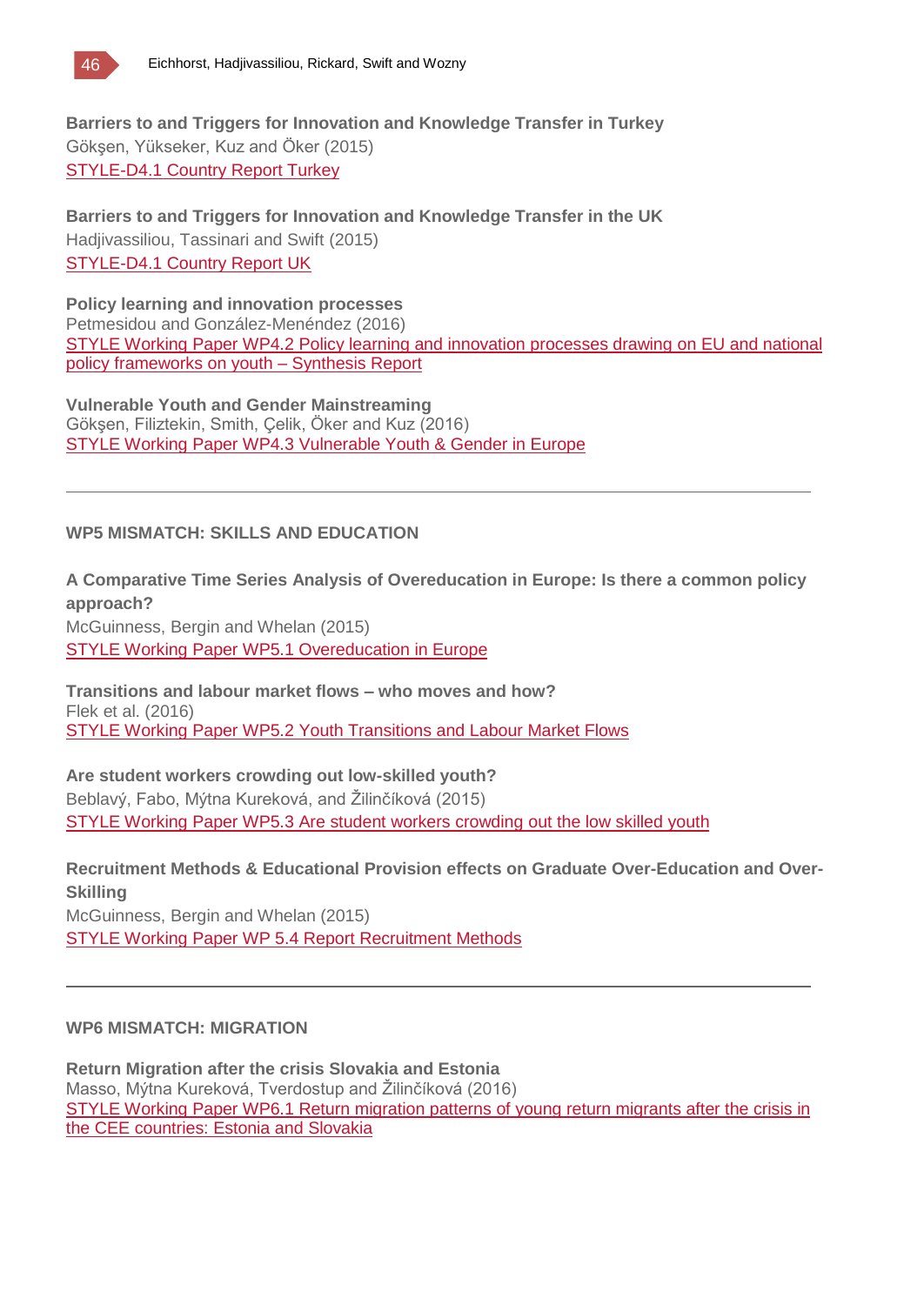**Working Conditions and labour market intermediaries in Norway and Austria** Hyggen, Ortlieb, Sandlie and Weiss (2016) Style Working Paper WP6.2 Working conditions and labour market intermediaries Norway and Austria

**Re-emerging migration patterns: structures and policy lessons.** Akgüç and Beblavý (2015) STYLE Working Paper WP6.3 Re-emerging Migration Patterns: Structures and Policy Lessons

**Comparing Labour Market outcomes and integration of youth migrants** Leschke et al. (2016) STYLE Working Paper WP6.4 Labour market outcomes and integration of recent youth migrants from Central-Eastern and Southern Europe in Germany, Norway and Great Britain

### **WP7 SELF-EMPLOYMENT AND BUSINESS START UPS**

**Business Start-Ups and Youth Self-Employment: A Policy Literature Overview** Sheehan and McNamara (2015) STYLE Working Paper WP7.1 Business Start-Ups Youth Self-Employment Policy Literature Review **Country Reports**

**Business Start-Ups and Youth Self-Employment in Germany** Ortlieb and Weiss (2015) STYLE Working Paper WP7.1 Germany **Business Start-Ups and Youth Self-Employment in Estonia** Masso and Paes (2015) STYLE Working Paper WP7.1 Estonia

**Business Start-Ups and Youth Self-Employment in Spain** González Menéndez and Cueto (2015) STYLE Working Paper WP7.1 Spain

**Business Start-Ups and Youth Self-Employment in Ireland** Sheehan and Mc Namara (2015) STYLE Working Paper WP7.1 Ireland

**Business Start-Ups and Youth Self-Employment in Poland** Pocztowski, Buchelt and Pauli (2015) STYLE Working Paper WP7.1 Poland

**Business Start-Ups and Youth Self-Employment in the UK** Hinks, Fohrbeck and Meager (2015) STYLE Working Paper WP7.1 UK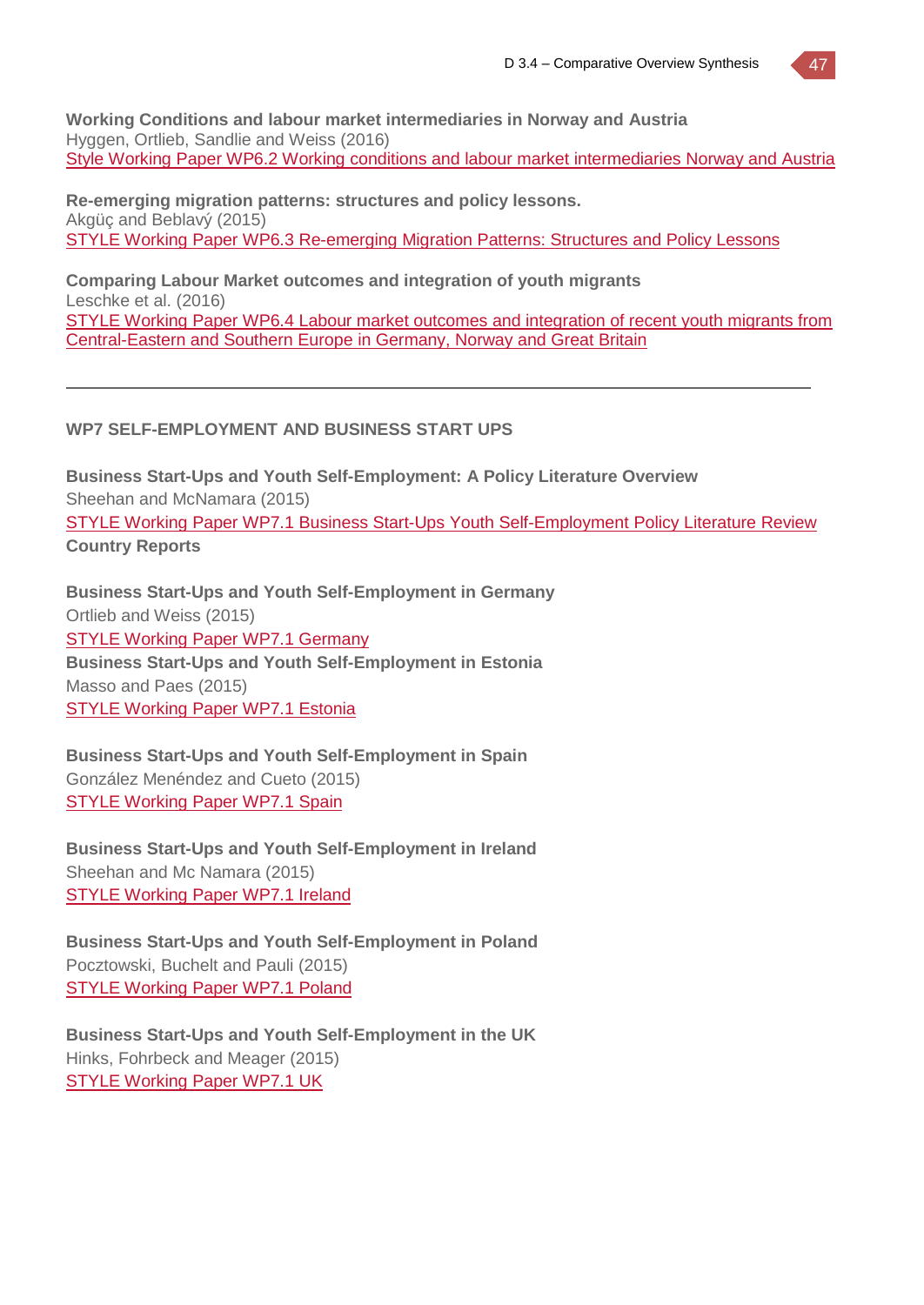

#### **Mapping patterns of self-employment**

Masso, Tverdostup, Sheehan, McNamara, Ortlieb, Weiss, Pocztowski, Buchelt, Pauli, González, Cueto, Hinks, Meager and Fohrbeck (2016) STYLE Working Paper WP7.2 Mapping Patterns for Self Employment

#### **WP8 FAMILY DRIVERS**

**Work-poor and work-rich families: Influence on youth labour market outcomes** Berloffa, Filandri, Matteazzi, Nazio, O'Reilly, Villa and Zuccotti (2015) STYLE Working Paper WP8.1 Work-poor and work-rich families

**Family Strategies to cope with poor labour market outcomes** Nazio et al. (2016) STYLE Working Paper WP8.2 Family strategies to cope with poor labour market outcomes

**Leaving and returning to the parental home during the economic crisis** Gökşen, Yükseker, Filiztekin, Öker, Kuz, Mazzotta and Parisi (2016) STYLE Working Paper WP8.3 Leaving and returning to the parental home during the economic crisis

#### **WP9 ATTITUDES AND VALUES**

**Value system shared by young generations towards work and family** Hajdu and Sik (2015) STYLE Working Paper WP9.1 Searching for gaps: are work values of the younger generations changing?

**The impact of youth unemployment on social capital** O'Higgins and Stimolo (2015) STYLE Working Paper WP9.2 Youth unemployment and social capital: An experimental approach

**Aspirations of vulnerable young people in foster care** Hart, Stubbs, Plexousakis, Georgiadi and Kourkoutas (2015) STYLE Working Paper WP9.3 Aspirations of vulnerable youth in foster care

#### **WP 10 FLEXICURITY**

**Mapping Flexicurity Performance in the Face of the Crisis: Key Indicators and Drivers of Youth Unemployment**

Eamets, Beblavý, Bheemaiah, Finn, Humal, Leschke, Maselli and Smith (2015) STYLE Working Paper WP10.1 Mapping flexibility and security performance in the face of the crisis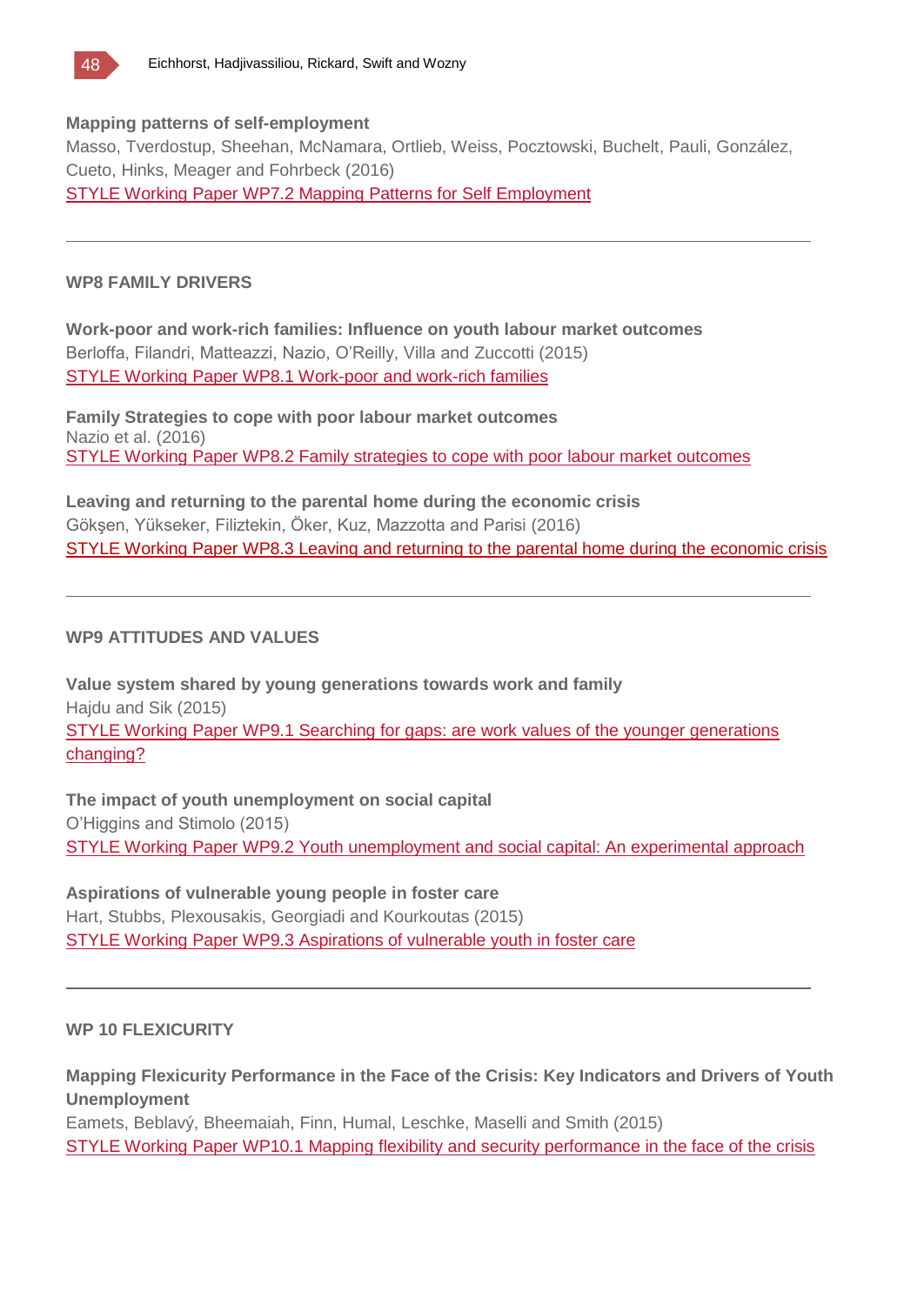**Tracing the interface between numerical flexibility and income security for European youth during the economic crisis**

Leschke and Finn (2016)

STYLE Working Paper WP10.1a Tracing the interface between numerical flexibility and income security for European youth during the economic crisis

**Youth School-To-Work Transitions: from Entry Jobs to Career Employment** Berloffa, Matteazzi, Mazzolini, Sandor and Villa (2015) STYLE Working Paper WP10.2 Youth School-To-Work Transitions: from Entry Jobs to Career **Employment** 

**Balancing Flexibility and Security in Europe: the Impact on Young People's Insecurity and Subjective Well-being** Russell, Leschke and Smith (2015) STYLE Working Paper WP10.3 Balancing Flexibility and Security in Europe: the Impact on Young People's Insecurity and Subjective Well-being

**Flexicurity Policies to integrate youth before and after the crisis** Smith and Villa (2016) STYLE Working Paper WP10.4 Flexicurity Policies to integrate youth before and after the crisis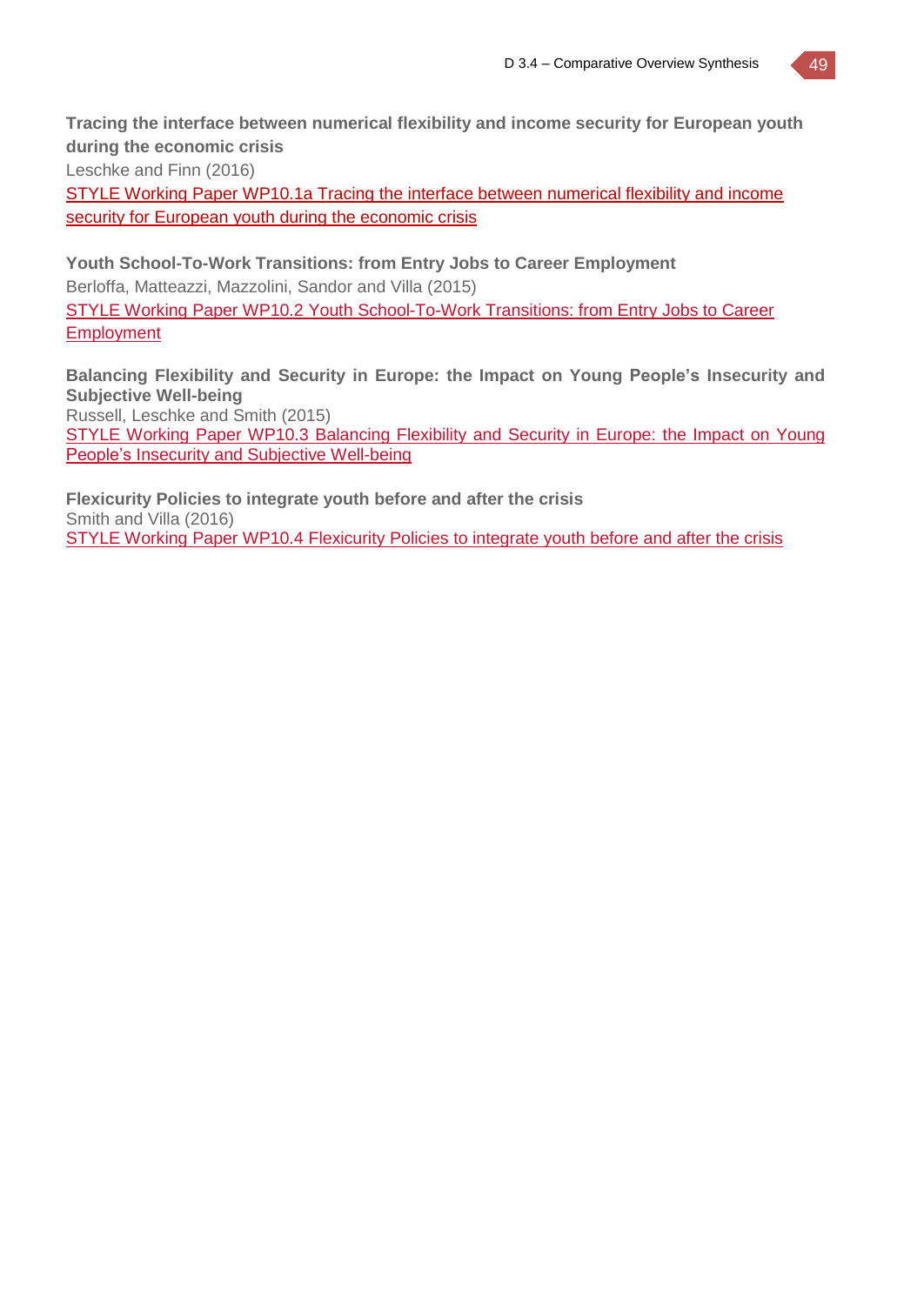

## **Research Partners**

- 1. University of Brighton BBS CROME United Kingdom
- 2. Institute for Employment Studies United Kingdom
- 3. Institute for the Study of Labor Germany
- 4. Centre for European Policy Studies Belgium
- 5. TARKI Social Research Institute Hungary
- 6. University of Trento Italy
- 7. National University of Ireland Galway Republic of Ireland
- 8. Democritus University of Thrace Fig. 2. The Greece
- 9. University of Oxford United Kingdom
- 10. Economic & Social Research Institute Republic of Ireland
- 11. University of Salerno **Fig. 2018** Italy
- 12. University of Oviedo Chain Spain
- 13. University of Tartu **Facture 13. University of Tartu Facture 13. In the Latin America**  $-$  Estonia
- 14. Cracow University of Economics Poland
- 15. Slovak Governance Institute Slovakia
- 16. Metropolitan University Prague Czech Republic
- 17. Grenoble School of Management France
- 18. University of Tilburg and The Control of Tilburg and The Netherlands
- 19. University of Graz **Face Contract Contract Contract Austria** Austria
- 20. Copenhagen Business School Denmark
- 21. Norwegian Social Research Norway
- 22. Swedish Institute for Social Research Sweden
- 23. Koç University Social Policy Centre Turkey
- 24. University of Turin **Example 24.** University of Turin
- 25. EurActiv Contractive Belgium
- 
- 
- 
- 
- 
- 
- 
- 
- 
- 
- 
- 
- 
- 
- 
- 
- 
- 
- 
- 
- 
- 
- 
- 
-